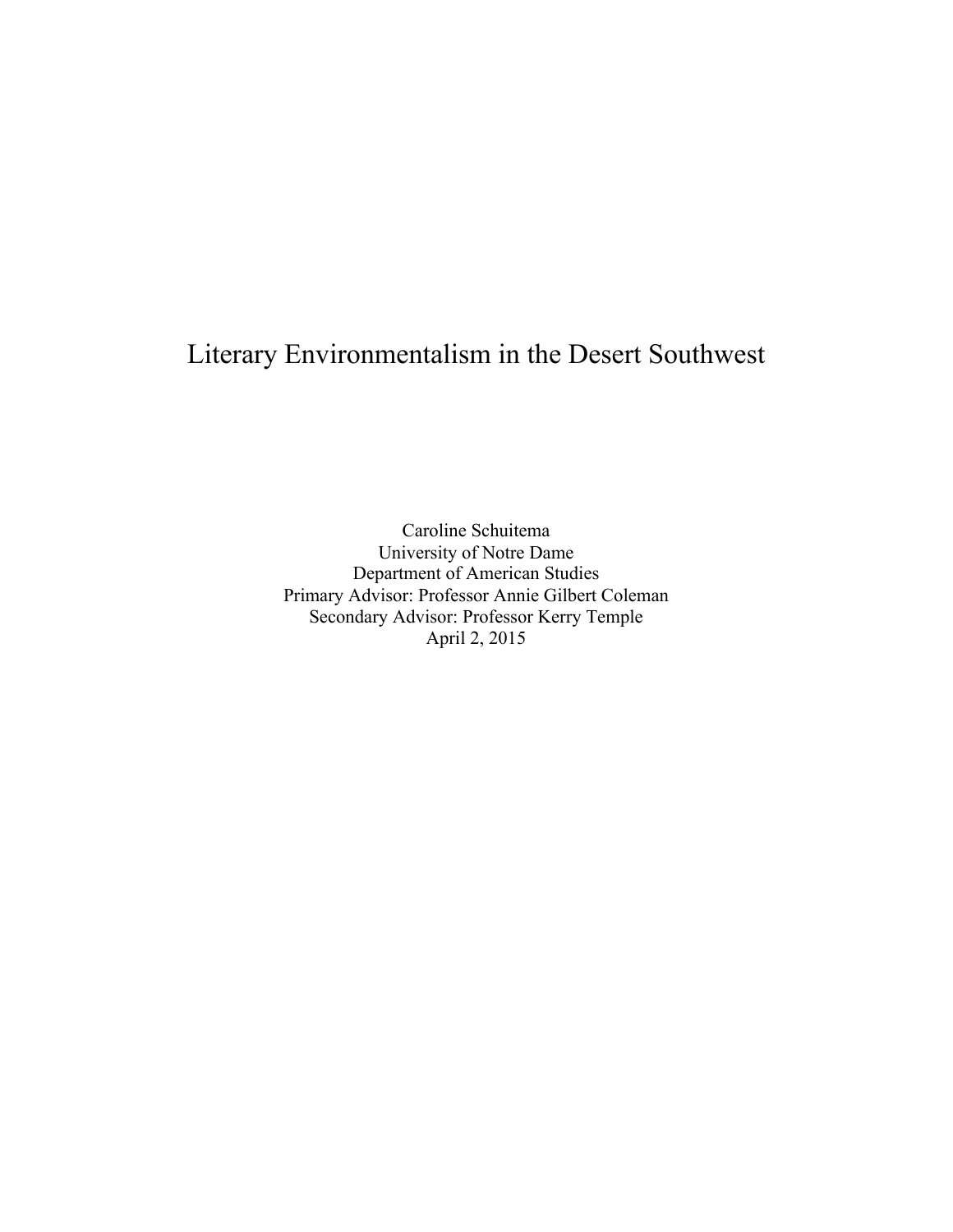# **Table of Contents**

Page I – Title

Page II – Table of Contents

Page III – Acknowledgments

Page 1 – Introduction: A Cast of Characters

Page 11 – Chapter 1: The Gendered Approach to the Desert Southwest

Page 25 – Chapter 2: The Religious Consideration of the Desert Southwest

Page 38 – Chapter 3: The Political Fight For The Desert Southwest

Page 56 – Conclusion: A Land-First Ethic

Page 59 – Works Cited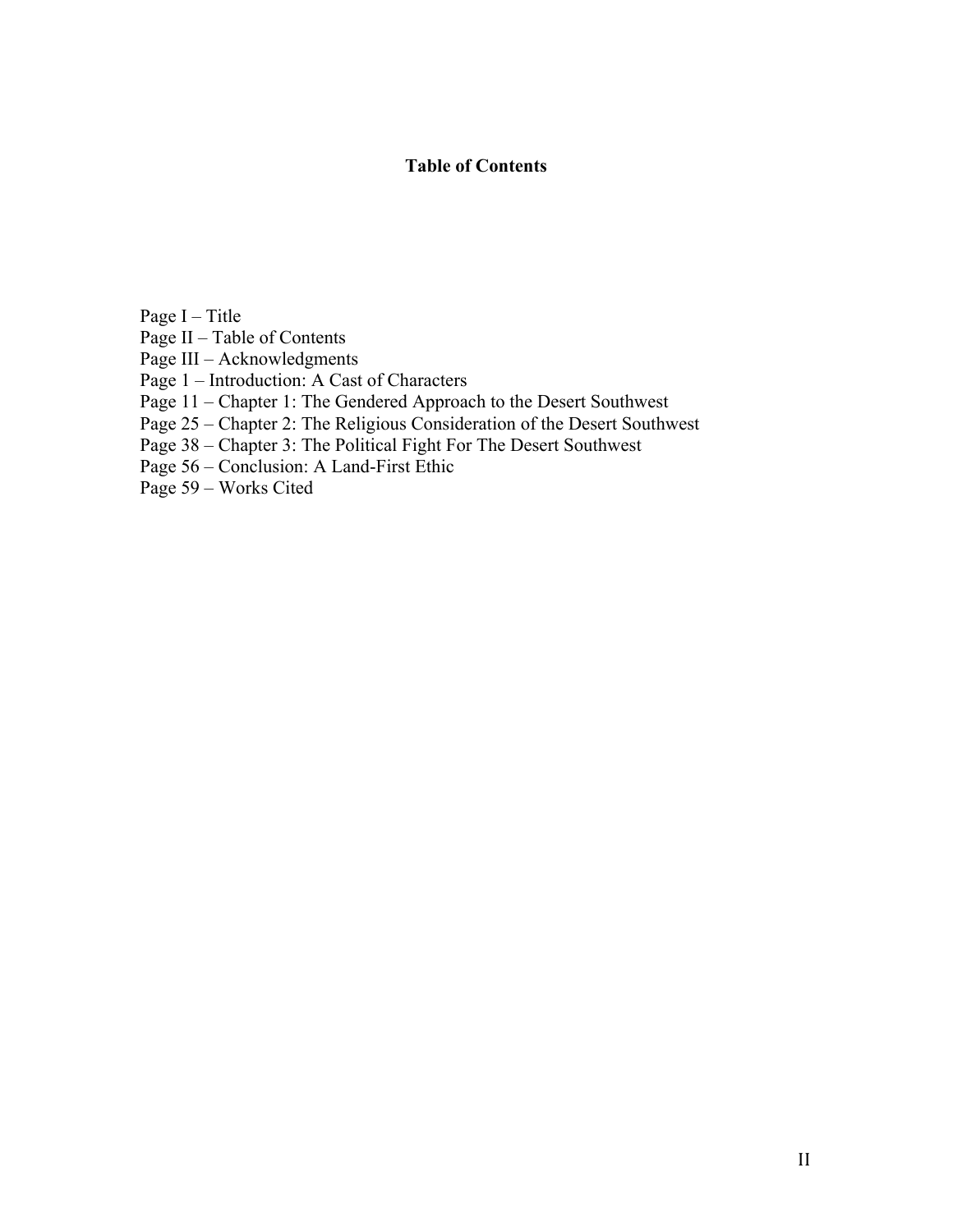# **Acknowledgments**

First and foremost, I would like to thank my primary advisor for this thesis, Professor Annie Coleman. From encouraging me to write a thesis to helping me select and refine a topic to guiding me in the research and writing processes, she has helped me to grow as a student and has helped make this project exponentially more rewarding for me.

Further thanks to American Studies professors Jason Ruiz and Kerry Temple, both of whom showed interest and encouragement in this project from the beginning. Professor Ruiz guided me through the logistics of applying for grants and determining due dates, while Professor Temple helped me remain passionate and excited about my topic, as well as serving as my secondary advisor. Both had an enormous positive impact on the final project.

Peter Blodgett, the H. Russell Smith Foundation Curator for Western American Manuscripts at the Huntington Library, discussed this project with me when it was in its infancy. I very much appreciate his time, interest, patience, and advice, as well as that of Jake Blackwell, my fellow intern at the Huntington.

The Institute for Scholarship in the Liberal Arts funded my research at Yale University's Beinecke Library and at the University of Arizona's Special Collections Library with an Undergraduate Research Opportunity Program grant. I am very thankful for that chance – the research that I did in New Haven and Tucson allowed me to give depth and character to this project.

Whoever helps me take that waist-high stack of books back to the library. Bless you.

Finally, my roommates put up with my heaps of sources and piles of notes on the kitchen table for an entire year, and my parents and sisters feigned interest in the recent literary and environmental history of the desert southwest like champions. For that, I am eternally grateful.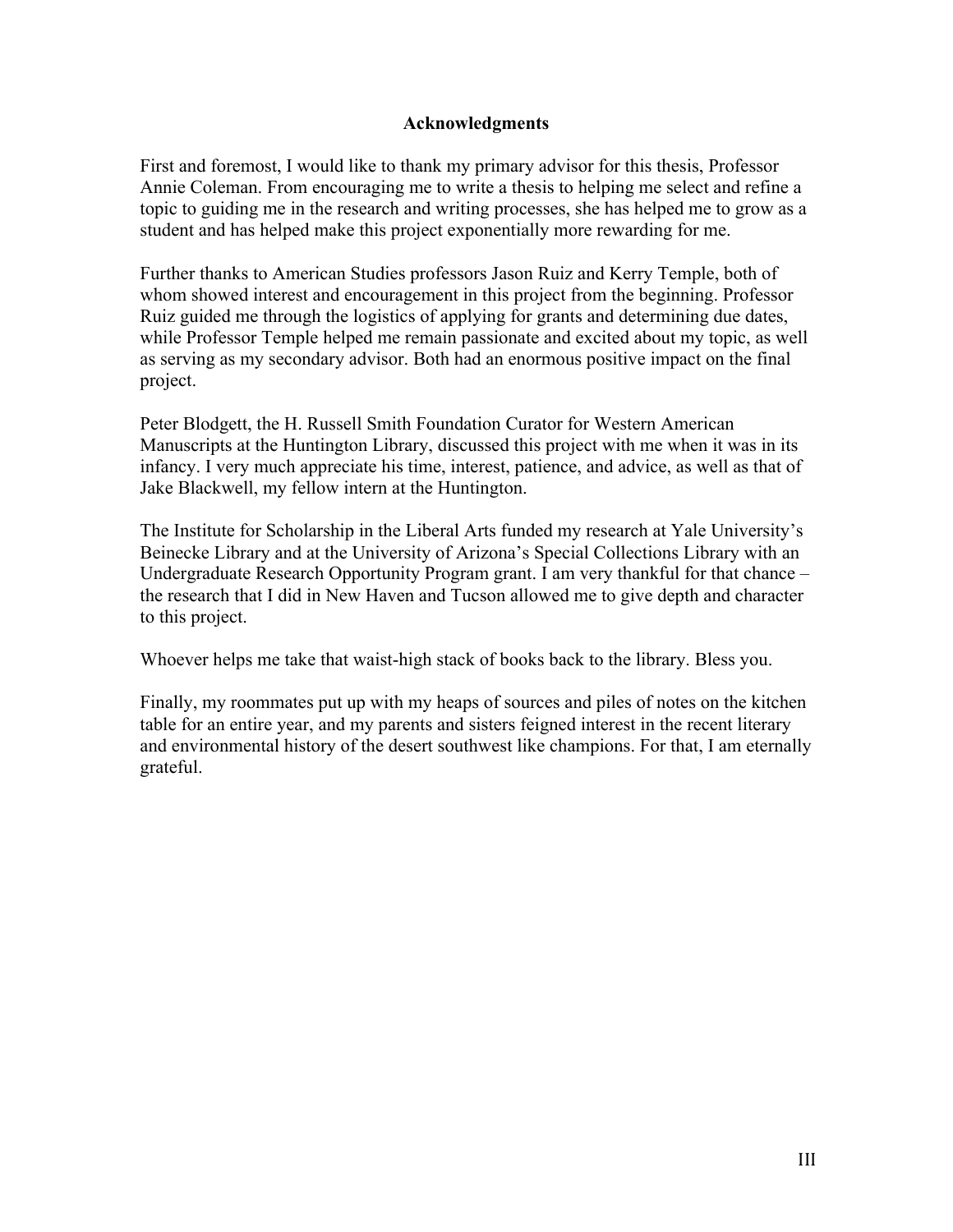## **Introduction**

# **A Cast of Characters**

In 1956 and 1957, a young philosopher and writer spent two summers working as a park ranger in Arches National Park. The pay was poor and the work mundane, but the scenery couldn't be beat – a fact that shone through when the writer, a man by the name of Edward Abbey, wrote *Desert Solitaire* in 1968. The book, a collection of essays based on the journals he kept during the time he worked for the National Park Service, detailed Abbey's life in the desert and shared stories about Abbey's relationship to wildlife, his dealings with tourists, and his interactions with the desert itself.

In a foreword to the reprint of the first edition, Abbey calls *Desert Solitaire* "unreadable – pretentious, hasty, amateurish, embarrassing."<sup>1</sup> The sentiment, characteristic of Abbey's gruff cynicism, was not shared among *Desert Solitaire*'s readership; the book was widely read and critically acclaimed, hailed by many as the next *Walden*. Its depiction of the rare, alien landscape of the desert southwest and Abbey's own strange style captivated readers and shot Abbey to fame within environmentalist and nature writing circles. Abbey became the voice of the desert, glorifying its barren landscape and condemning those who would develop it beyond recognition.<sup>2</sup>

In his next bestselling book, *The Monkey Wrench Gang* (1975), Abbey took a more fictional approach to environmentalism. The novel depicts a group of

<sup>&</sup>lt;sup>1</sup> Edward Abbey, *Desert Solitaire* (Salt Lake City: Peregrine Smith, 1968) xii.

<sup>&</sup>lt;sup>2</sup> Doug Peacock, "Desert Solitaire Revisited," web, 2010.

<sup>&</sup>lt;sup>3</sup> Terry Tempest Williams, *Refuge: An Unnatural History of Family and Place* (New

<sup>&</sup>lt;sup>2</sup> Doug **PeakoVkntages BvoSskit200@** Revisited," web, 2010.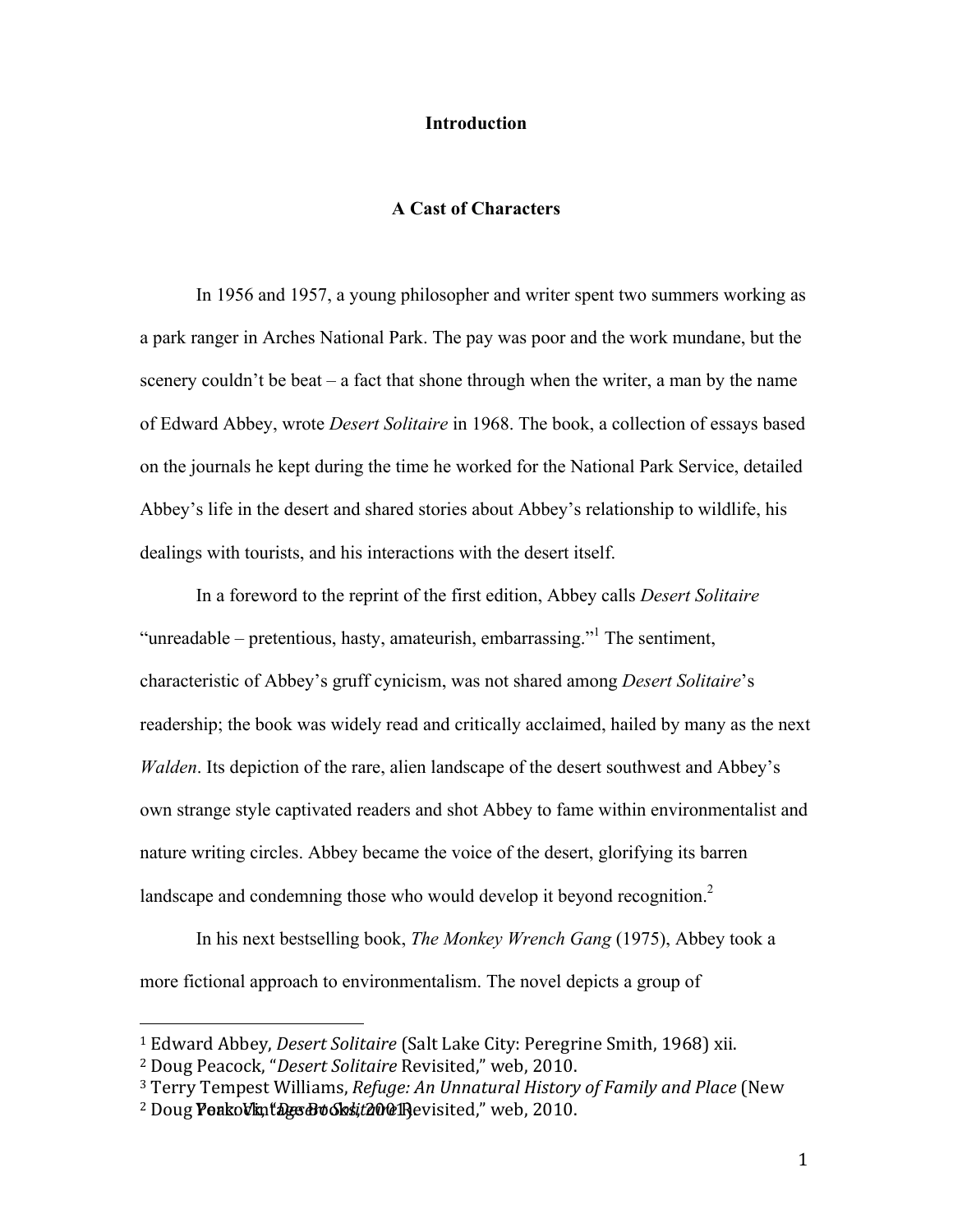environmental activists who turn to illegal actions to protest development along the Colorado River, specifically Glen Canyon Dam. This too was a reflection of Abbey's personal views – this time his politics rather than his experiences; Abbey was an avowed anarchist.

Towards the end of Abbey's career, another writer took up the subject of Southern Utah and the desert landscape within. Terry Tempest Williams, a conservationist and naturalist at the Utah Museum of Natural History, had grown up near Salt Lake City and wrote several collections of essays dealing with the natural history of the place. She was also very politically active in defense of the Utah wilderness. Through her writing and her politics, Williams quickly became one of the most prominent nature activists in the Southwest region.

Two years after Abbey's death, she wrote *Refuge: An Unnatural History of Family and Place* (1991). The book, Williams' most defining work to date, dealt with the environmental state of the Great Salt Lake region and the floods of the early 1980s, especially focusing on the impacts of the flooding on a nearby migratory bird refuge. The book was Williams' version of *Desert Solitaire*, a personal memoir inextricably connected with the story of place, as throughout the book Williams drew parallels between the environmental impact of the floods, her mother's slow death from breast cancer, and the results both events had on her family and loved ones.<sup>3</sup>

*Refuge* concludes with a well-known and much-anthologized essay, "The Clan of the One-Breasted Women," which claims that the cancer that killed her mother and affected nine members of her extended family was due to overexposure to radiation

<sup>&</sup>lt;sup>3</sup> Terry Tempest Williams, *Refuge: An Unnatural History of Family and Place* (New York: Vintage Books, 2001).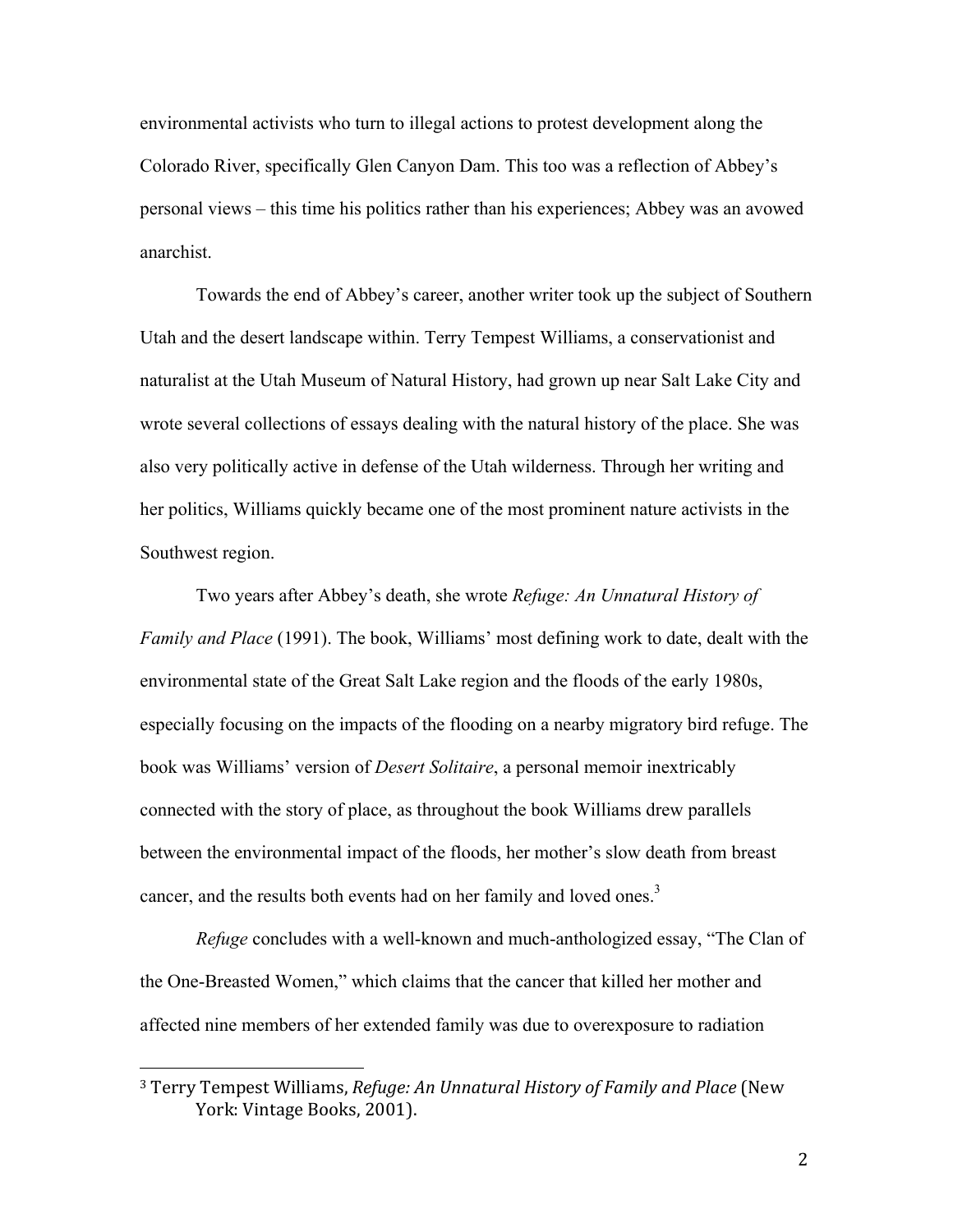following the government's nuclear testing in the Utah desert. Williams describes the community of people afflicted by the nuclear testing and tells of a dream she had about this group: a gathering in the desert of women reclaiming the wilderness that poisoned them, a passive resistance and subsequent arrest.<sup>4</sup> However, the call to action contained in "The Class of the One-Breasted Women" was not to be her most significant moment of political action: that would come later, in 1995, as the U.S. Congress considered how much land to set aside for political protection as a designated federal wilderness area. Williams testified before Congress and rallied a group of wilderness writers to contribute essays to a book stating the importance of Utah wild lands. The book, simply titled *Testimony*, was acclaimed as a political action: Bill Clinton, president at the time of the Utah Wilderness Act, reportedly said of *Testimony* that "this little book made a difference."<sup>5</sup>

Both Abbey and Williams were writers and activists, and their writing and activism has attracted much critical analysis. Abbey, who was active twenty years before Williams, has attracted more published scholarship than Williams, but Williams has been the subject of a few books and book chapters, as well as countless magazine and journal articles. For both writers, the tensions between their written lives and their lived ones are the focus of analysis, as both writers had a complicated way of walking the line between truth and fiction.

In the book *Conserving Words: How American Nature Writers Shaped the Environmental Movement*, Daniel J. Philippon describes how Edward Abbey creates an

 <sup>4</sup> Williams, *Refuge,* 281-290.

<sup>&</sup>lt;sup>5</sup> David Thomas Sumner, "*Testimony, Refuge*, and the Sense of Place," in A Voice In *The Wilderness: Conversations with Terry Tempest Williams, ed. Michael Austin* (Logan: Utah State University Press, 2006), 100-114.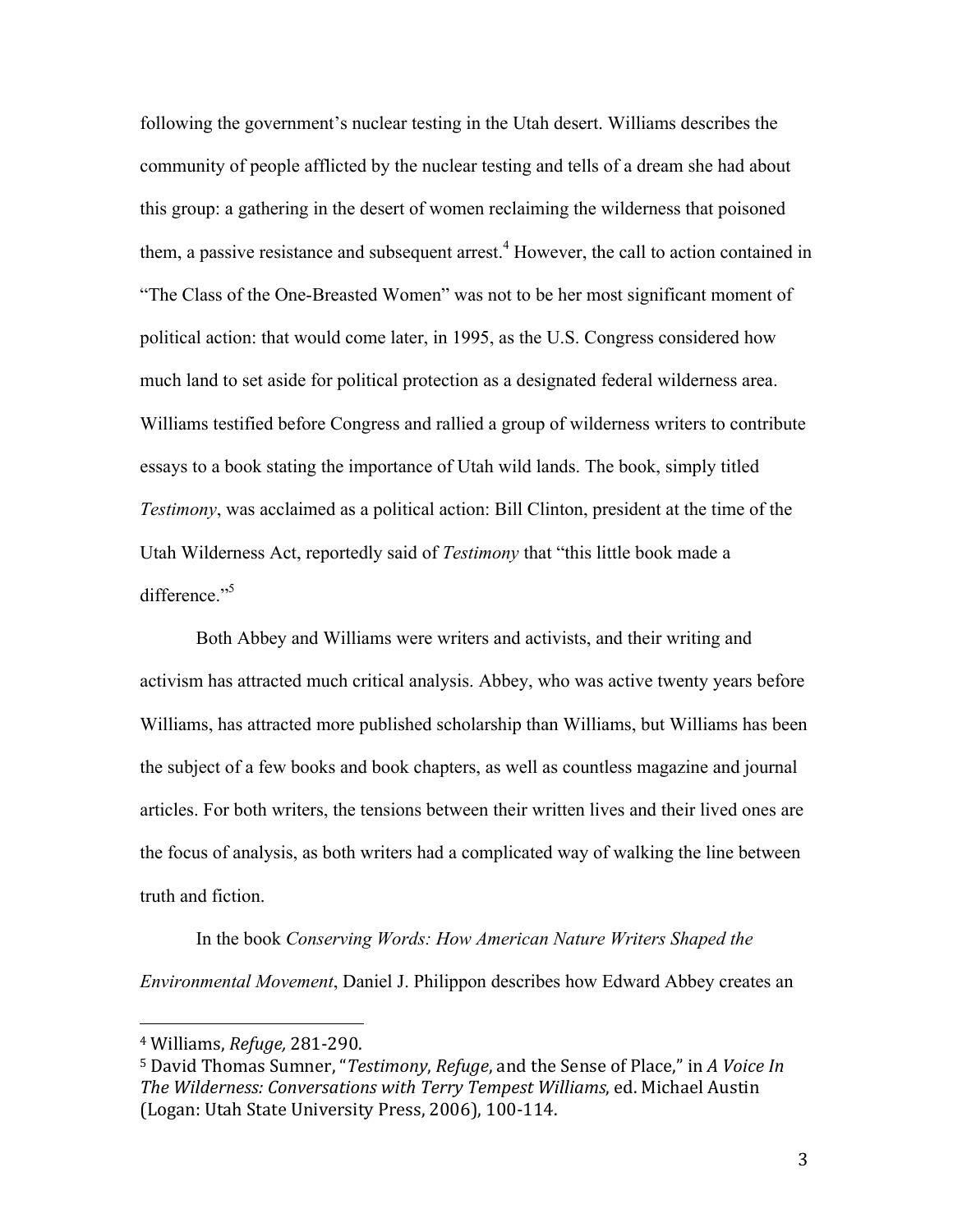'ecotopia,' or an idealized future that in this case centers around a healthy respect for the wilderness. Abbey's version of utopia, according to Philippon, is "a distinctively sixties future of peace, love, and 'absolute presence.'"<sup>6</sup> By presenting not reality but perfection, he is able to lull readers into a love of the land before delivering his condemnation of the real-life forces he sees as threatening this ideal. Abbey's writing contains many hallmarks of utopia – continuous present tense, a dreamy and unfamiliar landscape – that allow his work to be particularly effective.<sup>7</sup> However, in prioritizing this aim in his writing, he deprioritizes the truthfulness of his own characterization and the coherence of the narrative, resulting in contradictions and inconsistencies that confuse attentive readers.

Other scholars disagree on the point of these contradictions in Abbey's work; David Pozza, author of *Bedrock and Paradox: The Literary Landscapes of Edward Abbey*, argues that they are to "provoke [readers] into thinking for themselves and making their own judgments about human nature which at times contradicts itself."8 In an analysis of Abbey's work as it relates to genre, he concludes Abbey does not lie about which of his stories are fiction and which are nonfiction, but instead has what Michel Foucault would call a 'strong author function' – he, the author, is closely associated with the narrator of *Desert Solitaire*, but they cannot be one and the same. The paradox that results when Abbey casts himself in this light allows him to "gain a broader perspective on existence where inconsistencies and incongruities naturally abound," and this way of

<sup>&</sup>lt;sup>6</sup> Daniel J. Philippon, *Conserving Words: How American Nature Writers Shaped The Environmental Movement* (Athens: University of Georgia Press, 2004), 233. <sup>7</sup> Philippon, *Conserving Words,* 237-247.

<sup>&</sup>lt;sup>8</sup> David Pozza, *Bedrock and Paradox: The Literary Landscape of Edward Abbey* (New York: P. Lang, 2006), 3-5.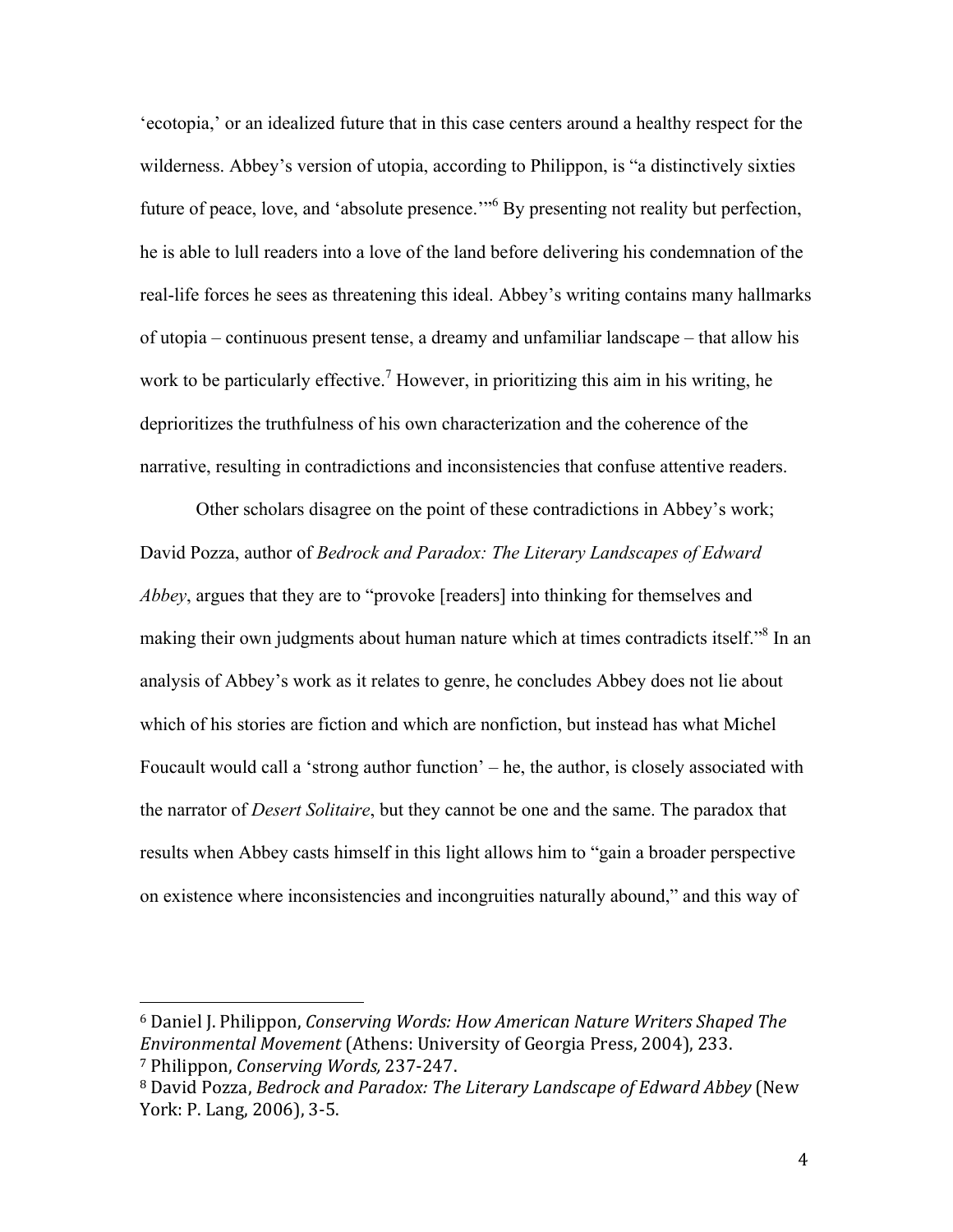thinking serves to challenge readers as well.<sup>9</sup> Abbey wanted to challenge readers. He wanted to disturb them into action, and his writing was the perfect weapon with which to do so.

Terry Tempest Williams' fiction has also attracted critical analysis, most of which has since been gathered into the essay collection *Surveying the Literary Landscapes of Terry Tempest Williams: New Critical Essays* (2003). The largest section of this focuses on Williams' rhetorical style; like Abbey, her memoirs are not entirely linear or factual. Robert Miltner suggests in the essay "In Cahoots With Poetry" that "Williams' stories are creative nonfictions, a reportage of actual events embellished through creative 'slants' or 'takes.'"<sup>10</sup> In crafting prose poems instead of essays, Miltner argues, Williams more effectively symbolizes her emotional and elemental relationship with the desert landscape. $11$ 

In the essay "When Burke Meets Williams: A Study of Landscape, Story, Identity, and Politics," Lisa Eastmond examines Williams' decision to use creative nonfiction stories as a method of activism. Abbey used his writing style to draw attention to the environmental issues surrounding the desert southwest; Eastmond argues that Williams does the same in using story to 'pierce the heart.<sup>12</sup> Williams defends her use of

<sup>&</sup>lt;sup>9</sup> Pozza, Bedrock and Paradox, 8-9.

<sup>&</sup>lt;sup>10</sup> Robert Miltner, "In Cahoots With Poetry: Williams as Prose Poet in An Unspoken *Hunger* and *Desert Quartet*" in *Surveying the Literary Landscapes of Terry Tempest Williams*, ed. Katherine Chandler and Melissa Goldthwaite (Salt Lake City: University of Utah Press, 2003), 96.

<sup>&</sup>lt;sup>11</sup> Miltner, "In Cahoots With Poetry," 97-99

<sup>&</sup>lt;sup>12</sup> Lisa Eastmond, "When Burke Meets Williams: A Study of Landscape, Story, Identity, and Politics" in *Surveying the Literary Landscapes of Terry Tempest Williams*, ed. Katherine Chandler and Melissa Goldthwaite (Salt Lake City: University of Utah Press, 2003), 109.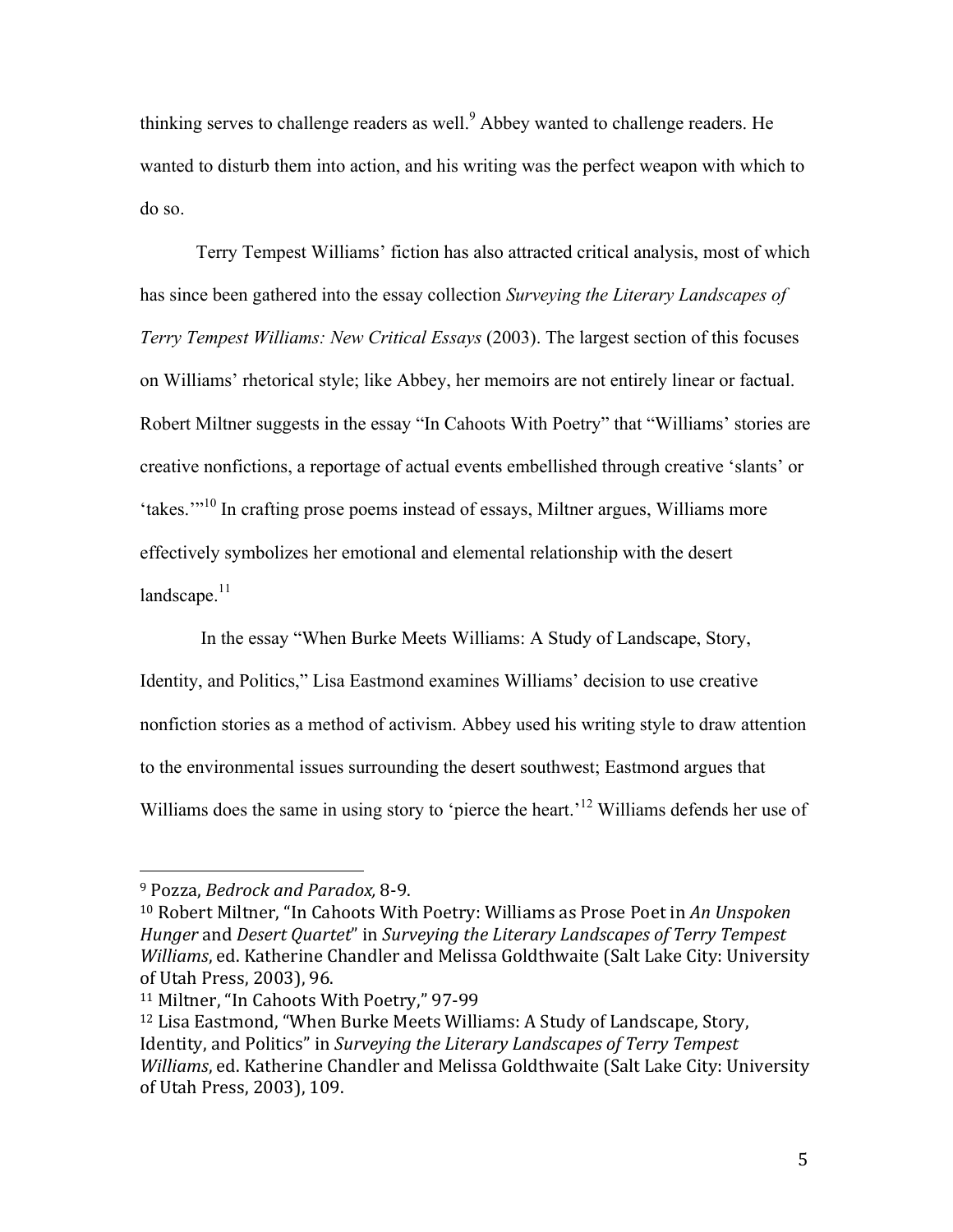story as the best way to get a reader engaged in a text and, by extension, a deeper issue, saying that "story offers a wash of images and emotion that returns us to our highest and deepest selves, where we remember what it means to be human, living in place with our neighbors."<sup>13</sup> Writing becomes her method of activism by drawing public sympathy to the environmental movement.

Abbey wrote to disturb and Williams wrote to draw sympathy, but there is no denying a very similar writing style between the two. Both used their writing as activism to draw attention to environmental causes, and both were hugely popular writers. In addition, both allowed their own personal views – on gender, on religion, and on politics – to influence their writing and their relationships with the desert. However, nobody has ever compared the two, apart from sometimes mentioning them as champions of the same cause. I believe this is because, despite their similarities, their biographies essentially paint them as polar opposites. It is difficult to imagine Abbey and Williams as part of the same cause when their views on gender, religion, and politics vary so widely.

Abbey embodied the desert version of a mountain man, rough and gruff and crusty, and he called no place more specific than the desert home. He blew from place to place like a tumbleweed, and so he worked mostly outside of community. This is evidenced by the title of his most famous work, *Desert Solitaire* (in which, as we might expect from Philippon's and Pozza's analysis of Abbey's work, he exaggerates the fact of his solitude; in fact, Abbey's wife and child joined him for a season at Arches).<sup>14</sup> The way he eschewed community can perhaps be seen best in the circumstances of his death. In 1989, having been sick for a long time with pancreatic disease, he went to the desert to

<sup>&</sup>lt;sup>13</sup> Eastmond, "When Burke Meets Williams," 111

<sup>14</sup> Pozza, *Bedrock and Paradox*, 21-24.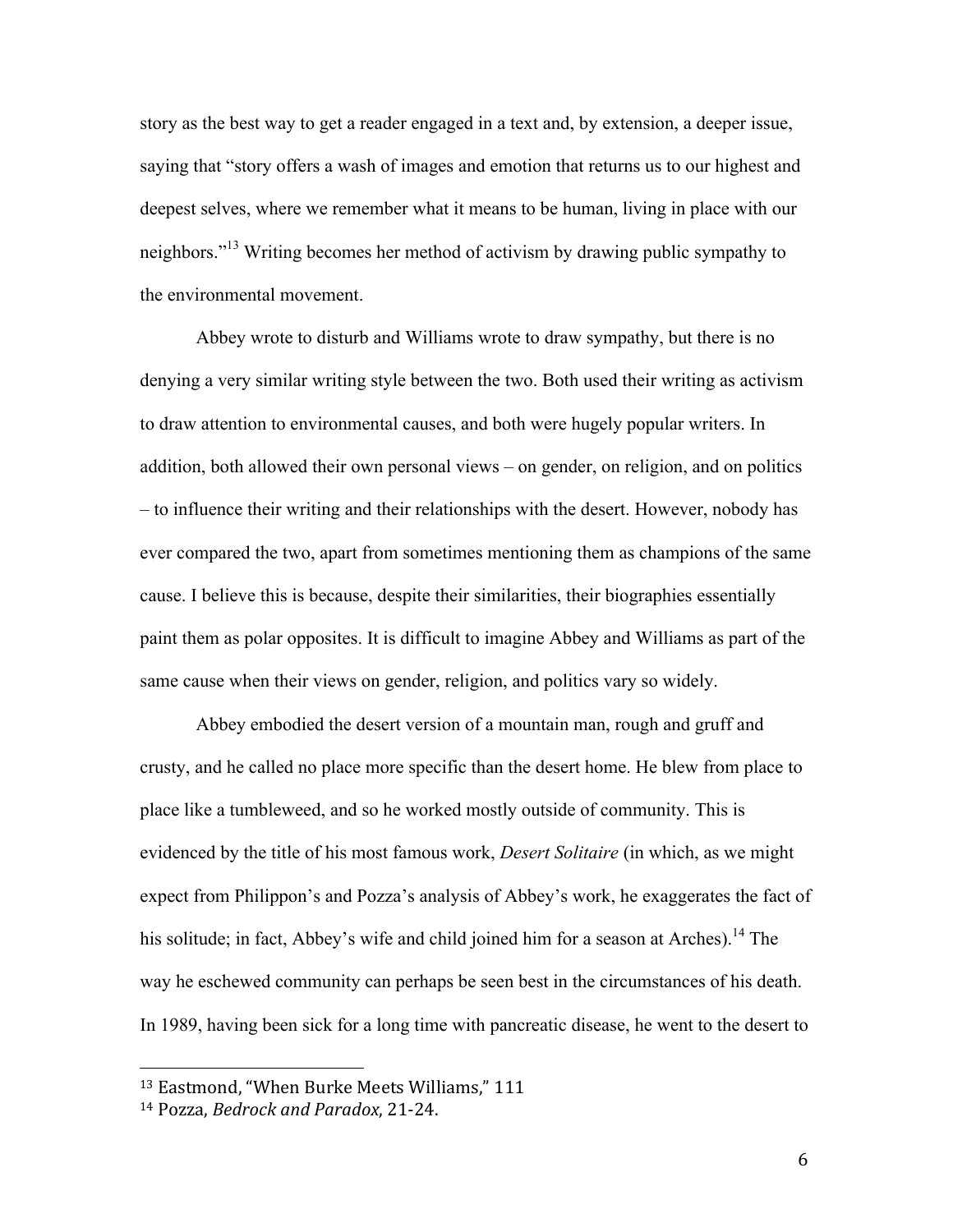die alone. That failing him – he wasn't that sick, not yet – he returned home and instructed his friends to bury him in the desert, without gravestone or marker or death certificate. He wanted it to be just him and the desert. (This eventually happened just as he asked; Abbey is currently buried somewhere in the Arizona Southwest under a stone that simply says 'No Comment.')<sup>15</sup> In life as in death, he welcomed and craved the solitude that the desert held.

Abbey's communities hardly influenced his writing at all – or, more specifically, his lack of community made an enormous impact on his writing. He took masculinity to a lonely extreme, as evidenced by the title of *Desert Solitaire*. He was not at all religious, claiming to ascribe to pantheism when pushed on the issue, and he preferred to seek truth to a higher power. "If there is such a thing as divinity…then it must exist in everything, and not simply be localized in one supernatural figure beyond time or space. Either everything is divine, or nothing is," he said to Jack Loeffler, author of Abbey's entry in The Encyclopedia of Religion and Nature.<sup>16</sup> He disavowed politics and the hallmarks of American citizenship, instead writing scathing critiques of the government and inspiring anarchist groups to overthrow wilderness developers. Even *The Monkey Wrench Gang*, which is about a group of environmentalists working together and seems to support community, sends a message advocating solitude: at one point, main character George Hayduke grouses that "one man alone can be pretty dumb sometimes, but for real bona fide stupidity, there ain't nothin' can beat teamwork."17

<sup>15</sup> Jason Daley, "Forever Wild." Outside Magazine, October 2003. <sup>16</sup> Jack Loeffler, "Abbey, Edward (1927-1989)." The Encyclopedia of Religion and *Nature, ed. Bron Tyler (London & New York: Continuum, 2005), 1-2.* <sup>17</sup> Edward Abbey, *The Monkey Wrench Gang* (Philadelphia: J.B. Lippincott Company, 1975).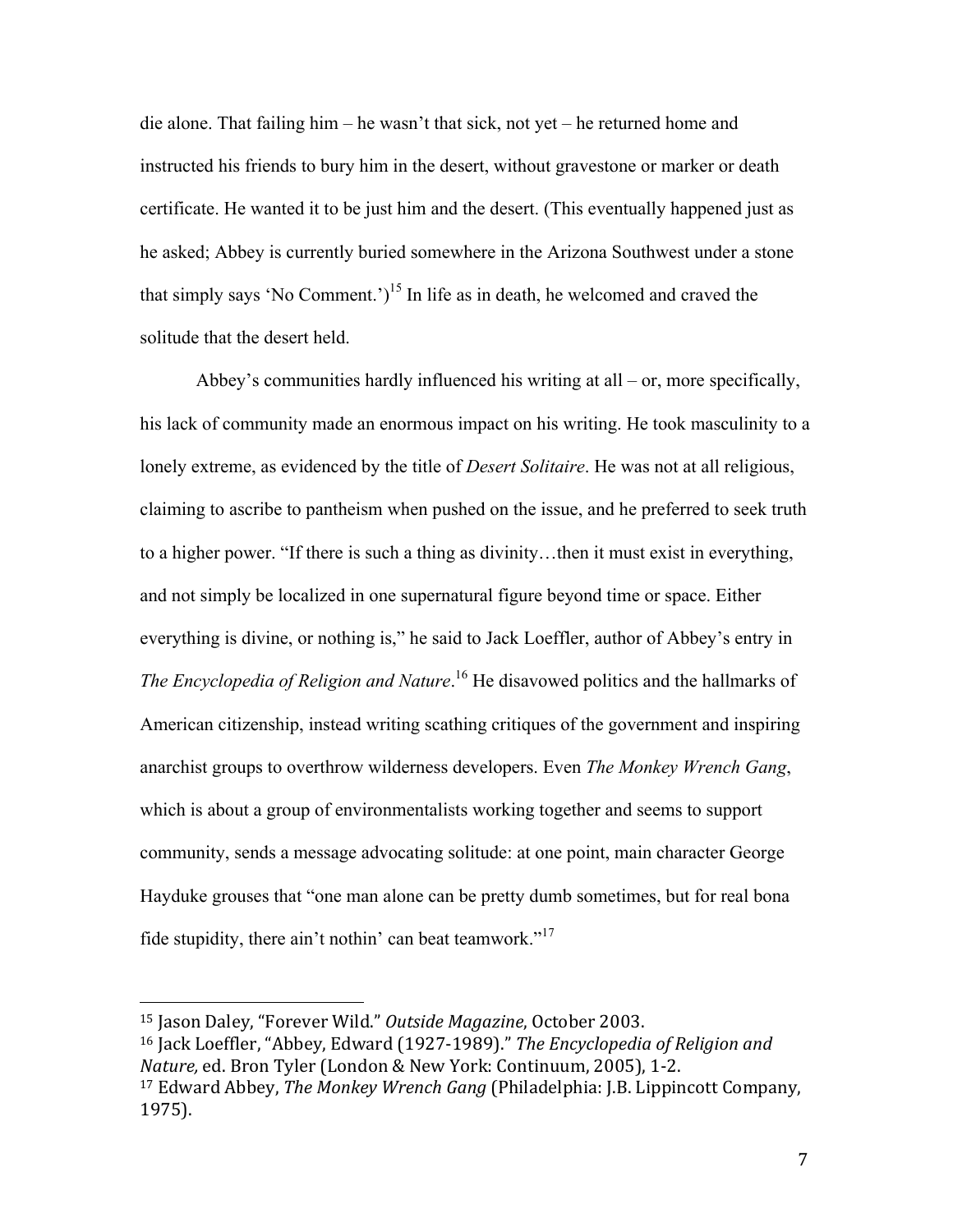Williams, on the other hand, worked *within* community. One reading of *Refuge* is enough to demonstrate this; in the book, she is inseparable from her family, her friends, and her husband as she battles both her mother's cancer and the change brought by the rising of the Great Salt Lake. In the former battle, she leans on her communities for support and love. In the latter, she depends on them for experience. Every time Williams visits the Bear River Migratory Bird Refuge, she does so with a relative or a friend.

Her reliance on community echoes throughout the events of her life as well. This is best exemplified in a May 1991 gathering that Williams spearheaded and hosted, funded by the Cummings Foundation and held at a ranch in Wyoming. It was called "The Dinner Party" and it brought together fifty of the most influential naturalists and nature writers in America. Barry Lopez, Doug Peacock, Wendell Berry, and countless others met for three days "to pick up a little of each other's lightning," as Williams wrote in her journal. Apart from the gathering of environmentalists and the exchanging of ideas, the event represented the utmost value that Williams placed in community. This is where she gained her strength. "My wish is that we take this, this strength of community that we felt in Wilson, and extend it – reminding our readers that we will rise up from our apathy and dance," she wrote.<sup>18</sup>

And indeed, her communities were strong, and they connected her back to nature as well as to other people. As a woman, she considered herself connected spiritually to all other women through the earth. As a Mormon, she had a religious fellowship with other church members, as well as a moral imperative to protect God's creation. As an

<sup>&</sup>lt;sup>18</sup> Terry Tempest Williams Archives, Beinecke Rare Book and Manuscript Library. Yale University, New Haven CT (Hereafter referred to as *Terry Tempest Williams Archives*), Box 51.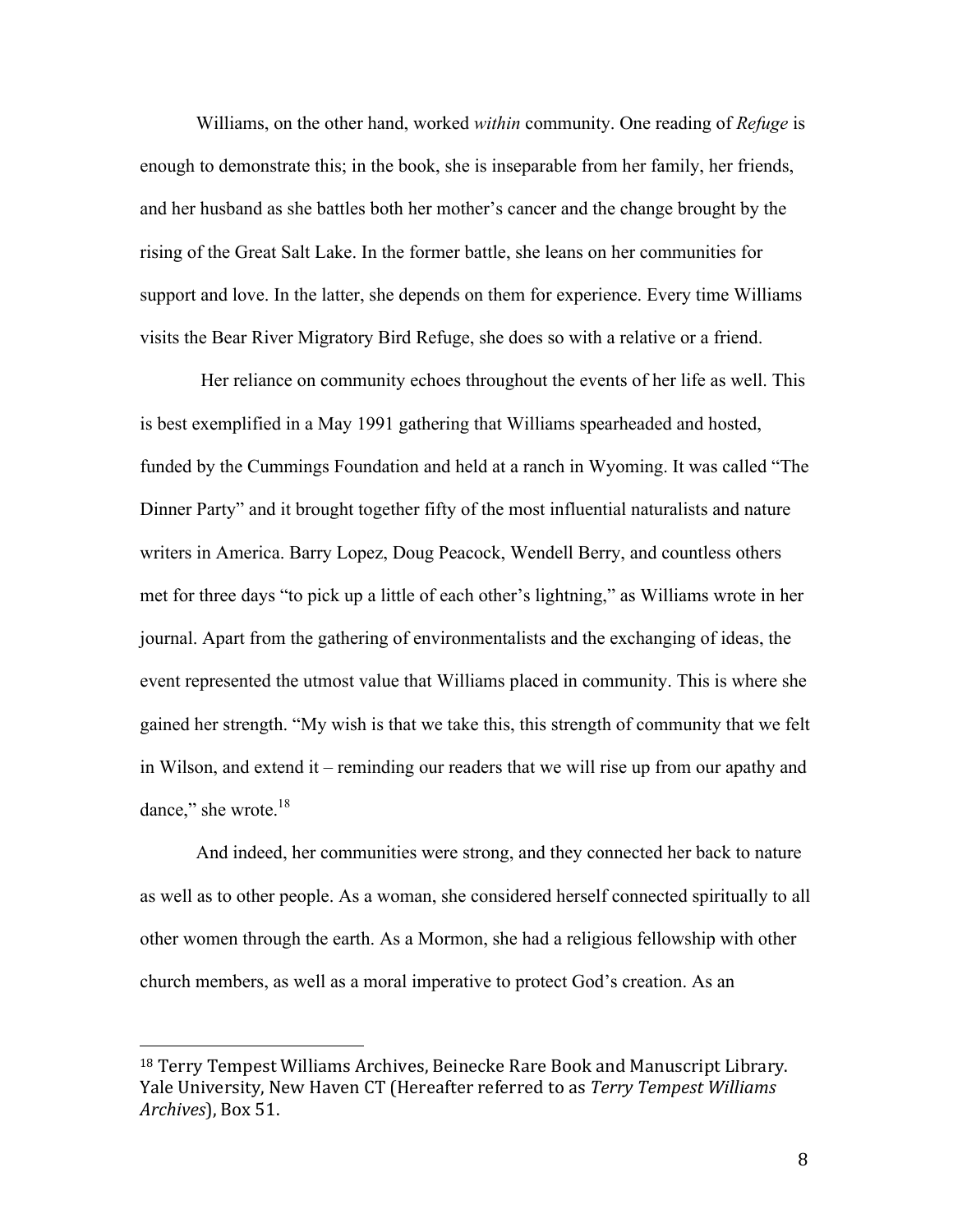American citizen, she donated to nonprofit environmental groups supporting everything from Logan Canyon to the Vermont Wilderness to The Wolf Fund.<sup>19</sup> She made yearly donations and often spoke at their events. The relationship between her connection to nature and her connection to community is almost indistinguishable.

And yet Abbey and Williams, these two vastly different characters, found common ground. Not in any category of analysis discussed above: we have already seen that the two essentially inhabit separate ends of nearly any spectrum of identity. I believe it was because of the wilderness. For both, the love of the desert was the primary influence on their lives. It impacted their other identities, rather than the opposite, and gave them a way to connect – with their communities, with their readers, and with each other.

Abbey and Williams were friends; they corresponded from 1979 until Abbey's death. Abbey invited Williams to spend time with him in the desert, which she finally did in 1987. They spent a day "climbing in and out of alcoves, simply walking across desert meadows of prickly pears, globe mallows, and cowpies… [walking] in silence, in gentle conversation and in spirited debate." Two years later, Williams spoke at Abbey's impromptu memorial service, and ten years after that she would write him an emotional letter on the anniversary of his death.<sup>20</sup> For all their differences, the two had remarkably similar approaches to wilderness, remarkably similar feelings toward the place they both loved.

I believe that their shared passion for and priority of the desert southwest allowed them to bridge the superficial gaps between them. Abbey and Williams shared a place –

<sup>&</sup>lt;sup>19</sup> Terry Tempest Williams Archives, Box 103.

<sup>&</sup>lt;sup>20</sup> Terry Tempest Williams Archives, Box 137.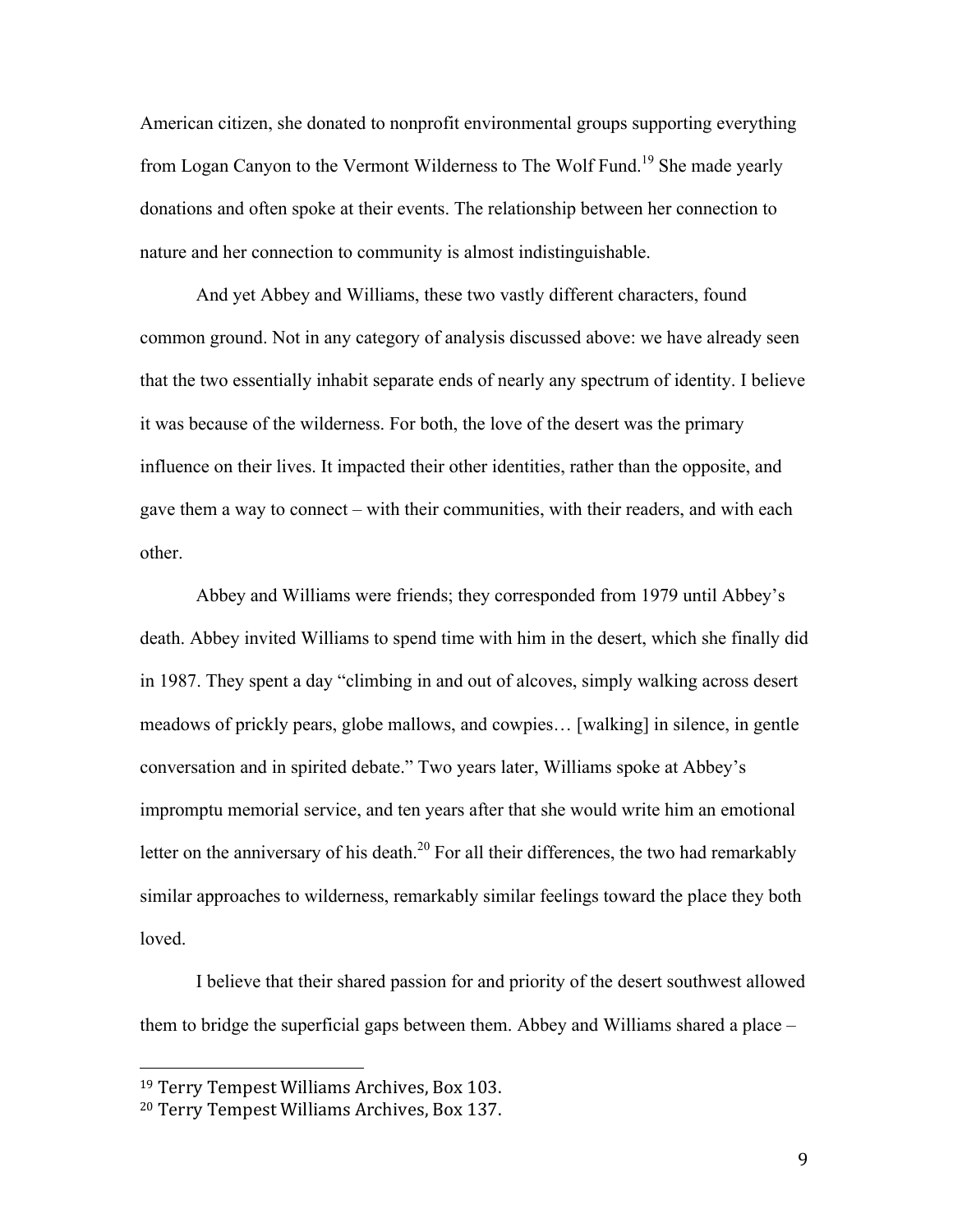the wilderness of Utah, what Williams called "his heartland, my homeland"<sup>21</sup> – and also shared a mutual respect and love for the land as it was. This similarity was enough to unite them personally, and also enough to cause both writers to resonate with wide audiences; their views on wilderness seem to transcend many divisive categories, as I will show in my analysis of three categories of identity. Additionally, the way that both writers put the land first in regards to other issues of identity allowed them perspective on other aspects of their lives. Love of the land allowed these two extremists to be moderate, and gave them a louder voice to more effectively speak on its behalf.

I would like to look at three categories of identity in this thesis: gender, religion, and politics. I would like to examine how Abbey and Williams related to each of these broad ideas, and how each category influenced their relationship with the wilderness. I argue that their passion for the desert southwest influenced these identities more than these identities influenced their relationships with the land, in that their love of the land caused Abbey to compromise certain aspects of his identity while Williams questioned certain aspects of hers.

The priority that they shared – advocating for the desert southwest - made them both effective and influential voices speaking out on behalf of the desert southwest. In this way, they were able to come together as friends. Their writings became more relatable and their actions became more supportable, and they were able to harness the power of their respective communities to protect and preserve the desert.

<sup>&</sup>lt;sup>21</sup> Terry Tempest Williams Archives, Box 137.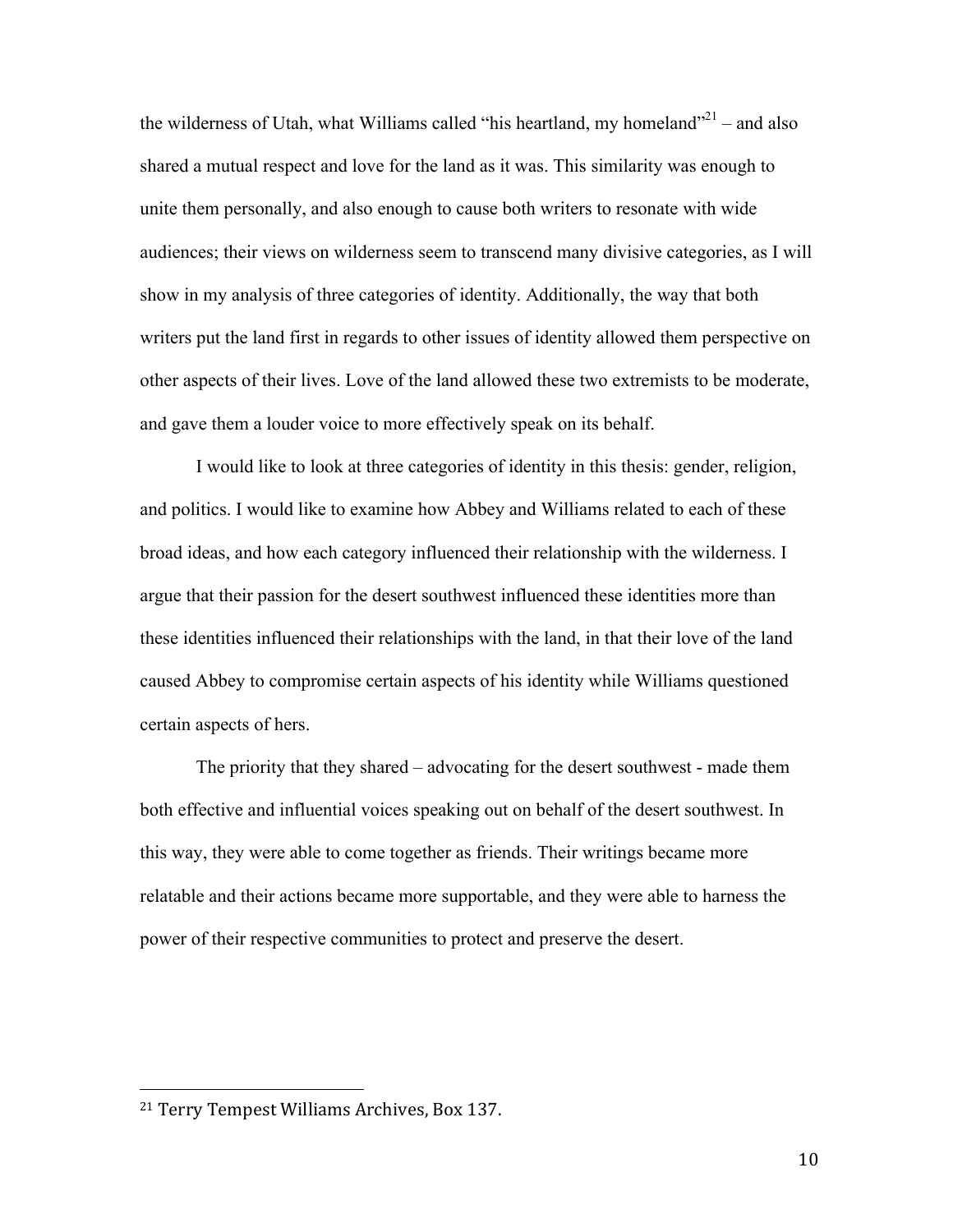# **Chapter 1**

# **The Gendered Approach to the Desert Southwest**

In May of 1991, Terry Tempest Williams held a gathering for the community of American nature writers at Crescent Ranch in Wilson, Wyoming. The guest list included some of the most influential environmental activists of the time – David Quammen, Stephen Trimble, Barry Lopez, James Merrill, Doug Peacock – most of whom were male. This was no accident. At the time, nature writing was a masculine field. (Annie Dillard, also a guest at the 1991 dinner party, once wrote about the difficulty of breaking into nature writing as a woman in her journal: "It's impossible to imagine another situation where you can't write a book 'cause you weren't born with a penis. Except maybe *Life With My Penis*." $)^{22}$ 

The bias against women in nature writing also reared its head in Wilson in 1991. This from the journal that Williams kept during the event:

It was supposed to be fun, a gathering of writers in the American West, to inform, inspire, and infuse our ideas and each other. Today it turned into a nightmare. Men. Egos…One addresses a letter to 'crazy women,' another proceeds to tell me the importance of acknowledging the feminine, that I may be the exception…I quietly remind him that I am a woman, that the feminine is at the core of my work. $^{23}$ 

Indeed the feminine is at the core of Williams' work. Her defining work *Refuge* focuses primarily on breast cancer and, by extension, the relationship between women's bodies and the earth. Crimes against one were crimes against the other, she argued while

<sup>&</sup>lt;sup>22</sup> Cited in: Diana Saverin, "Thoreau of the Suburbs," The Atlantic, February 5, 2015. <sup>23</sup> Terry Tempest Williams Archives, Box 51.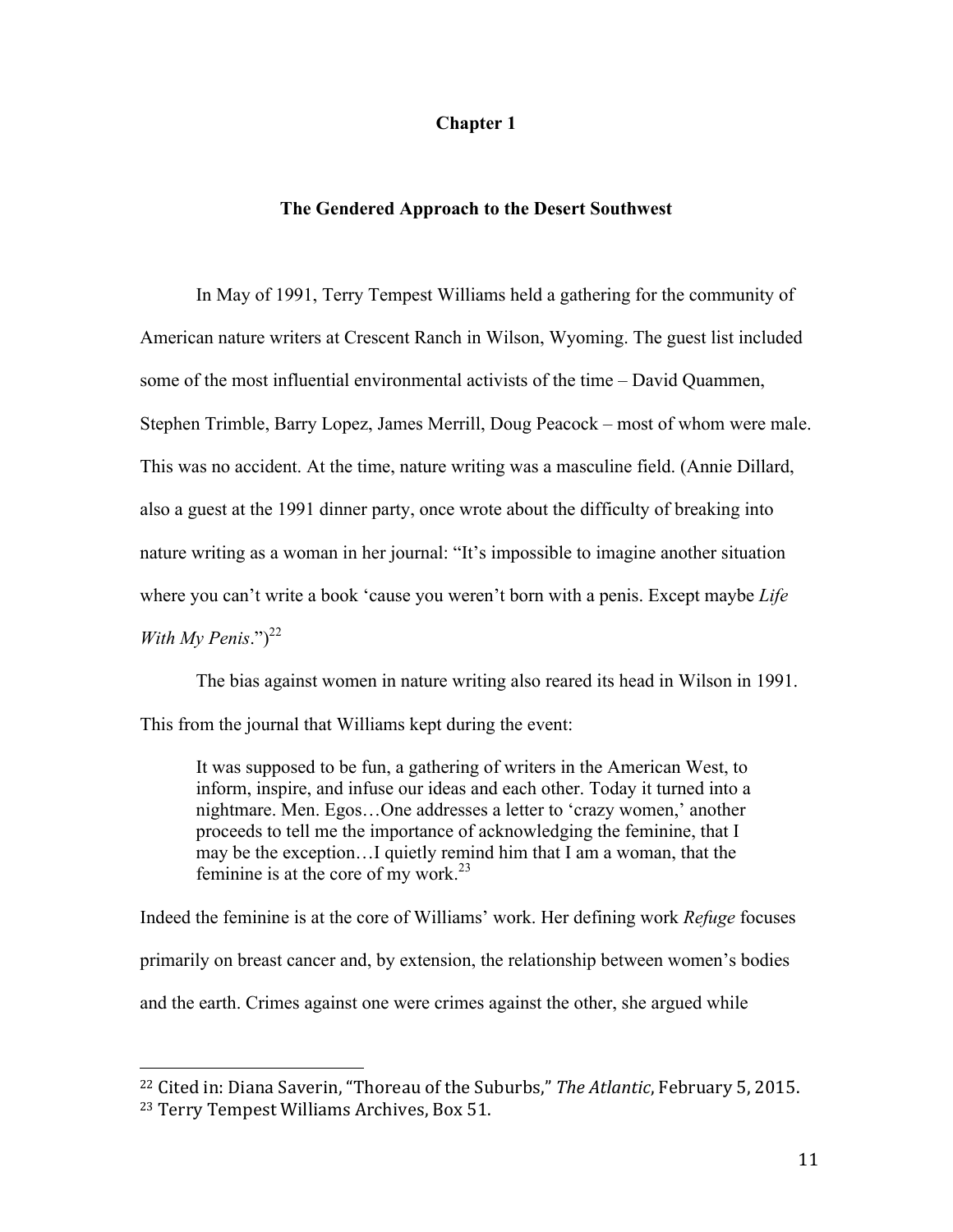speaking at a 1985 UN forum held in Nairobi: "Women are carrying the crisis in their backs," she said of deforestation and desertification in Africa.<sup>24</sup> But the converse is also true, where the energy of one feeds the energy of the other. "We hold the moon in our bellies," she wrote in a speech draft for the Women and Nature conference at Brigham Young University in April of 1988, pointing out that the waxing and waning cycles of the moon echo the menstrual cycles of women.<sup>25</sup> This philosophy, which is known as ecofeminism and will be explored later in this chapter, is emphasized throughout her writing, her activism, and her relationships with the environmental community.

Abbey, too, had a relationship with nature that was uniquely defined by his gender. Abbey was manly in almost every sense of the word. His defining physical characteristic was an enormous bushy beard, his drinks of choice were cheap beer and straight whiskey, and he had five wives and many more lovers in his sixty-two years.<sup>26</sup> He enthusiastically participated in the exploitation of women through pornography and objectification. ("What's wrong with a little sexism in a working man's magazine?" he asked in a 1974 letter to the editors of the *Mountain Gazette*. "I guess maybe I'm queer but I like to look at pictures of naked girls, especially beautiful naked girls although I got nothing against ugly naked girls, they are interesting too." $)^{27}$  And yet biographer James M. Calahan is quick to point out that "his good platonic friends included women such as singer and activist Katie Lee and fellow writers Terry Tempest Williams and Ann Zinger,

<sup>&</sup>lt;sup>24</sup> Terry Tempest Williams Archives, Box 78

<sup>&</sup>lt;sup>25</sup> Terry Tempest Williams Archives, Box 103

<sup>&</sup>lt;sup>26</sup> James M. Calahan, *Edward Abbey: A Life* (Tucson: University of Arizona Press, 2001).

<sup>&</sup>lt;sup>27</sup> Edward Abbey Archives: Special Collections Library, University of Arizona. Tucson, Arizona (Hereafter referred to as "Edward Abbey Archives"), Box 3.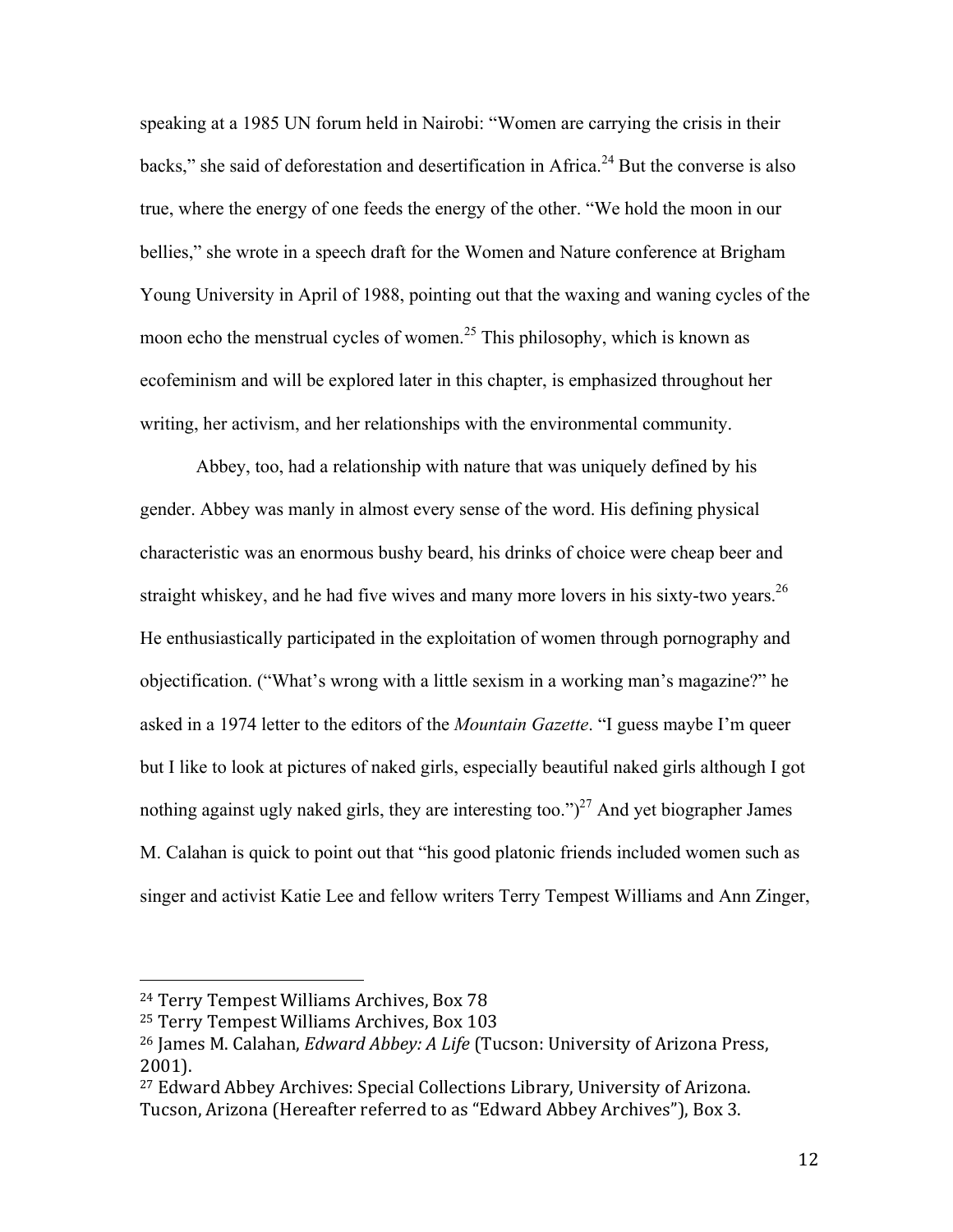who testified to his kind, even genteel qualities."<sup>28</sup> In his journals he struggled with the feminist movement, saying that it denied human nature and calling it anti-sex – and Abbey was *very* much for sex – but fundamentally he was for equal rights and division of labor.<sup>29</sup> As with all other areas of his life, Abbey's experience with gender was fraught with paradox, and like Williams, these paradoxes extended to his gendered relationship with the wilderness.

The way people interact with the wilderness has been influenced by gender for centuries. In the book *Nature's Altars*, Rutgers professor Susan Schrepfer examined the interplay between masculinity, femininity, and approaches to wilderness. Historically, she says, men and women have gravitated towards different landscapes: "elements of power were thought masculine; waters, feminine." This means that mountains and peaks – things to be climbed and conquered – have traditionally been considered masculine wilderness. They offer a transcendent experience, which Schrepfer refers to as a masculine sublime, involving a struggle against a worthy foe that results in "transformation, reaffirmation, recognition, victory, apotheosis, or defeat." Schrepfer calls the narrative of mountain-climbing a "recipe for manhood." Meanwhile, lakes and waterfalls and rivers were considered a feminine wilderness. "A rich biological symbolism associated water with fertility and nurturance," Schrepfer notes, adding that bodies of water are often seen as the lovers of more masculine features.<sup>30</sup> Rather than conquering, women went into nature to domesticize it and make a home.<sup>31</sup>

<sup>&</sup>lt;sup>28</sup> Calahan, *Edward Abbey: A Life* xii.

<sup>&</sup>lt;sup>29</sup> Edward Abbey Archives, Box 8.

<sup>&</sup>lt;sup>30</sup> Susan Schrepfer, *Nature's Altars: Mountains, Gender, and American* 

*Environmentalism* (Lawrence: University Press of Kansas, 2005), 34-40.

<sup>31</sup> Schrepfer, *Nature's Altars,* 74-75.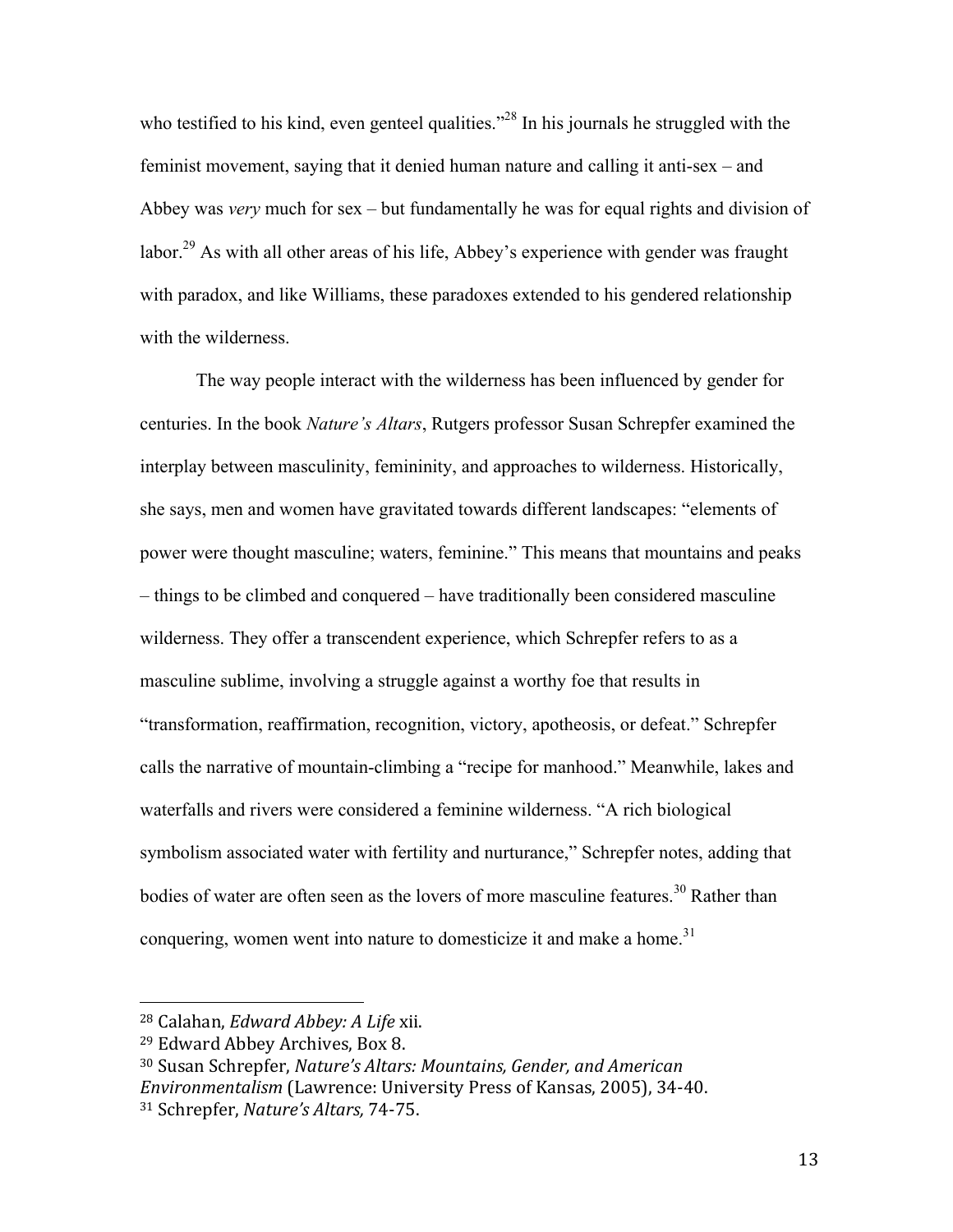Of course there are exceptions to this, and Schrepfer spends a good deal of time highlighting these: John Muir and Henry David Thoreau, for example, challenge the idea of masculine conquest with their extended stays in the woods and refusal to assert dominance over the wilderness.<sup>32</sup> Women throughout history have been captivated by mountaintops, leading expeditions and conquering peaks.<sup>33</sup> Virginia Scharff, in the introduction to the essay collection Seeing Nature Through Gender, addresses this flexibility by explaining:

Gender is relational and permeable, not a solid object to be carried from place to place. It is more like a grammar, employed in all conversations, not always perfectly executed and indeed often misunderstood but providing at least the potential for order in a world full of wild possibility, unacknowledged context, and inexplicable consequence…We don't argue that men's actions are always different from women's, or that men and women always act according to gendered scripts, or that all interactions with nature have equal transformative power.<sup>34</sup>

Understanding that Schrepfer hardly means to be definitive in her description of gender roles, we can still apply her 'grammar of gender' to other landscapes.

This includes the desert, which confounds the paradigms of masculinity and femininity still further. Deserts are so vast as to make men powerless, and so inhospitable as to leave women unable to make a home. "The balance of power was not ambiguous; in a contest between person and desert, one would not bet on the person," wrote Patricia Nelson Limerick in *Desert Passages*. <sup>35</sup> In the desert, the grammar of masculinity and femininity is completely upended, leaving room for even the ultramasculine Abbey and

<sup>&</sup>lt;sup>32</sup> Schrepfer, *Nature's Altars*, 16 and 22-23.

<sup>33</sup> Schrepfer, *Nature's Altars,* 116-121.

<sup>&</sup>lt;sup>34</sup> Virginia Scharff, introduction to *Seeing Nature Through Gender*, ed. by Virginia Scharff (Lawrence: University Press of Kansas, 2003), XV.

<sup>&</sup>lt;sup>35</sup> Patricia Nelson Limerick, *Desert Passages: Encounters With The American Deserts* (Niwot: University Press of Colorado, 1989), 10.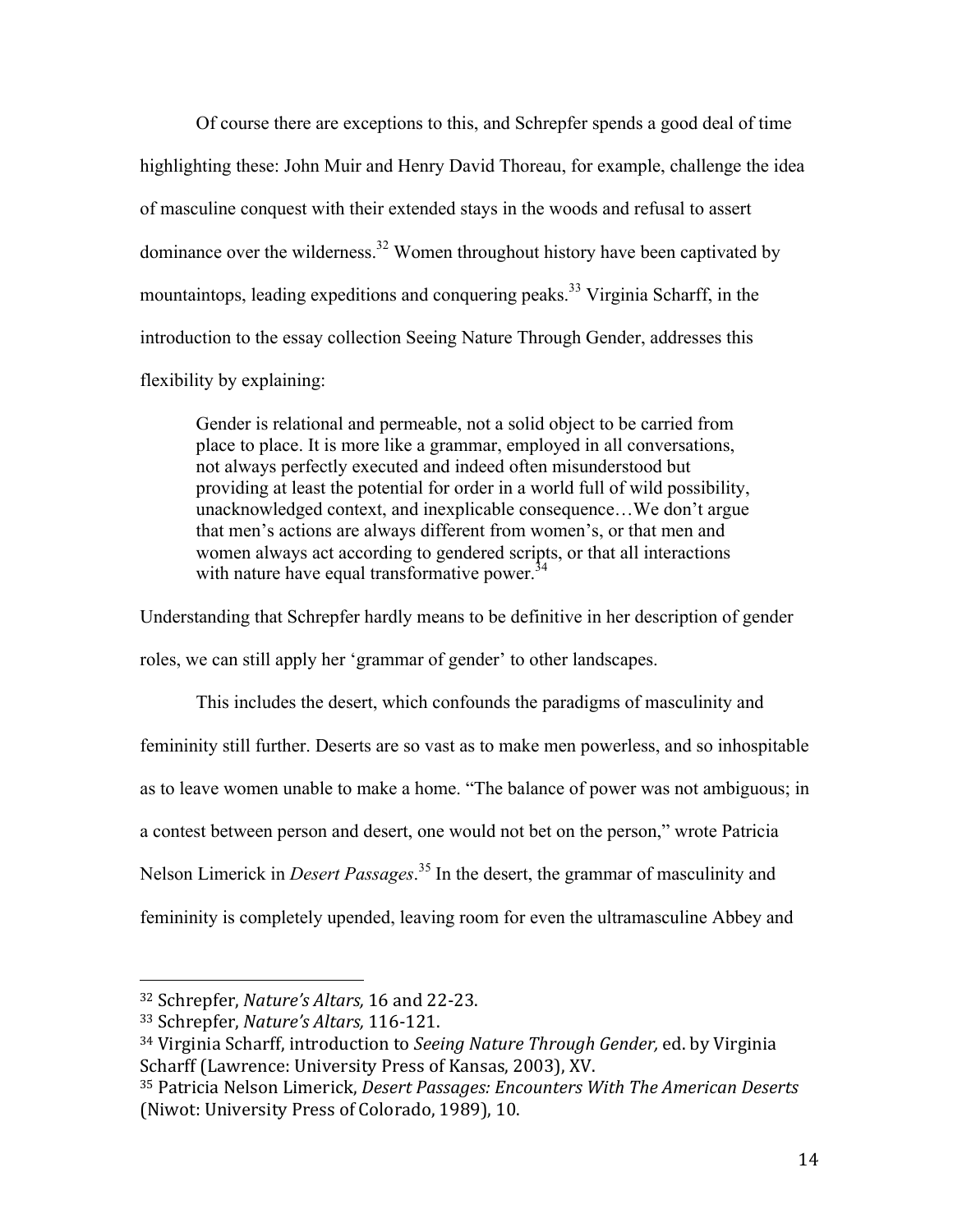the ultrafeminine Williams to navigate gender and place on their own terms. While gender still certainly influenced their relationships with the wilderness and their wilderness writing, for both Abbey and Williams love of place was the more powerful force, allowing them to employ different grammars of gender to express a common sentiment and join more fully with the community of desert lovers.

# **Edward Abbey and the Confounded Masculine**

 

A casual read of *Desert Solitaire* seems to support the uncomplicated men-asconquerers gender grammar that Schrepfer at first lays out for us. Abbey presents himself as a lone ranger, a heavy drinker, an outdoorsman – but a closer examination reveals complications in Abbey's gendered approach to wilderness. "When I put on the lens of a gender critic, I see masculinity – or the playful scrutiny and mockery of masculinity – almost everywhere in their work (yes, especially in Abbey's work)" writes Scott Slovic in the collection *Eco-Man: New Perspectives on Masculinity and Nature*. <sup>36</sup> He acknowledges Schrepfer's explanation of men as conquerers (he calls it 'the male-lustfor-El-Dorado perspective' as a nod to feminist scholar Annette Kolodny) but claims that Abbey – like Thoreau, like Muir – is among the men who challenge rather than confirm this perspective. Abbey's work, though informed by masculinity, moves beyond.

"Abbey…liked to give the impression to readers that he was some kind of cowboy or ranger, 'Cactus Ed' who wrote on the fly," writes biographer James Calahan, and in *Desert Solitaire* we can clearly see entire chapters constructed to fit that

<sup>&</sup>lt;sup>36</sup> Scott Slovic, "Taking Care: Towards an Ecomasculinist Literary Criticism?" In *Eco-Man: New Perspectives on Masculinity and Nature, ed. by Mark Allister* (Charlottesville: University of Virginia Press, 2004), 67.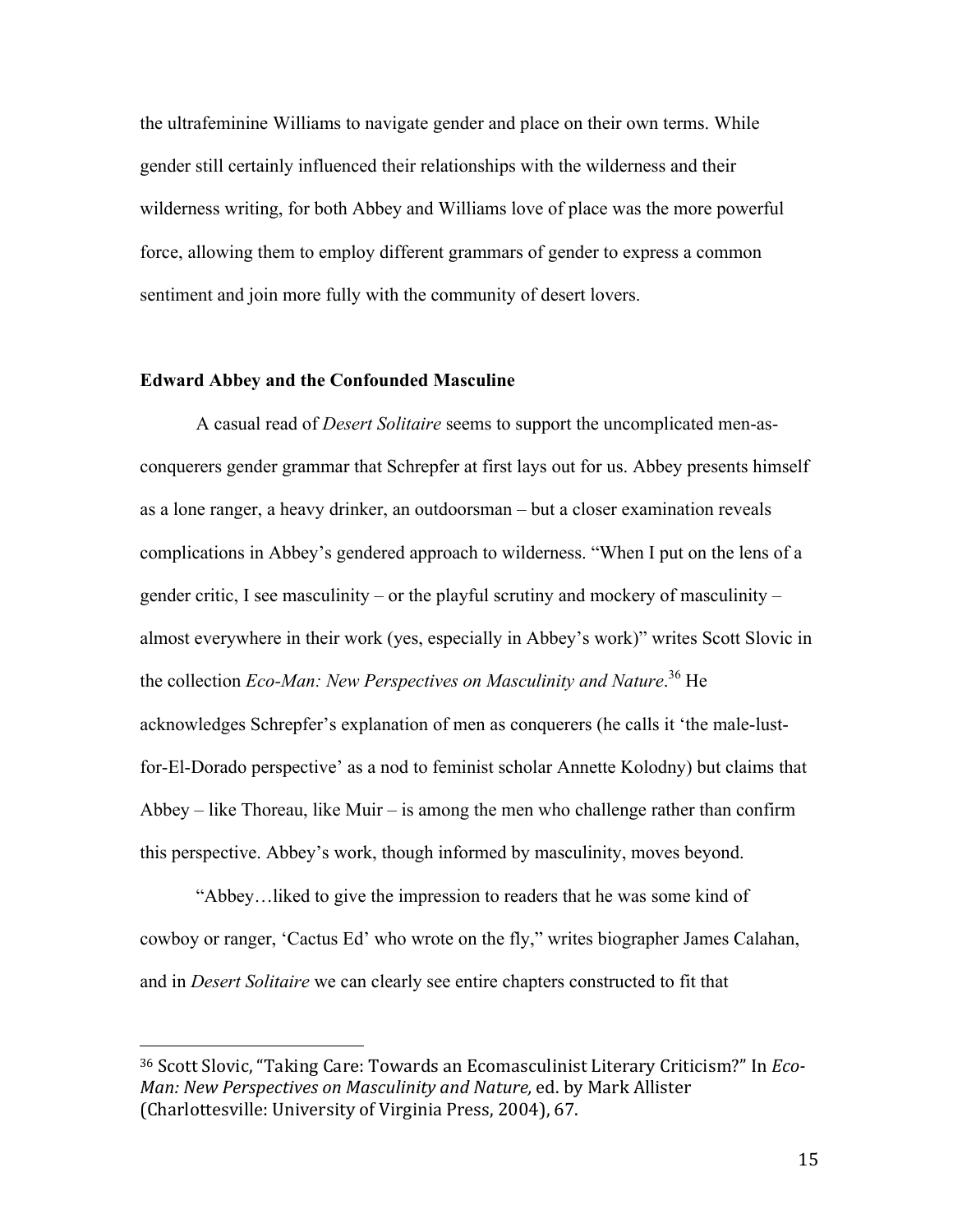narrative.37 In "The Moon-Eyed Horse," Abbey tries to capture an escaped and untamable gelding.38 In "Cliffrose and Bayonets," he kills a rabbit with a rock so that he can understand predatory feelings.<sup>39</sup> He rounds up cattle with old ranchers in "Cowboys and Indians."<sup>40</sup> His actions seem to affirm the masculine ideals of capturing and conquering that Schrepfer describes, but in his musings on the desert and what it means to him, as well as in his life philosophies, he also opposes that very thing.

Early on in *Desert Solitaire*, before any of the above stories take place, Abbey seems more content to stay on his own tiny piece of land than anything else. "I'd sooner exchange ideas with the birds on earth than learn to carry on intergalactic communications with some obscure race of humanoids on a satellite planet from the world of Betelgeuse," he writes.<sup>41</sup> This contradicts Schrepfer's explanation of the masculine sublime as a lust for the big, the unconquerable, and the powerful, and instead plays to her counterexamples of men preferring a more local and personal relationship with nature. While Abbey does feel the urge to conquer ("I want to know it all, possess it all, embrace the entire scene intimately, deeply, totally, as a man desires a beautiful woman") he also dismisses this lust as 'ridiculous' and 'insane.<sup>42</sup> He knows that he is not capable of dominating the wilderness.

In fact, his entire political philosophy seems to be grounded upon the idea that wilderness is not conquerable – not by him, not by anyone. In Abbey's view, the only way to experience wilderness fully is to join with it, as we see in his treatise against road-

<sup>37</sup> Calahan, *Edward Abbey: A Life,* xii.

<sup>38</sup> Abbey, *Desert Solitare,* 137-150.

<sup>39</sup> Abbey, *Desert Solitare,* 22-38.

<sup>40</sup> Abbey, *Desert Solitare,* 82-94.

<sup>41</sup> Abbey, *Desert Solitare*, 7.

<sup>42</sup> Abbey, *Desert Solitaire,* 5.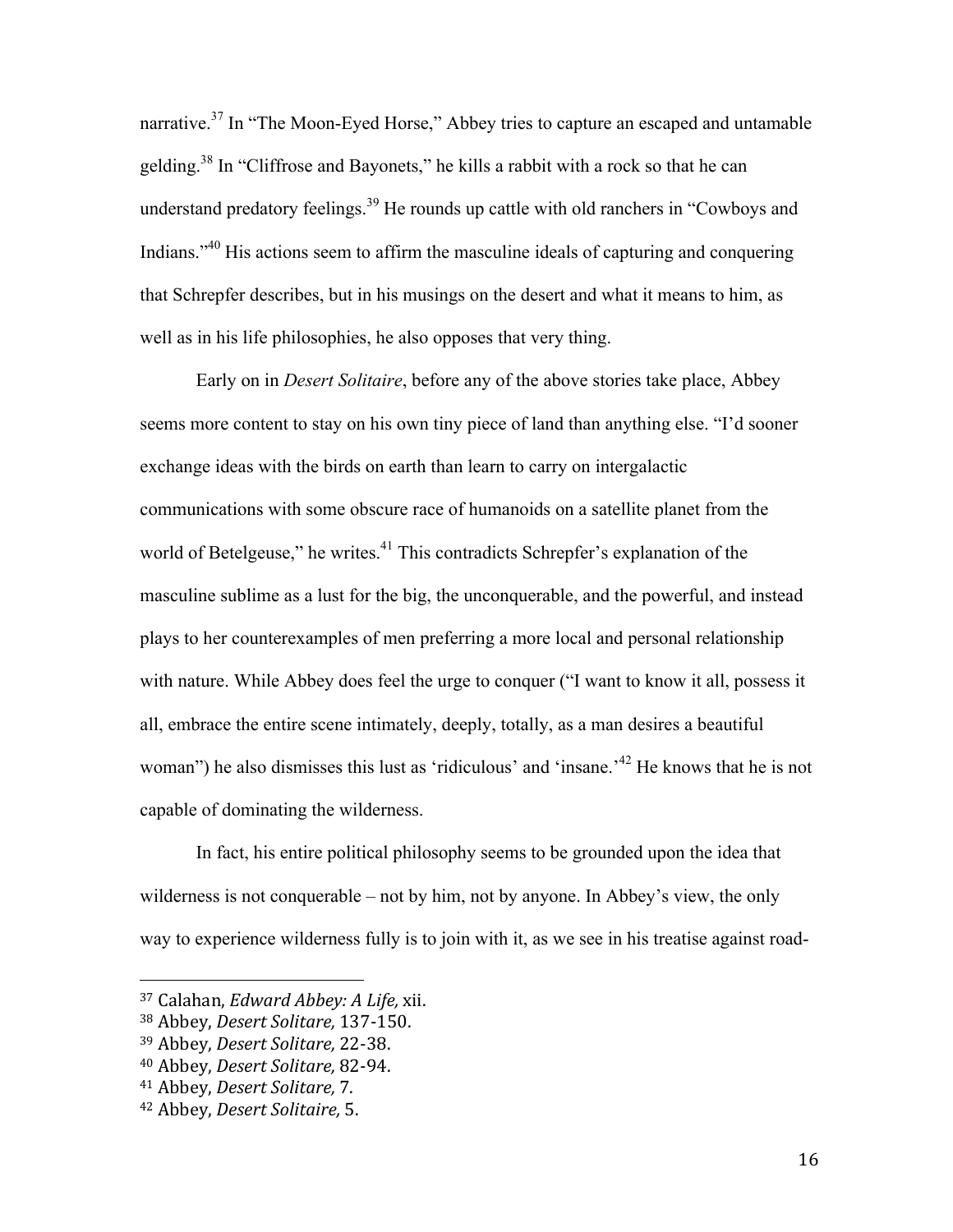building in the national parks. To Abbey, attempting to bring the wilderness under man's domain is foolish and futile: "A man on foot, on horseback or on a bicycle will see more, feel more, enjoy more in one mile than the motorized tourists can in a hundred miles...<sup>43</sup> And again, his thoughts at the end of his summer stay in Arches seem to echo the idea of a low-impact, humble approach to the wilderness, characteristic of how Thoreau and Muir approached the outdoors, but opposite of the masculine conquering ideal. In fact, he prizes the defiance of the earth.

Let men in their madness blast every city on earth into black rubble and envelope the entire planet in a cloud of lethal gas – the canyons and hills, the springs and rocks will still be here, the sunlight will filter through, water will form and warmth shall be upon the land and after sufficient time, no matter how long, somewhere, living things will emerge and join and stand once again, this time perhaps to take a different and better course.<sup>44</sup>

The idea of taming wilderness by making it friendly for habitation is 'madness' to Abbey – and it is significant that he does specify men when discussing this lust to possess, perhaps as a rhetorical trick but also as a nod to the masculine desire to claim. Notably, the ways that Abbey does attempt to claim and tame the desert are the ways that Schrepfer describes as feminine: categorizing plants. "Botany provided the foundation for the aesthetics and spirituality of the feminine sublime," she writes of Victorian-era mountaineering women.<sup>45</sup> A hundred years later, we find bearded and grizzled Abbey making a meticulous inventory of the Arches wildlife – in fact, in the chapter "Tukuhnikivats, The Island In The Desert" he does so on a climb up a desert mountain. This is a direct parallel to Schrepfer's botanist women, combined with an example of a

 <sup>43</sup> Abbey, *Desert Solitaire,* 52.

<sup>44</sup> Abbey, *Desert Solitaire,* 267-268.

<sup>&</sup>lt;sup>45</sup> Schrepfer, *Nature's Altars*, 84.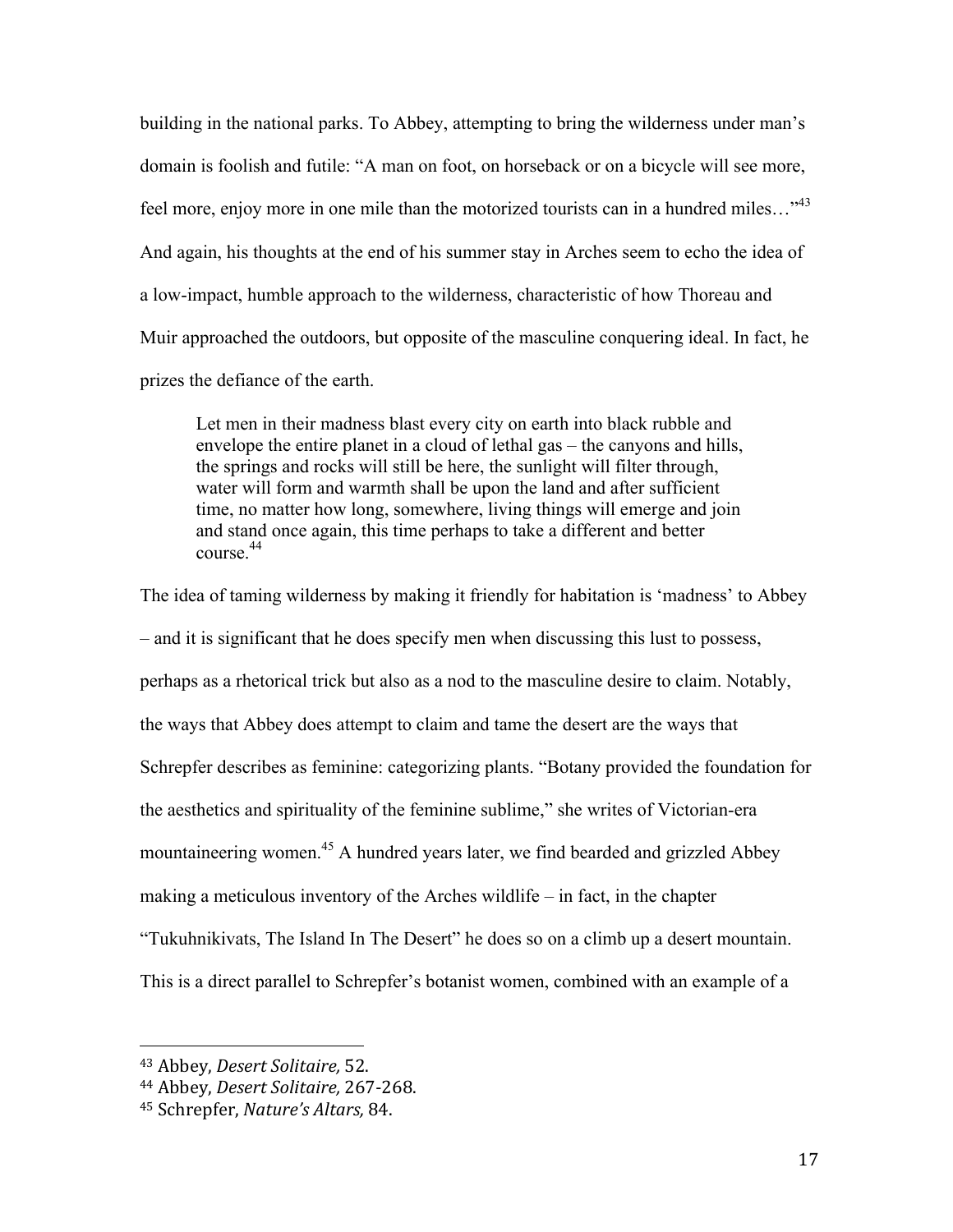man conquering heights to find the sublime.<sup>46</sup> As scholars have pointed out before, paradox is at the center of Abbey's identity, and we can clearly see Slovic's point that Abbey confounds the masculine nature narrative more than he confirms it as he combines the masculine with the feminine.

In order to examine this paradox more closely, we will look at Abbey's most famous creation: George Hayduke of *The Monkey Wrench Gang*. He is manly in all the same ways Abbey is – a heavy drinker, a womanizer, a lone ranger figure – and like Abbey, his relationship with wilderness vacillates between conquering and liberating. In one memorable scene Hayduke drives down a desert highway drinking a six-pack and throws the cans out the window, as if the earth were no better than his garbage can.<sup>47</sup> In another scene he directly compares this littering action to the 'litter' of dams and railroads and billboards and construction against the wilderness. In the latter instance, according to Hayduke, the action is reprehensible and the wilderness must be liberated, where in the former, the act of littering *is* liberation.<sup>48</sup> How does Hayduke's masculinity allow for both of these actions? I believe the answer will hold true for Abbey as well.

For Hayduke, it is simple: love of the desert supersedes a gendered approach to the wilderness. At the end of *The Monkey Wrench Gang*, when Smith and Doc and Bonnie and Hayduke are headed into the inescapable Maze of desert canyons for refuge from the law, Hayduke thinks first of the place and second of his relationship to it. "Let them try something, the fuckers, I'll never let them forget," he thinks as he dashes away to live in the desert – not to tame the desert, or to domesticize it, but simply to become

<sup>46</sup> Abbey, *Desert Solitaire,* 221-231.

<sup>&</sup>lt;sup>47</sup> Edward Abbey, *The Monkey Wrench Gang* (Philadelphia: J.B. Lippincott Company, 1975), 31-32.

<sup>&</sup>lt;sup>48</sup> Abbey, *The Monkey Wrench Gang, 67-68.*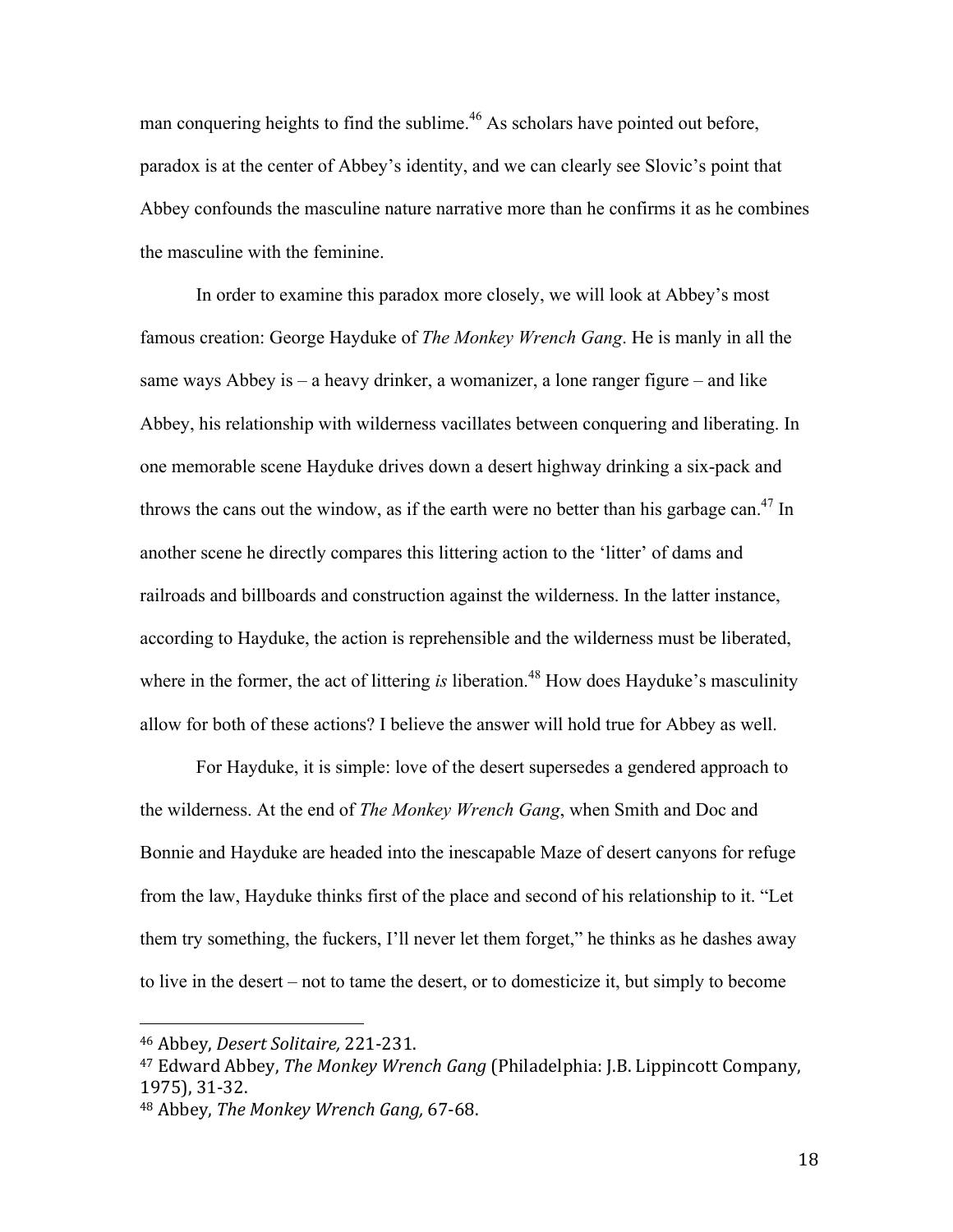one with it. "I'll never let them do it here. This is my country."<sup>49</sup> In this we see elements of both the masculine and the feminine attitude towards wilderness, and we can see how Hayduke might be employing both grammars to successfully approach the desert. He claims it but also makes it home, and seems to do it all for the sake of the desert rather than for his own gain. At the end of the book, we see that this approach that navigated the line between masculine and feminine got Hayduke through the desert when nobody else could make it. In putting love of the wilderness first and allowing gender identity to play second fiddle, Abbey argues, we are more fully able to join with the wilderness and those who would protect it.

#### **Terry Tempest Williams and the Interrogated Feminine**

Just as a casual read of *Desert Solitaire* seems to confirm Abbey's unflinching masculinity, reading *Refuge* for the first time paints Williams as unrelentingly feminine. Her focus on female relationships – with her mother, with her grandmother – as well as her focus on the female body place her squarely in that category, and her relationship with the desert too seems at first to confirm Schrepfer's claim that women look to nature for fertility and nurturance.

In a short two-page chapter entitled "Yellow-Headed Blackbirds," Williams describes a trip out to Fish Springs National Wildlife Refuge during her mother's battle with cancer. The implication is that there is comfort and peace to be found in this nature. Her mother's health is stable, and so she retreats to the desert to gather strength. And it is a uniquely feminine strength:

<sup>&</sup>lt;sup>49</sup> Abbey, *The Monkey Wrench Gang*, 308.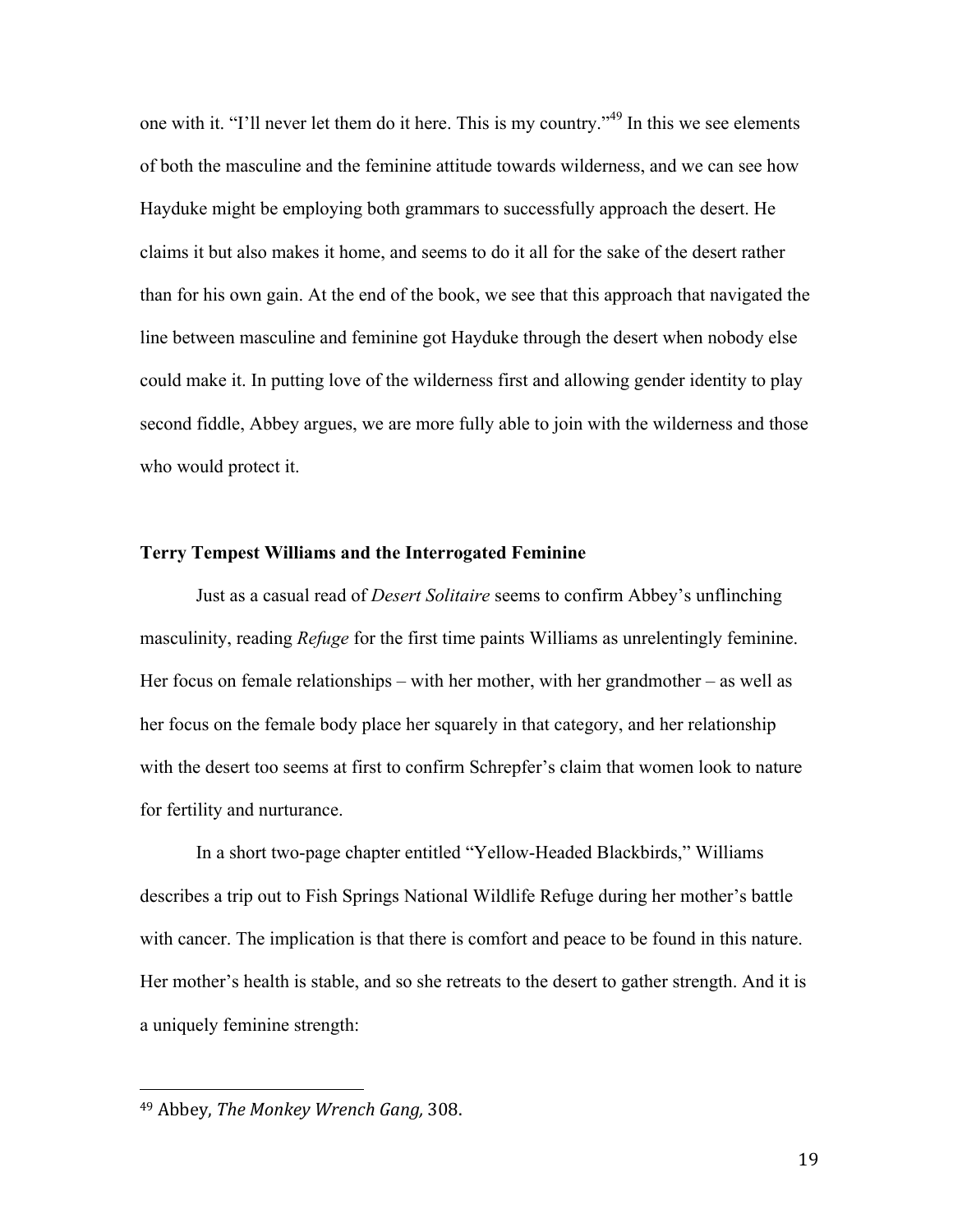There are dunes beyond Fish Springs. Secrets hidden from interstate travelers. They are the armatures of animals. Wind swirls around the sand and ribs appear. There is musculature in dunes. And they are female. Sensuous curves – the small of a woman's back. Breasts. Buttocks. Hips and pelvis. They are the natural shapes of Earth. Let me lie naked and disappear. . . . Things happen quickly in the desert.<sup>50</sup>

Williams' gender identity is almost inseparable from the desert in *Refuge*; all of her conversations about what it means to be female take place with other women, and most of these take place in journeys to and from the desert. However, a closer reading allows us to see that Williams is not always at ease with her gender and the implications it has for her relationship with wilderness.

She saw the ability to bear children as one of the most important duties a woman could possess. "[Our mother's] womb is the first landscape we inhabit," she wrote. "It is here we learn to respond – to move, to listen, to be nourished and grow. In her body we grow to be human.  $\cdot$ <sup>51</sup> And yet Williams struggles with the decision to have children. We see her at odds here, perhaps not with her gender, but with its implications for her

personal life.

"I don't ever remember being so happy, Terry," [Mother] said. "Having a child completed something for me. I can't explain it. It's something you feel as a woman connected to other women."

I asked her if she thought my life was selfish without children.

"Yes," she said. "But I'm not saying that's bad. By being selfish a woman ultimately has more to give away in the long run, because she has a self to give away."

"Do you think that I should have a child?" I asked.

"I can't answer that for you," she said. "All I can tell you is that it was the right choice for me."<sup>52</sup>

<sup>50</sup> Terry Tempest Williams, *Refuge: An Unnatural History of Family and Place* (New York: Pantheon Books, 1991), 108-109.

<sup>51</sup> Williams, *Refuge,* 50.

<sup>52</sup> Williams, *Refuge,* 51.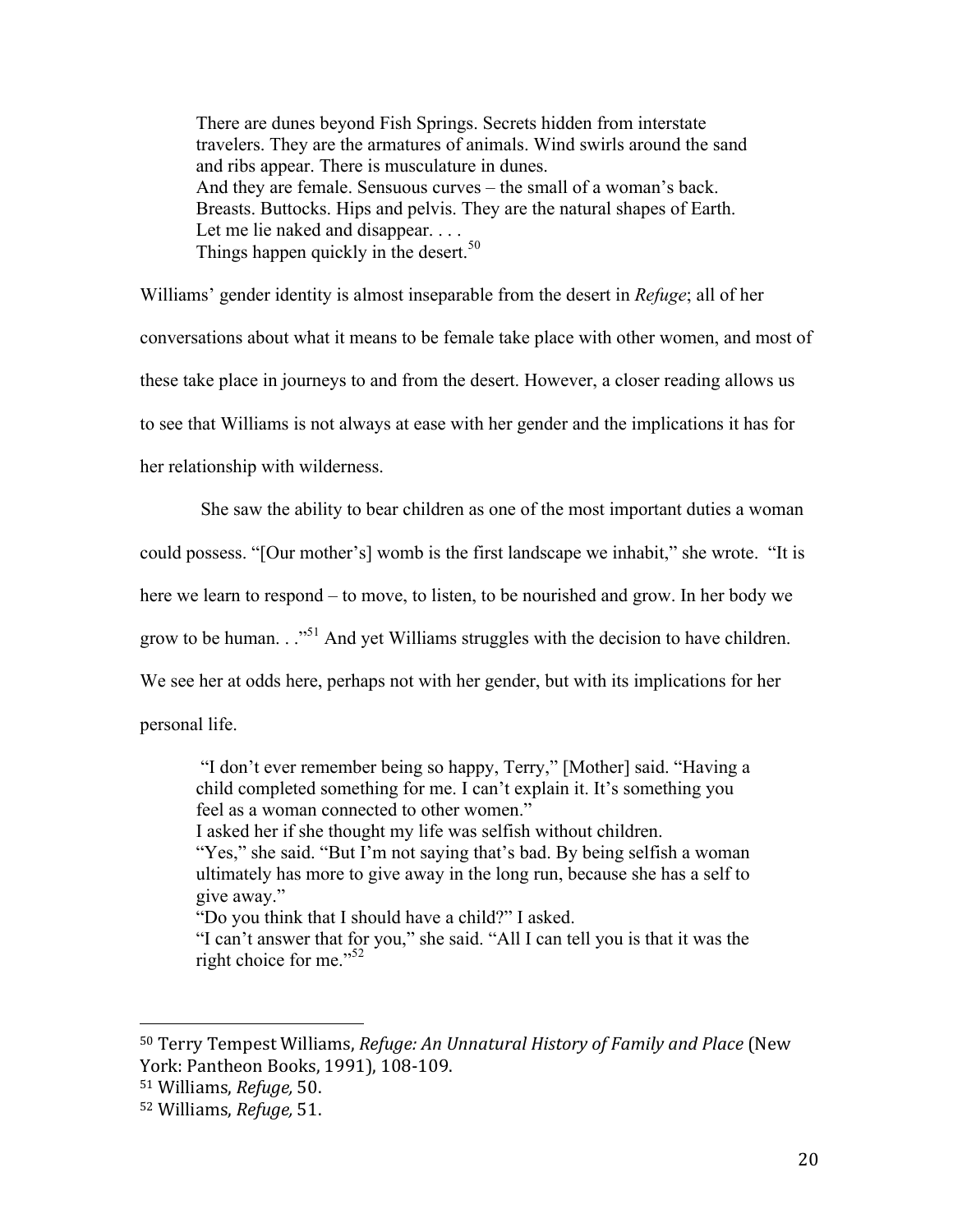The decision to have or not have children may be the first hint we see in *Refuge* of Williams questioning the necessity of fulfilling every expectation of her own gender, but it is certainly not the only instance. As her mother's cancer grows, we see a growing dissatisfaction with her gender as it relates to the wilderness – specifically, the way oppression of women and oppression of nature are connected. In the chapter "Burrowing Owls," Williams takes a friend out to the desert to discuss gendered intimacy with the land. "We spoke of rage," she writes. "Of women and landscape. How our bodies and the body of the earth have been mined."53 Later on, she refines this thought process in *Refuge*'s epilogue "The Clan of One-Breasted Women," in which Williams describes the skewed effect that nuclear testing and the male military-industrial complex has on the bodies of women. "The time had come to protest with the heart, that to deny one's genealogy with the earth was to commit treason against one's soul," she writes, making the connection between crimes against the earth and crimes against women.<sup>54</sup> She then tells of a group of women who venture into the desert and reclaim it for their own, removing the nuclear test sites and reclaiming the land as a place to thrive, showing anger at a system that puts the toll of environmental destruction upon the female body.

The linking of female oppression and natural oppression is known as ecofeminism, the "interrelationship of social domination and the domination of the rest of nature." Policies that oppress the environment also have consequences primarily for disadvantaged people, and in most of the world, the most disadvantaged people are women. "To the issues of sexism, racism, classism, and heterosexism that concern feminists, ecofeminists add naturism – the oppression of the rest of nature," explains

<sup>53</sup> Williams, *Refuge,* 10.

<sup>54</sup> Williams, *Refuge,* 288.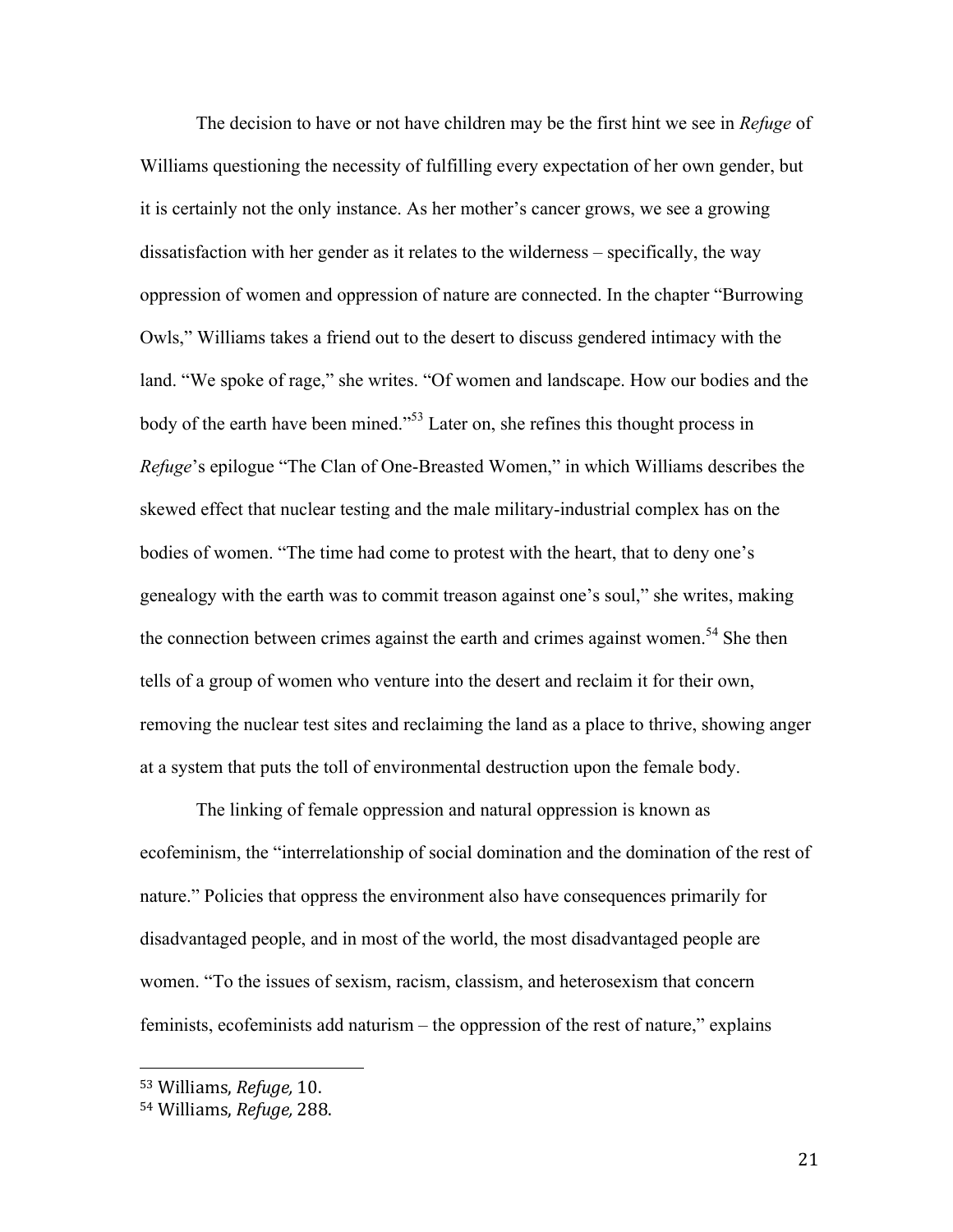Carol J. Adams in her introduction to the book *Ecofeminism and the Sacred*. <sup>55</sup> This equates women with nature; and indeed, in the next essay, we see how women have historically been considered more closely in harmony with nature. Creation stories from various cultures form the universe out of the female body. These cultures recognize and talk about how seasonal cycles and moon cycles are echoed by women's reproductive cycles.56

Williams is certainly an ecofeminist. We have already seen in "The Clan of One Breasted Women" that she links the environmental impact of nuclear testing with impact on women's bodies. This again comes up in a 1995 interview for *Land and People* magazine: "There is no delineation between health issues, social issues, environmental issues [for women]," she says, describing the frequency with which women carry the burden for environmental issues. And then, quoting a woman she had met at an environmental justice rally: "I think it is because women allow themselves to suffer...there is nothing we won't commit to, if we believe it is just."<sup>57</sup>

In this interview we see that not only does Williams link the oppression of the earth to the oppression of women, but she gives women the responsibility of claiming the earth back. That is something that Williams did in her daily work as a naturalist, but with greater impact and wider audience in her work as a writer. In that work we see perhaps her greatest struggle with gender. As we saw in the introduction to this chapter, as a woman nature writer, Williams was severely outnumbered and closely scrutinized.

<sup>55</sup> Carol J. Adams, "Introduction" in *Ecofeminism and the Sacred*, ed. by Carol J. Adams (New York: Continuum, 1993), 1.

<sup>56</sup> Rosemary Radford Ruether, "Symbolic and Social Connections of the Opression of Women and the Domination of Nature" in *Ecofeminism and the Sacred*, ed. by Carol J. Adams (New York: Continuum, 1993), 16-22.

<sup>&</sup>lt;sup>57</sup> Terry Tempest Williams Archives, Box 83.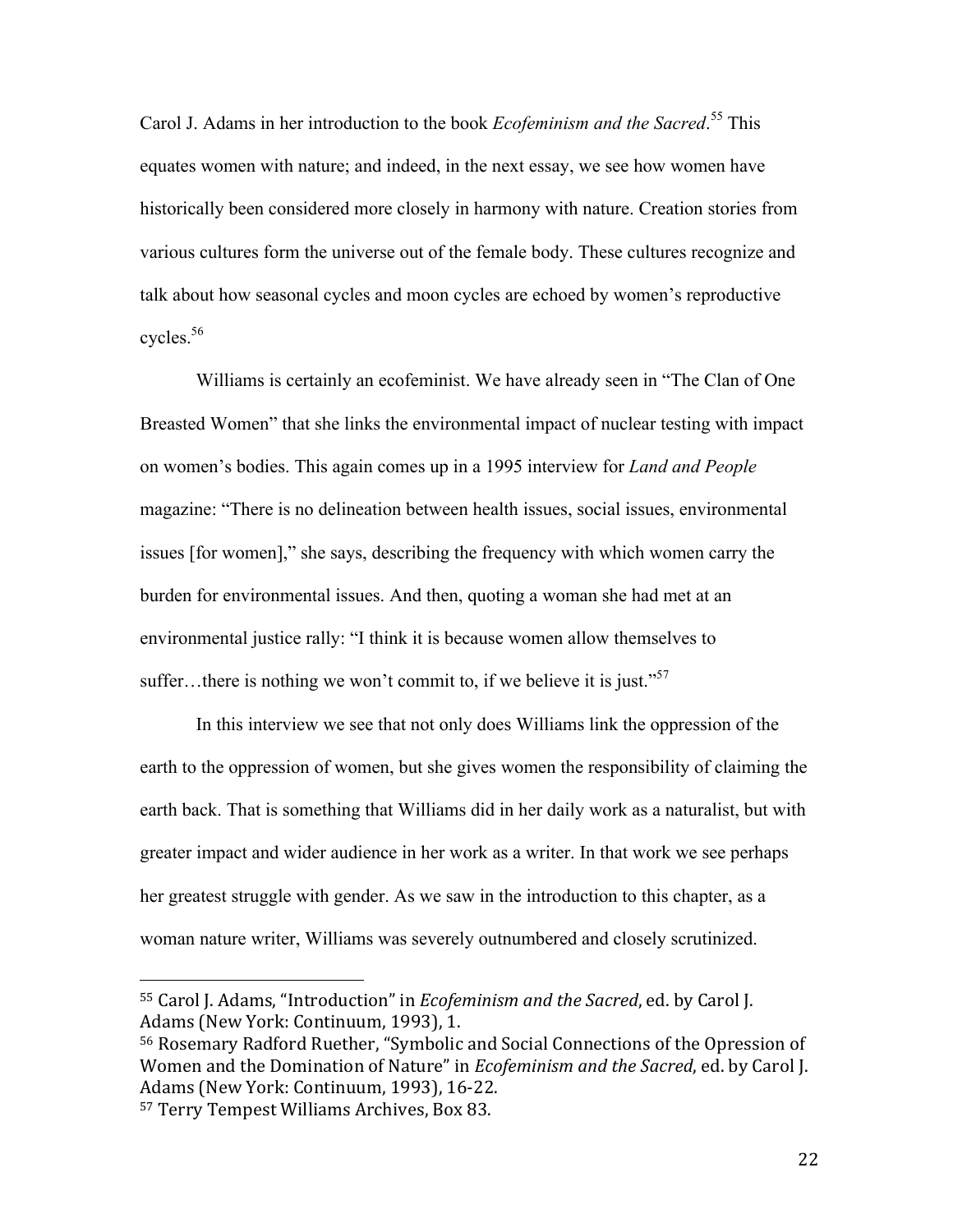"Women who venture into this clubby male territory have all too often been turned into objects of unusual curiosity, she said in an interview with Carl Klaus.<sup>58</sup> Nowhere was this made more clear than at the dinner party Williams hosted for a gathering of nature writers and activists in May 1991.

We have already seen how Williams' work as it related to her gender was called into question by her peers. But her reaction to the comments and the questions was just as important. Afterwards, in her journal, she fumed: "I've had it with men. I am a woman and it is as frightening to them as if I were a bear…I must get stronger and stronger. Keep my vision before me, not my ego, and trust my love for the landscape I know."<sup>59</sup>

Here we see Williams echoing Abbey, in placing love for the wilderness above gender norms. This was not a vow to ignore her gender, but rather a vow to keep the wilderness at the forefront of her writing. Gender was an influence – in Williams' matriarchal family and in her breast-cancer-ridden lineage, how could it not be? She was very much a part of the ecofeminist community as well as the nature writing community at large. But she vowed here to find the strength of her writing in nature, so that it would speak to everyone.

#### **Wilderness Influencing Gender**

 

In both their writing and their personal lives, we see how Abbey and Williams played into gender norms. Abbey consistently emanated bravado and machismo. Williams presented a nurturing spirit and emphasized personal connections. However, in their attitudes towards wilderness, they shifted and questioned traditional approaches,

<sup>&</sup>lt;sup>58</sup> Terry Tempest Williams Archives, Box 83.

<sup>59</sup> Terry Tempest Williams Archives, Box 51.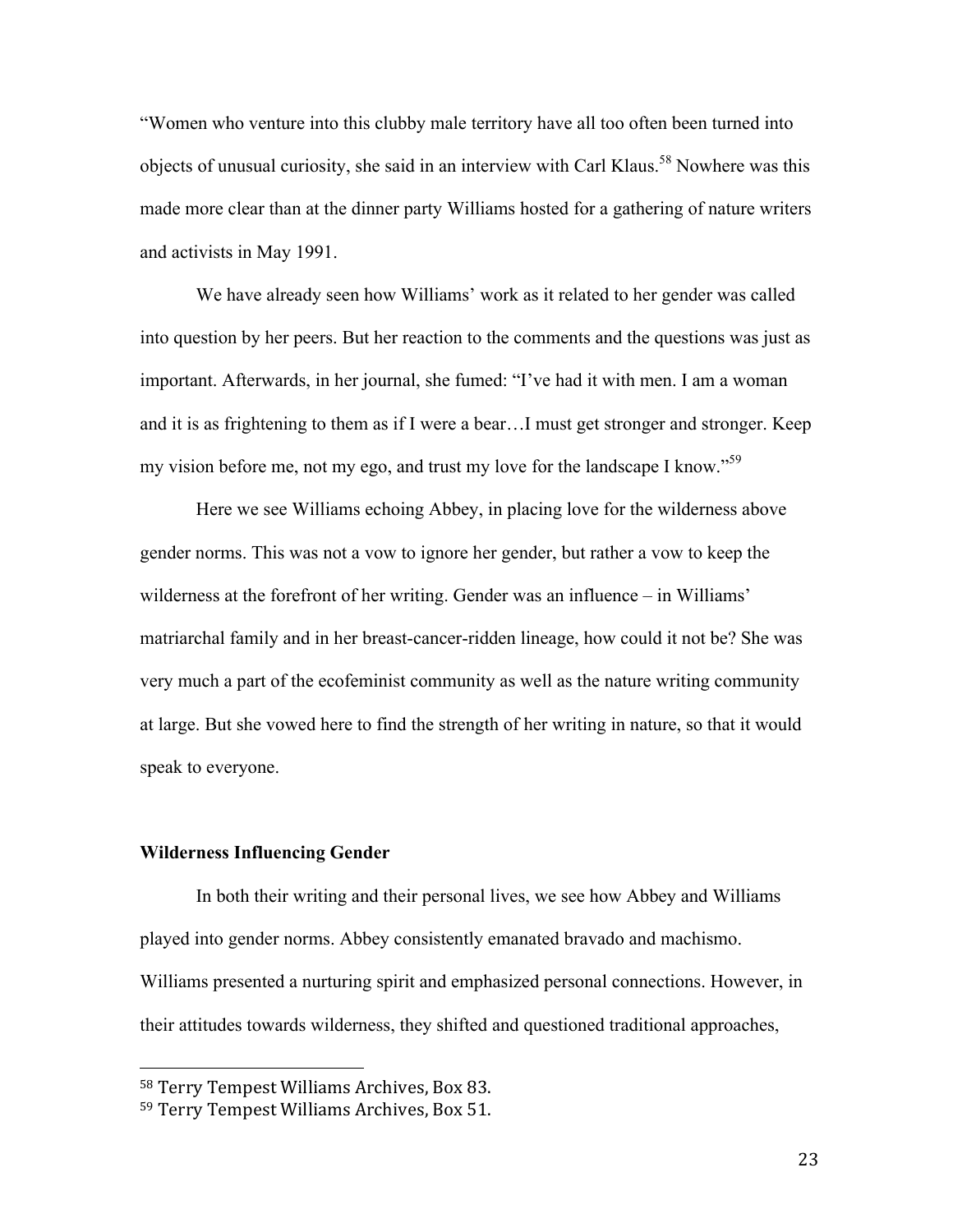using a more nuanced grammar of gender. Abbey became gentler. Williams became defiant. At no point does either writer *forsake* his or her gender, but they shift their attitudes enough to allow a healthy respect for and oneness with the desert landscape. I believe that their relationships with the wilderness were the primary cause, providing a perspective and an identity that would allow them to engage critically with their gender identities.

In their writing, this is apparent. Both Abbey and Williams are noticeably impacted by their genders as they interact with the landscape, but even more than this, their genders are impacted. Abbey's gender identity becomes paradoxical and contradictory, and Williams questions some of aspects of her gender that have been cast as necessities. As they consider the desert and their places in it, they cannot help but consider the ramifications this has on other parts of their identities. Love of place allowed them to more fully connect with the desert, but more than this, it allows them to examine and connect with their gender communities. Ultimately, this helps these two opposite characters to connect to one another.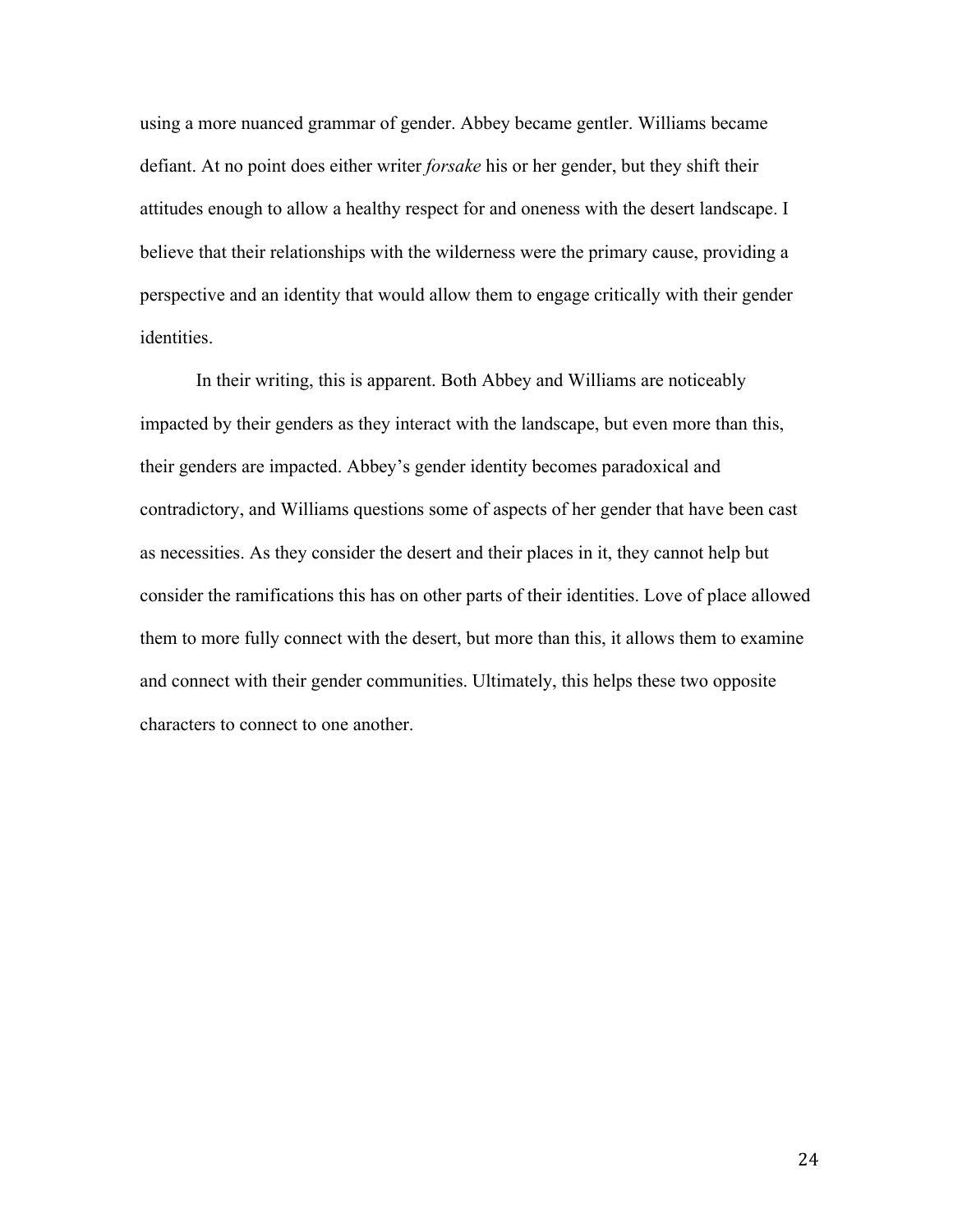# **Chapter 2**

## **The Religious Consideration of the Desert Southwest**

Edward Abbey did not believe in God.

Raised in Home, Pennsylvania, by two working class parents, he was exposed to church but "stomped out of Sunday school…after the teacher replied to his questions by insisting that the parting of the Red Sea had really happened.<sup> $100$ </sup> As he aged his disillusionment with organized religion grew; his college journals reveal dissatisfaction with authority that is most often interpreted as political anarchy, but could certainly apply to religious authorities as well. For example, as editor of the his college newspaper, he published an article called "The Implications of Anarchy" with the epigraph "men will never be free until the last king is strangled with the entrails of the last priest." (The quote, originally by Denis Diderot, was attributed to Louisa May Alcott.) Abbey was removed from editorship of the paper shortly after its publication for the piece's hostility.<sup>61</sup> For the rest of his life he would continue to refer to God only in the most mocking terms.

Terry Tempest Williams could not have been more opposite to Abbey's staunch atheism. She was Mormon born and Mormon raised, and spent her life connected to church communities. *Refuge* is scattered with references to the Mormon faith: prayers, visits to church, and Mormon culture permeate the story of her mother's battle with

<sup>60</sup> Calahan, *Edward Abbey: A Life,* 8.

<sup>&</sup>lt;sup>61</sup> Edward Abbey Archives, Box 4.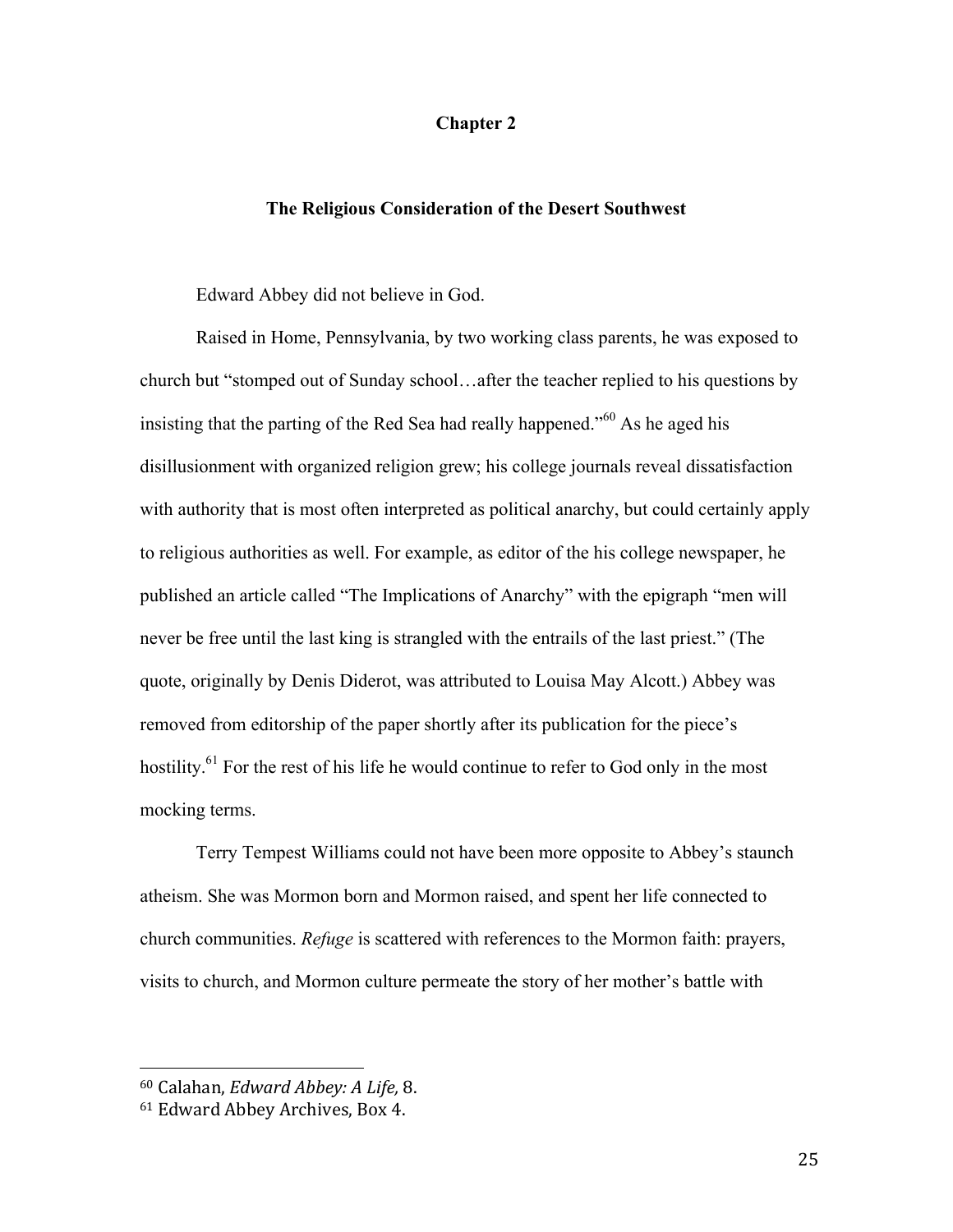cancer. Throughout the rest of her life and up to the present day, she continues to participate in the Mormon faith.

Much like gender, religion influenced both Abbey's and Williams' interactions with and writings about the wilderness. How could it not? For centuries human beings have entered wilderness and found God.

William Cronon discusses the historical associations between wilderness and nature in his landmark essay "The Trouble With Wilderness." The wilderness, he writes, hearkening back to the gospels of Matthew, Mark, and Luke, is a place where we might meet Satan – but also a place where we might encounter God. By the eighteenth century, the idea of a physical meeting with God was replaced with the idea of encountering the sublime. "Although God might, of course, choose to show Himself anywhere, He would most often be found in those vast, powerful landscapes where one could not help feeling insignificant and being reminded of one's own mortality," writes Cronon, listing mountains and waterfalls as among the most historically awe-inspiring landscapes.<sup>62</sup>

He goes on to refer to one of Williams' and Abbey's predecessors in the field of nature writing: Henry David Thoreau, who in 1846 ascended Maine's Mount Ktahdin, where he had a religious experience. "There was there felt the presence of a force not bound to be kind to man," wrote Thoreau.<sup>63</sup> And Susan Schrepfer elaborates in Nature's Altars about this intuitive sense of the holy in nature, known as transcendentalism:

Sublimity came to reflect 'the vastness, the power, the terror of Diety.' It was the terrestrial vision of God, what one analyst has called 'the

<sup>&</sup>lt;sup>62</sup> William Cronon, "The Trouble With Wilderness" in *Uncommon Ground: Rethinking the Human Place in Nature, ed.* by William Cronon (New York: W. W. Norton & Co., 1995), 69-90.

<sup>63</sup> Henry David Thoreau. "Ktaadn." The Essays of Henry David Thoreau. (New York: North Point Press, 2002.)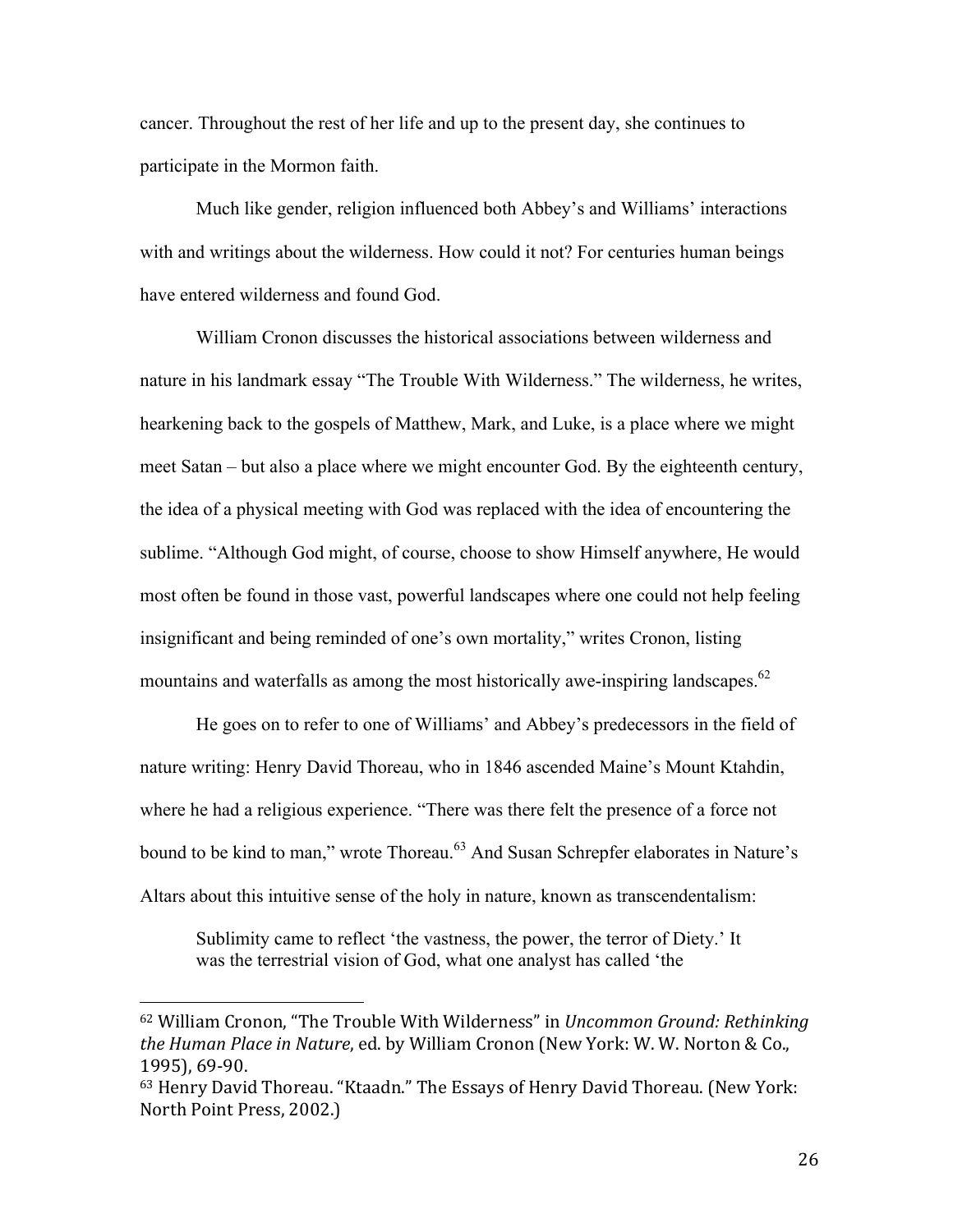aesthetics of the Infinite.' The idea of sublimity addressed those mysteries – such as the inevitability of death, the existence of God, and the possibility of divine salvation – that could not be grasped by reason but rather required intuition.<sup>64</sup>

Cronon lays out for us the historical connection between wilderness experiences and spiritual yearning; Thoreau and Schrepfer show us an example in nature writing. But neither Abbey or Williams, both of whom had very strong feelings about religion, based their work or their activism simply on a rush of spiritual feeling. What is the connection between religious thought and their moral imperatives to protect the wilderness?

"It is clear that thinking seriously about the environment raises deep questions about the basis of moral judgment and action, and about the meaning of human existence," writes Richard J. Wood, dean emeritus of the Divinity School at Yale University.<sup>65</sup> His assertion that careful contemplation of environmental matters will lead inevitably to careful contemplation of religious ones is followed by a reverse claim by Margaret A. Falley, also a professor in Yale's Divinity School: "All major religions become major in part because they have something to say about the large questions human persons encounter…religion, in fact, has a lot to do with meaning.<sup>566</sup> Falley says that considering God tends to lead to a consideration of social issues like the environment, rather than the other way around, but I believe that the two assertions are not mutually exclusive. No matter if the starting point is God or wilderness, one will eventually lead to the other. The two concepts inform each other deeply.

<sup>64</sup> Schrepfer, *Nature's Altars*, 44.

<sup>&</sup>lt;sup>65</sup> Richard J. Wood, "Introduction to Part 1: Ethics and the Good in Nature and Humanity," in *The Good in Nature and Humanity*, ed. Stephen R. Kellert and Timothy J. Farnham (Washington DC: Island Press, 2002), 15.

<sup>&</sup>lt;sup>66</sup> Margaret A. Farley, "Religious Meanings for Nature and Humanity," in The Good in *Nature and Humanity*, ed. Stephen R. Kellert and Timothy J. Farnham (Washington) DC: Island Press, 2002), 103-104.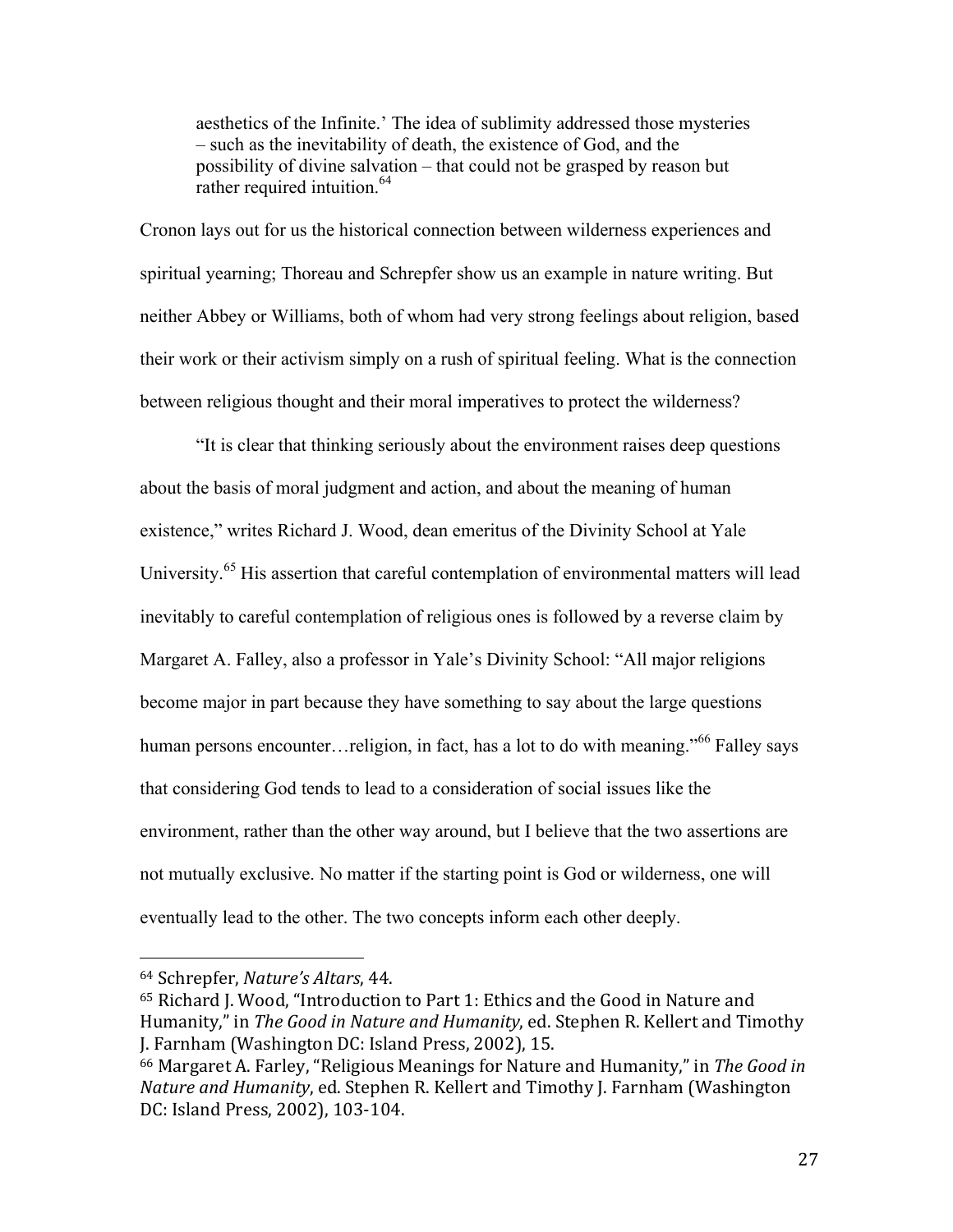Edward Abbey and Terry Tempest Williams, despite their wildly different religious backgrounds, are both influenced by the connections between spirituality, religion, and wilderness. Certainly they both experienced the feeling of the sublime in the desert, and certainly they both felt a moral calling to protect that landscape. However, their religions meant that they ascribed these feelings to different things and acted them out in different ways. At first glance, Abbey seems to shun religious community and Williams to embrace it, and their attempts to speak on behalf of the wilderness reflect this. However, Abbey found a religious community in nature, and Williams took issue with the Church of Latter-Day Saints in part because of the environment. Again, I would like to argue that while religion was an influence in their approach to their writing and activism, for both Abbey and Williams, love of the land came first.

## **Pantheism, Atheism, and Earthiesm: Abbey's Religious Relationship to Nature**

Throughout Abbey's journals and interviews, the theme of confused contention with organized religion is ever-present. At times he is disgusted and mocking, referring to God as *Gawd* and signing letters with "in Christ?" rather than a more conventional farewell. He was adamant about his agnosticism. In a 1959 journal he wrote "Does Gawd exist? I neither know nor care."<sup>67</sup> In a 1968 interview, when asked if there was a God, he shot back: "Is there an angry unicorn on the dark side of the moon?"<sup>68</sup> He scrawled Zen parables in the margins of his notebooks next to Bible verse, demonstrating a competent knowledge of several religions and a level of respect for none of them. And yet he seems convinced of the idea of a spirit, perhaps a soul, which unites humanity. ("I pray to the

<sup>&</sup>lt;sup>67</sup> Edward Abbey Archives, Box 4.

<sup>&</sup>lt;sup>68</sup> Edward Abbey Archives, Box 5.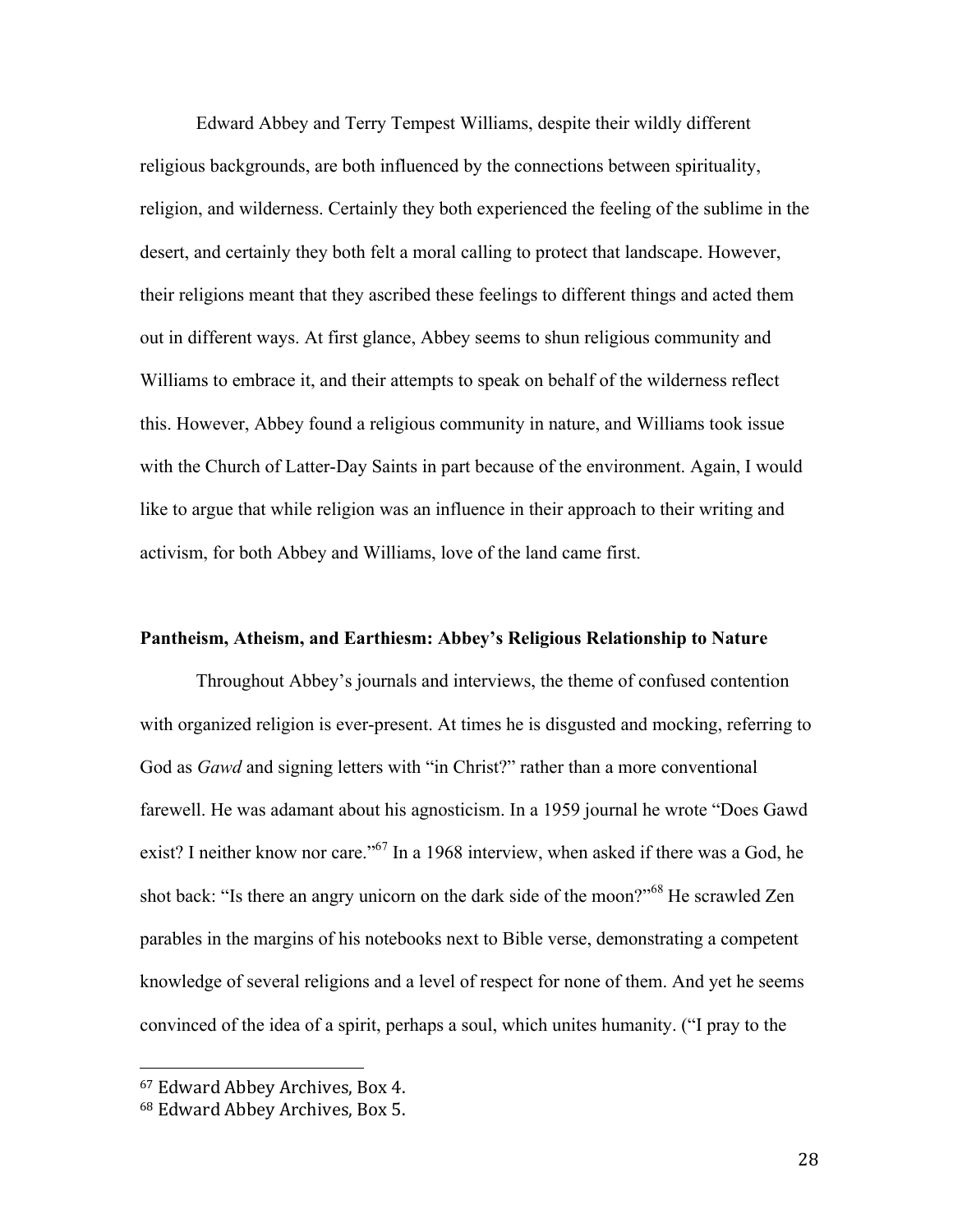God within me," he wrote in a 1952 journal.) This spirit transcends organized religion; it is a far more personal being. And it was in nature that Abbey most sensed this spirit, most longed for it, much as Thoreau had done on the top of Ktahdin. "When I see a mountain like that, I know there must be a God. When I see a mountain like that, I know we don't need a God," he wrote in the same journal, indicating a sort of atheist religious experience in the same vein of Thoreau's Ktahdin encounter.

We see in *Desert Solitaire* the connection between the wilderness and the holy. "I am not an atheist but an earthiest," he wrote, explicitly substituting the earth for a god.<sup>69</sup> At one point he compared visiting a canyon to a church-going experience:

Is this at last the *locus Dei?* There are enough cathedrals and temples and altars here for a Hindu pantheon of divinities. Each time I look up one of the secretive little side canons I half expect to see not only the cottonwood tree rising over its tiny spring – the leafy god, the desert's liquid eye – but also a rainbow-colored corona of blazing light, pure spirit, pure being, pure disembodied intelligence, *about to speak my name*. 70

In his spiritual connection to place, then, we see the beginnings of a moral imperative to protect the wilderness. If Abbey's god is to be found in the wilderness, then to protect the wilderness is to worship. He calls it "an expression of loyalty to the earth," to protect the paradise that we have before us.<sup>71</sup>

In fact, the relationship between humanity and wilderness was part of the holiness that Abbey found in nature. At times he identified as a pantheist, or one who believes that everything is God and God is in everything. To a pantheist, holiness comes from harmony, and Abbey especially emphasized this in regards to wilderness. In an interview with his friend Jack Loeffler, he expanded on this view: "Is it not possible that rocks, hills

 <sup>69</sup> Abbey, *Desert Solitaire,* 184.

<sup>70</sup> Abbey, *Desert Solitaire,* 176.

<sup>71</sup> Abbey, *Desert Solitaire,* 167.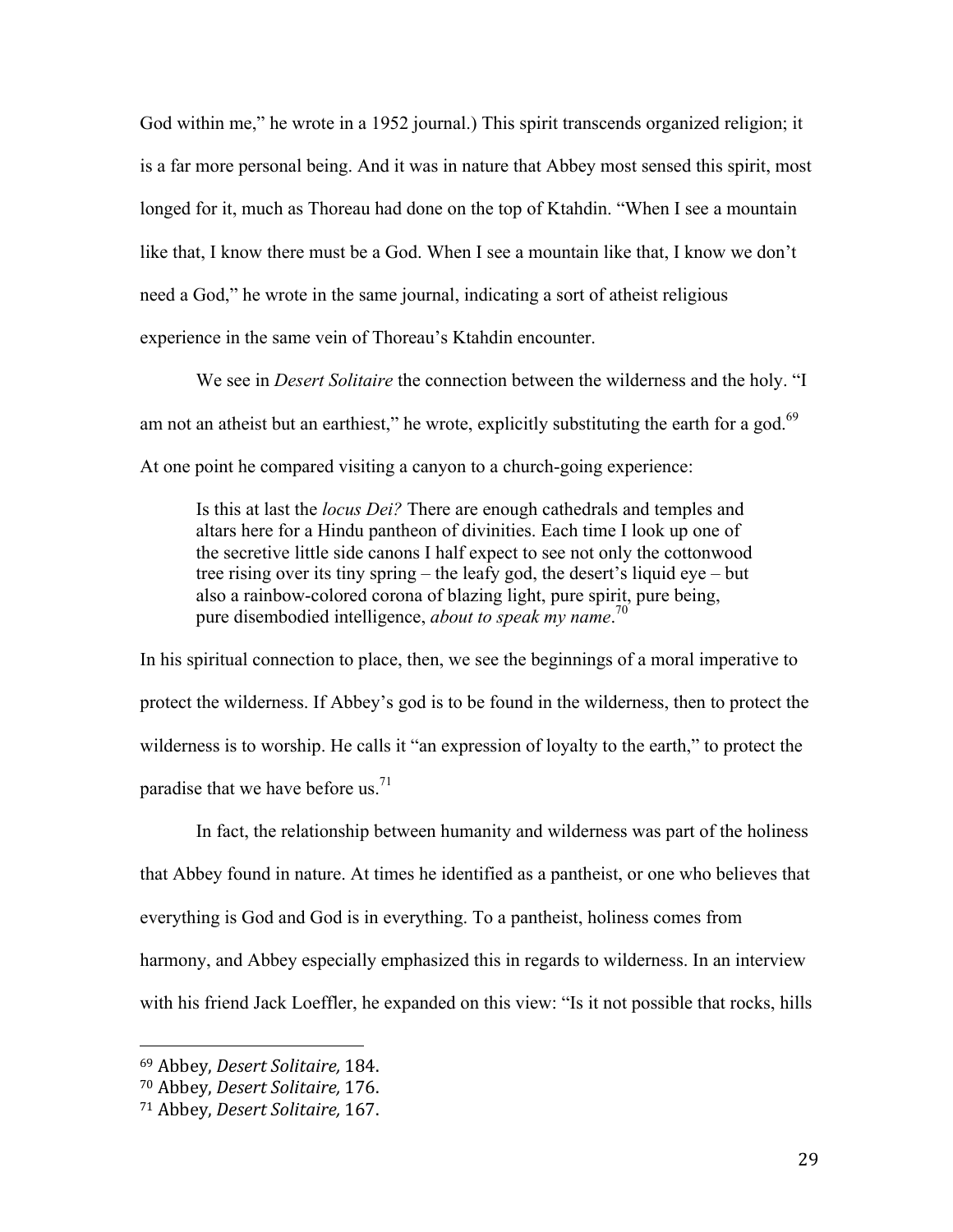and mountains, and the great physical body of the Earth itself may enjoy a sentience, a form of consciousness which we humans cannot perceive only because of the vastly different time scales involved?" he asked.<sup>72</sup> In this we see another possible religious reason for Abbey's activism: his goal is to preserve the spirit that unites all things.

This is the defining characteristic of Abbey's interactions with the wilderness. Balance. Living in a way that sustains the human part of the world while respecting the natural part of the world. This is his highest ideal (one that not even he can live up to, but nonetheless it is the thing that governs his writing and his interactions with the wilderness), and, despite his general disdain for organized religions or elevating beings to divine status, we can call it his religion. In his love of the land, he finds God, and this leads him to write and act on behalf of the wilderness.

## **Locating God In Wilderness: Williams and the Mormon Church**

In *Refuge*, Terry Tempest Williams presents her faith as a constant in her life, a spiritual yearning that anchors and guides her physical being. "I was raised to believe in a spirit world, that life exists before the earth and will continue to exist afterward, that each human being, bird, and bulrush, along with all other life forms had a spirit life before it came to dwell physically on the earth," she writes in the opening chapter, going on to connect herself to generations of Mormons before herself.<sup>73</sup> That belief in the permanence of life and the permanence of religion bolsters her as her mother dies of cancer, the Salt Lake overflows, and the Migratory Bird Refuge is destroyed by floodwater. Through it all, Williams continues to pray – for comfort, for strength, for

<sup>72</sup> Loeffler, "Abbey, Edward (1927-1989)," 1-2.

<sup>73</sup> Williams, *Refuge,* 14.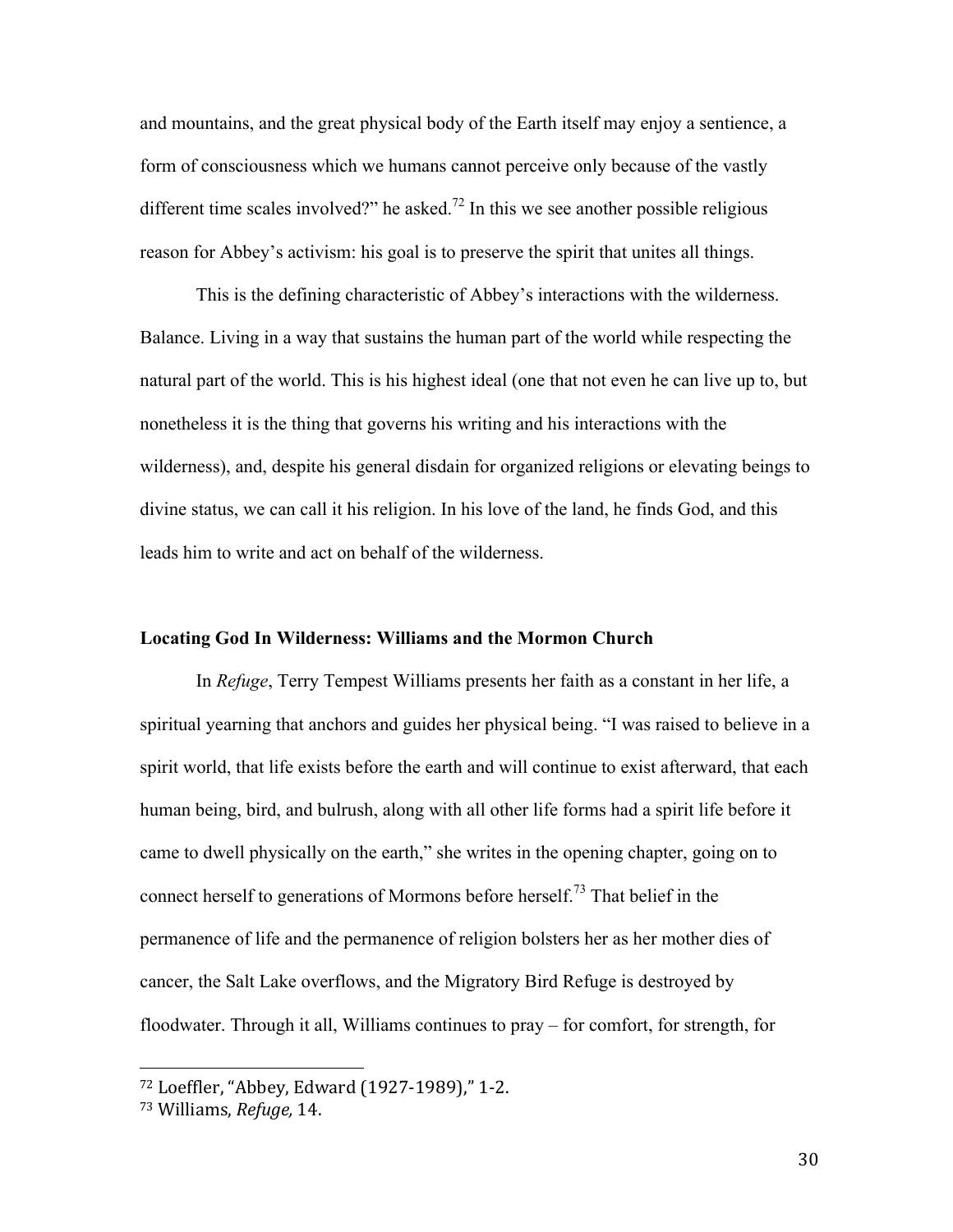healing – and it is easy to believe that all of her environmental concerns in *Refuge* spring from a faith-based worldview.

But there were times when she questioned the hierarchy of the church, its message to women, and its claim as the one true pathway to God. In "The Clan of the One-Breasted Women," she reflects on how the deceit she has been living with all her life with regards to nuclear testing also spreads, cancerlike, to her faith life; she is no longer content to obediently believe the teachings of the church.<sup>74</sup> "As a Mormon woman of the fifth generation of Latter-day Saints, I must question everything, even if it means losing my faith, even if it means becoming a member of a border tribe among my own people," she says upon learning that her family resided in the fallout zone of the Nevada Test Site.<sup>75</sup> This willingness to question her faith in the name of justice indicates a willingness to prioritize her land and her people over her faith. Earlier in *Refuge*, too, she expressed dissatisfaction with the lack of femininity within the being of God. "If we as Mormons believe in God the Father and in his son, Jesus Christ, it is only logical that a Mother-in-Heaven balances the sacred triangle. I believe the Holy Ghost is female," she wrote.<sup>76</sup> Obedience, oneness, the very nature of God. These are the things that Williams doubted about the church.

Outside of her writing, she also took issue with some of the church's teachings. In the Williams archives at Yale University is a letter from her family priest, scolding Williams for her decision to not have children. "A female bird has no options as to

<sup>&</sup>lt;sup>74</sup> Michael Austin, "A Life Engaged: A Critical Introduction" in A Voice In The *Wilderness: Conversations with Terry Tempest Williams, ed. Michael Austin (Logan:* Utah State University Press, 2006), 8.

<sup>75</sup> Williams, *Refuge,* 286.

<sup>76</sup> Williams, *Refuge,* 241.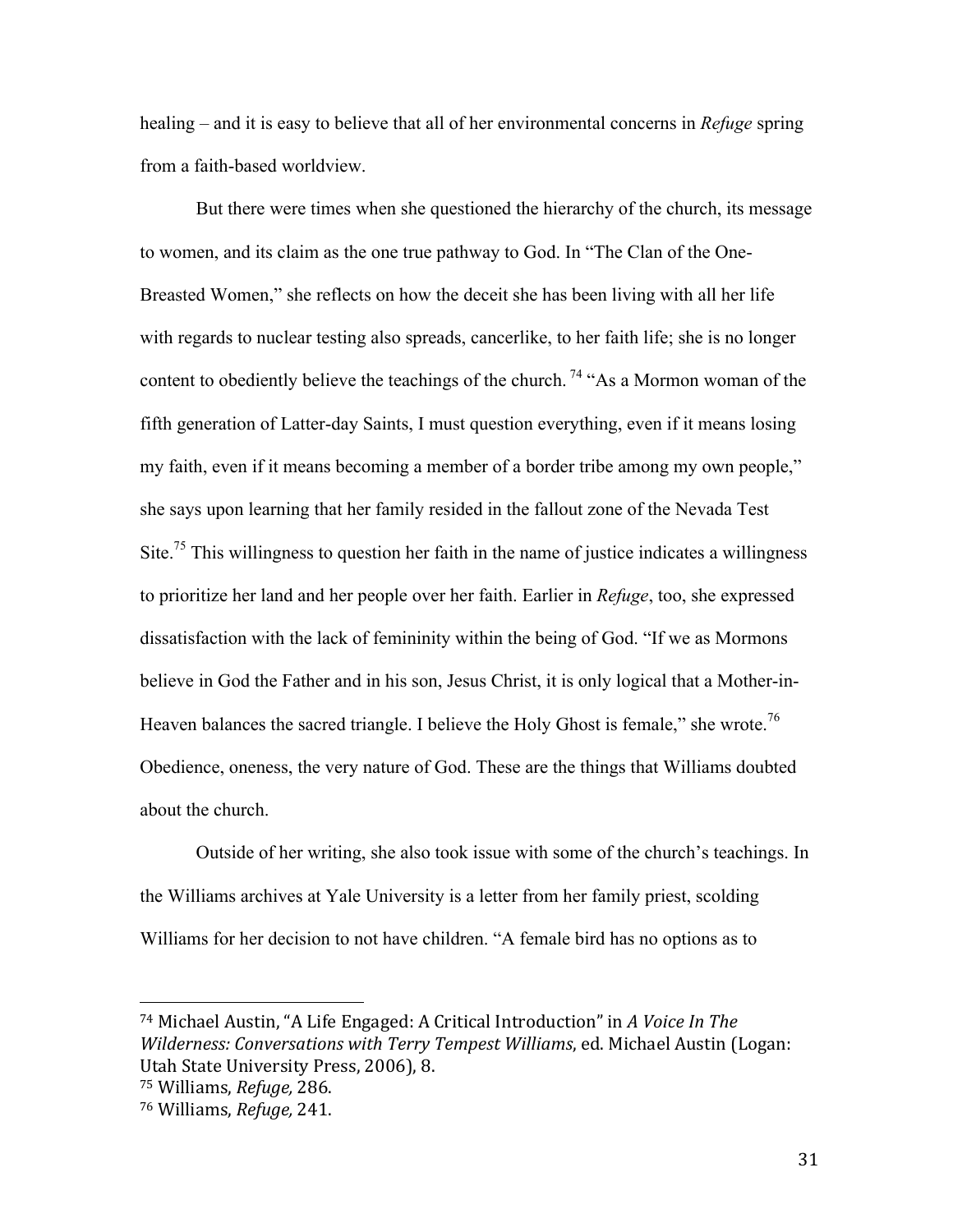whether she will lay eggs or not. She must, God insists, because if she does not, a precious combination of genes will be lost forever," the letter says. The priest goes on to draw clear parallels between the birds and Williams' own doubts about childbearing and motherhood, making clear the unspoken reminder that good Mormon women are supposed to bear children. And then, on the back of the letter, in Williams' handwriting, a scribbled note: "We know very little about our Heavenly Mother – and we want to keep it that way."77 In that short note she made clear her dissatisfaction with the church's demand for unquestioning obedience, its intrusion into her private life, and its demands on the female body.

In a 2002 interview with Jana Bouck Remy, Williams discusses the inconsistencies of her faith. "It would be a lie to pretend [my husband] and I are devout, practicing Mormons; we are not," she says. "But there are many aspects of our religion that we cherish and hold on to. Must it always be all or nothing?"<sup>78</sup> Perhaps the aspect of Mormonism that she holds on to most tightly is the meaning it lends to the wilderness.

"Because God created the earth for eternal purposes, Latter-day Saints view its natural resources and life forms as a sacred stewardship to be used in ways that will ensure their availability for all succeeding generations," says the Brigham Young University *Encyclopedia of Mormonism*. <sup>79</sup> Stewardship and protecting the earth is certainly a key tenet of Williams' environmental activism, but she also receives a spiritual value from the desert that is apart from the imperative to protect it. "If the desert

<sup>77</sup> Terry Tempest Williams Archives, box 7a.

<sup>&</sup>lt;sup>78</sup> Jane Bouck Remy, "An Interview with Terry Tempest Williams" in A Voice In The *Wilderness: Conversations with Terry Tempest Williams, ed. Michael Austin (Logan:* Utah State University Press, 2006), 156.

<sup>&</sup>lt;sup>79</sup> "Earth." *Encyclopedia of Mormonism*. Brigham Young University, 1992.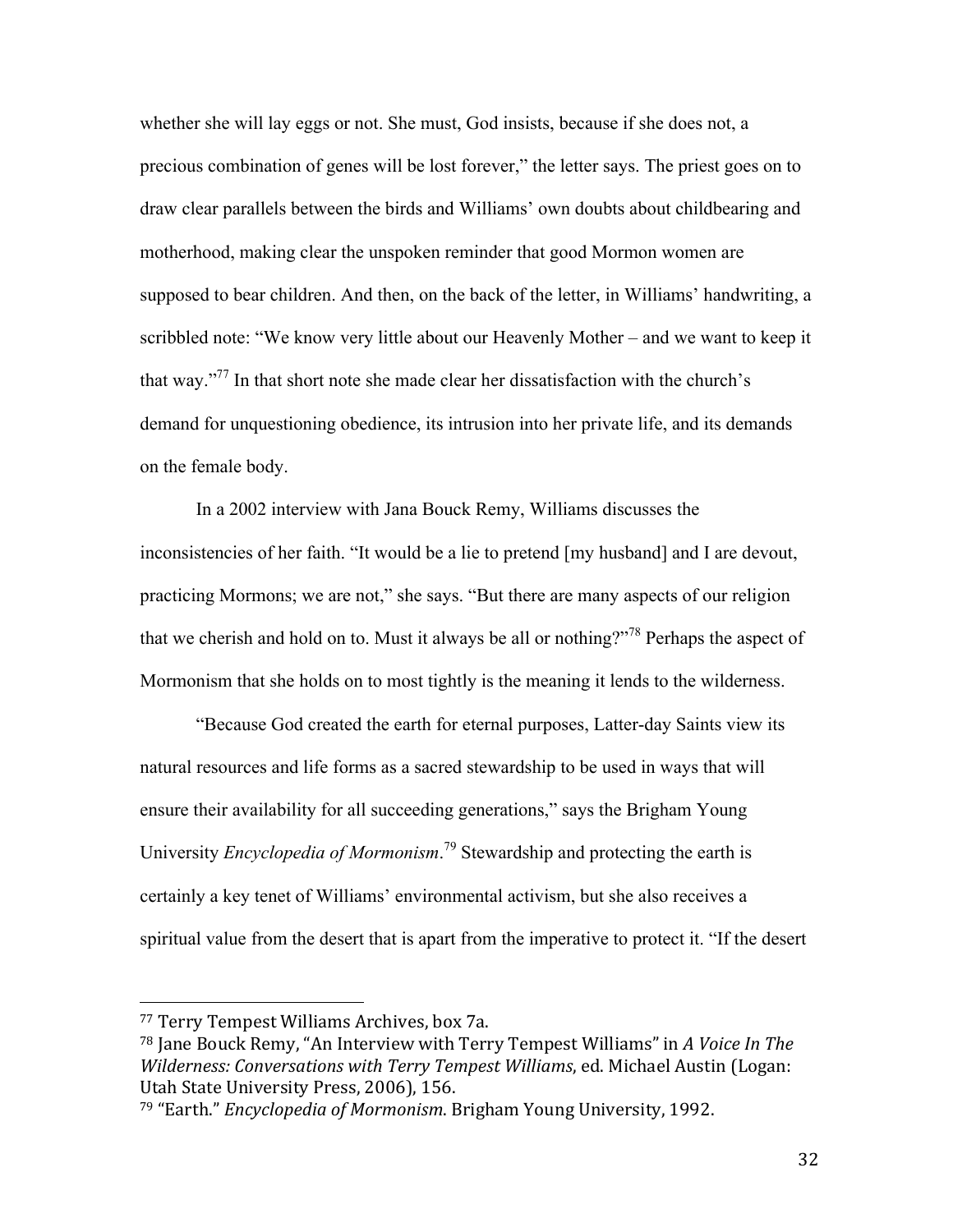is holy," she wrote, "it is because it is a forgotten place that allows us to remember the sacred. Perhaps that is why every pilgrimage to the desert is a pilgrimage to the self. There is no place to hide, and so we are found." And in that revelation Williams finds peace, strength, and the sacred: "Wilderness courts our souls. When I sat in church throughout my growing years, I listened to teachings about Christ in the wilderness for forty days and forty nights…I imagined Joseph Smith kneeling in a grove of trees…I believed their sojourns into nature were sacred. Are ours any less?"<sup>80</sup> Calling on Christian and Mormon stories and traditions, she describes the wilderness as a place of real spiritual value, and worthy of defense for these reasons. While she does not go as far as saying God *is* nature, as Abbey does, she undoubtedly locates God *in* nature.

Interestingly, this idea of the sacred being outdoors is not in fact echoed in Mormon geography. "Sublime nature was not like Mormon space either, for the most inspiring scenes lay outside of settled society, beyond the margins of everyday life," wrote Richard Lyman Bushman for the Leonard J. Arrington Mormon History lecture series in 1997.<sup>81</sup> He went on to say that the Mormon tradition is to construct the sublime in their temples, places where God would be "present in greater intensity," and to place those religiously significant places in the middle of the city. This is demonstrated in Salt Lake City's current geography – Temple Square sits firmly in the middle of Salt Lake City, as Williams herself describes in  $Refuge -$  as well as in early Mormon cities.<sup>82</sup> Bushman discusses Nauvoo, a city that Joseph Smith (founder of the Mormon church)

 <sup>80</sup> Williams, *Refuge,* 148-149,

 $81$  Richard Lyman Bushman, "Making Space for the Mormons," Harrington Lecture Series no. 2, Oct. 22, 1996 (Logan: Special Collections and Archives, Merrill Library, Utah State University), 16-17.

<sup>82</sup> Williams, *Refuge,* 5.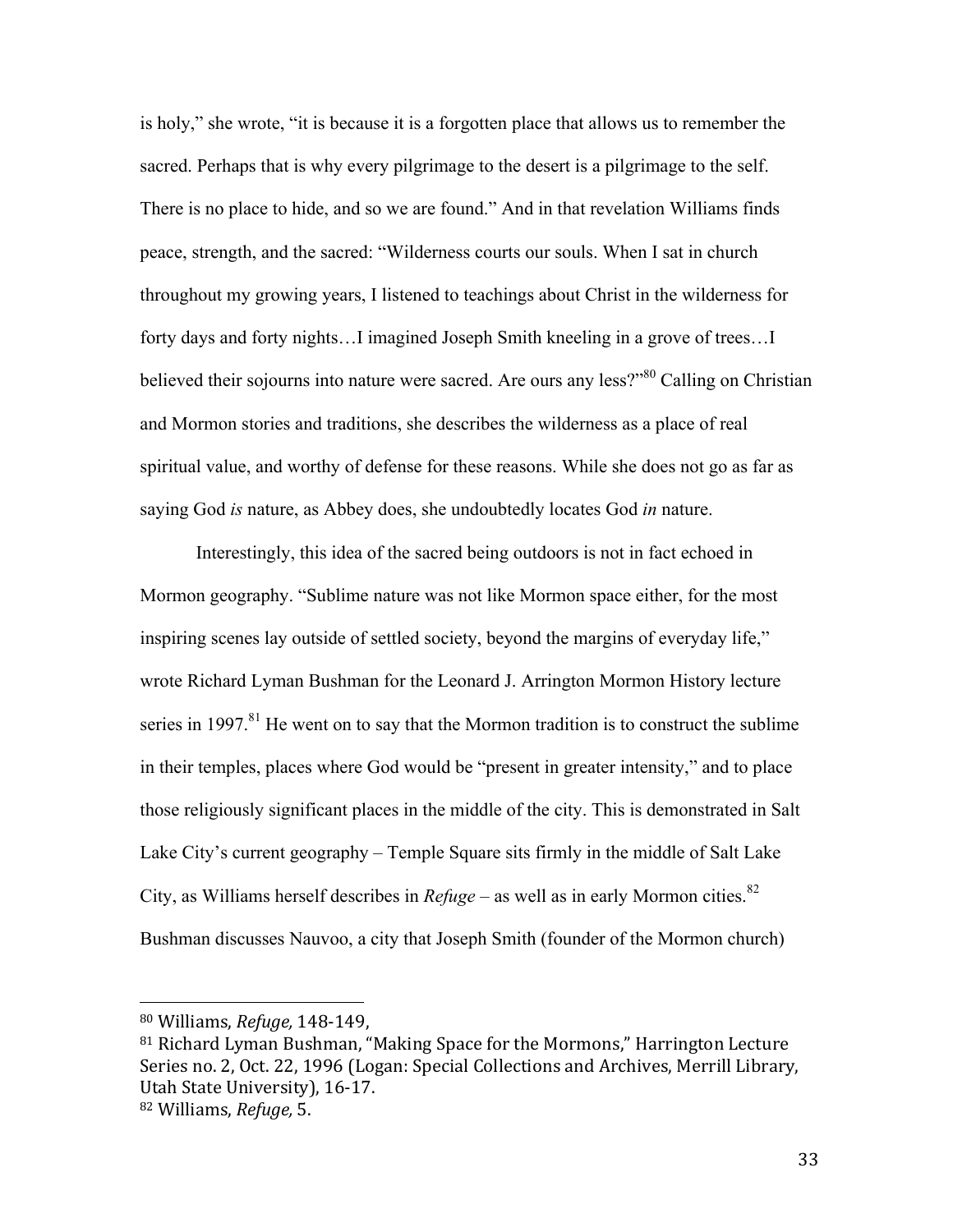started as he led his followers across the country. The city's center was the temple but, unlike Salt Lake City, it made no concession to capitalism: it did not place business ventures centrally and died out within a few years.<sup>83</sup> In both the failed Nauvoo and the current Salt Lake City, we see a Mormon preoccupation with building a refuge for its people, a city where they can be a faith community together and find God together. For the church, spiritual power and sanctuary lies within the city, not outside of it.

Williams' preoccupation with the uninhabitable desert as a holy space seems to run contrary to Mormon beliefs that the city is the center of life and the center of faith. Her response to this can be found an in 2000 interview with Michael Toms of the New Dimension Radio Show: "If ever there has been a religion that has been born out of the Earth it should be Mormonism. It is founded literally on golden plates culled out of Hill Commorah. And here is a religion born out of questions, born out of personal revelation" – all of which allows for a more personal engagement with faith and with wilderness than the structure of the Mormon church might seem to allow.<sup>84</sup> And in Williams' personal view, we cannot fully engage with the sublime centered in our everyday lives until we have a connection to the first thing that God created for us – the earth. "I honestly believe our lack of intimacy with the land has initiated a lack of intimacy with each other," she wrote in a letter to Hilary Clinton during her battle with Congress over the Utah Wilderness Act.<sup>85</sup> In this way, protection of the wilderness became a religious imperative

<sup>83</sup> Bushman, "Making Space for the Mormons," 20-26.

<sup>84</sup> Michael Toms, "The Transformative Power of Art: An Interview with Terry Tempest Williams" in A Voice In The Wilderness: Conversations with Terry Tempest *Williams*, ed. Michael Austin (Logan: Utah State University Press, 2006), 121. 85 Terry Tempest Williams Archives, Box 102.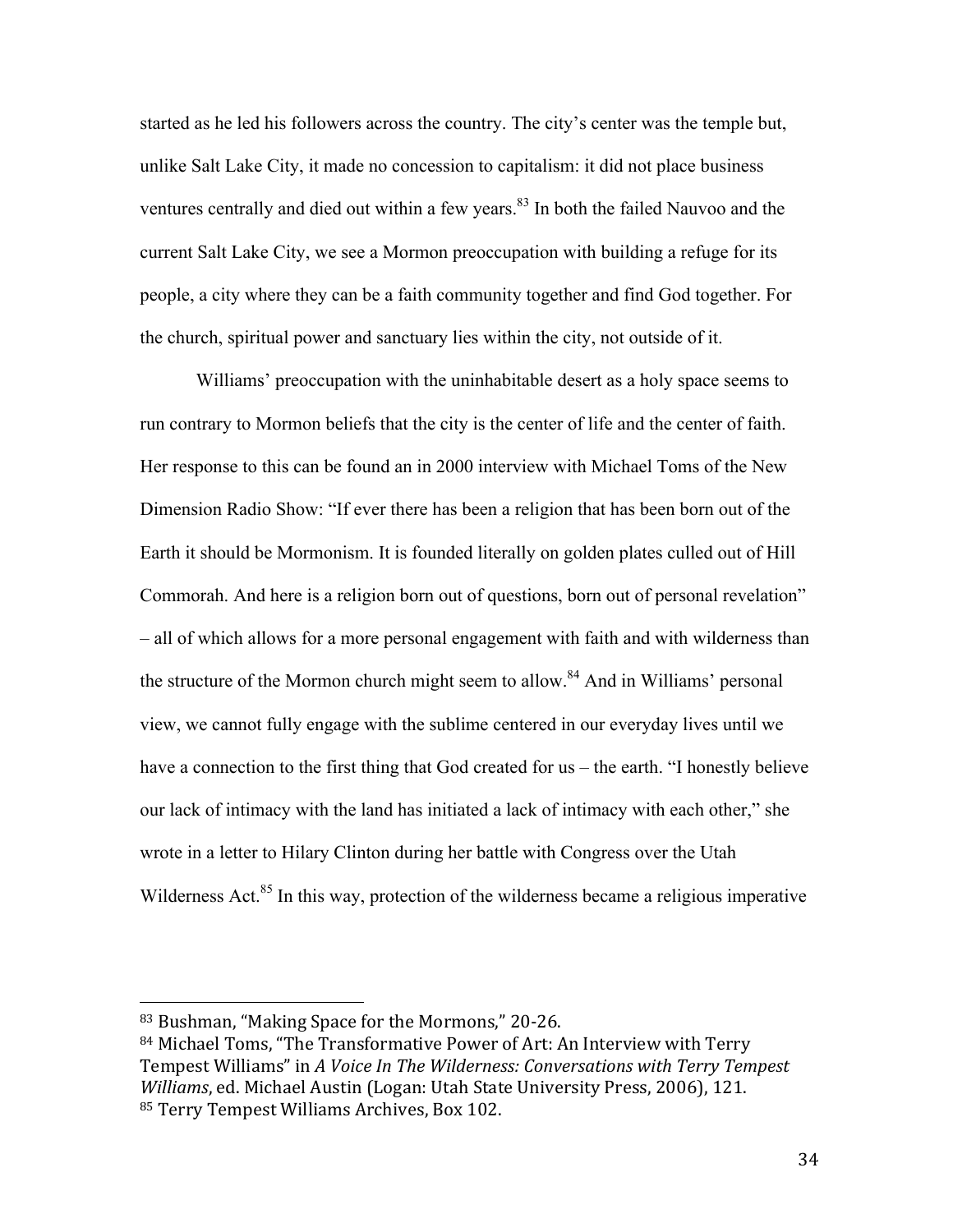for Williams – not only did it honor and enable God's plan for the world, but it held real value in itself. In this view, she strayed again from conventional Mormon doctrine.

And yet one cannot say that her environmental work was separate from her Mormon belief, as Williams' writing and activism is infused with religious imagery. Her argument before Congress during the Utah Wilderness Act, arguably her greatest moment of environmental activism, begins with her faith: "My family roots run deep holding me in place five; six generations of Mormon stock run through my veins," she said.<sup>86</sup> She went on to describe the terms of land protection as a religious mandate, calling a 5 million acre parcel a tithe. Giving some of what God has given back to God. Her testimony read in part:

Brigham Young, the colonizing prophet of the Mormons, brought with him not only a religion and a life but a land ethic: "Here are the stupendous works of the God of Nature, though all do not appreciate his wisdom as manifested in his works…I could sit here for a month and reflect on the mercies of God." Time. Reflection. Mercy. I do not find these qualities revered by our forefathers in the Utah Public Lands Act of 1995. There is little gratitude extended on behalf of these sacred lands.<sup>87</sup>

Williams' Mormon faith guided her interactions with the wilderness in that she felt the moral imperative to protect it as part of God's creation. Her relationship to the land was less orthodox in that she felt she received spiritual renewal and strength primarily from the land, rather than from the Mormon community; however, there was an abundance of religious thought and language backing up her opinions on this subject. Her interactions with wilderness may not have been strictly Mormon, but they were inextricably informed by Mormonism.

<sup>86</sup> Terry Tempest Williams Archives, Box 103.

<sup>87</sup> Terry Tempest Williams Archives, Box 103.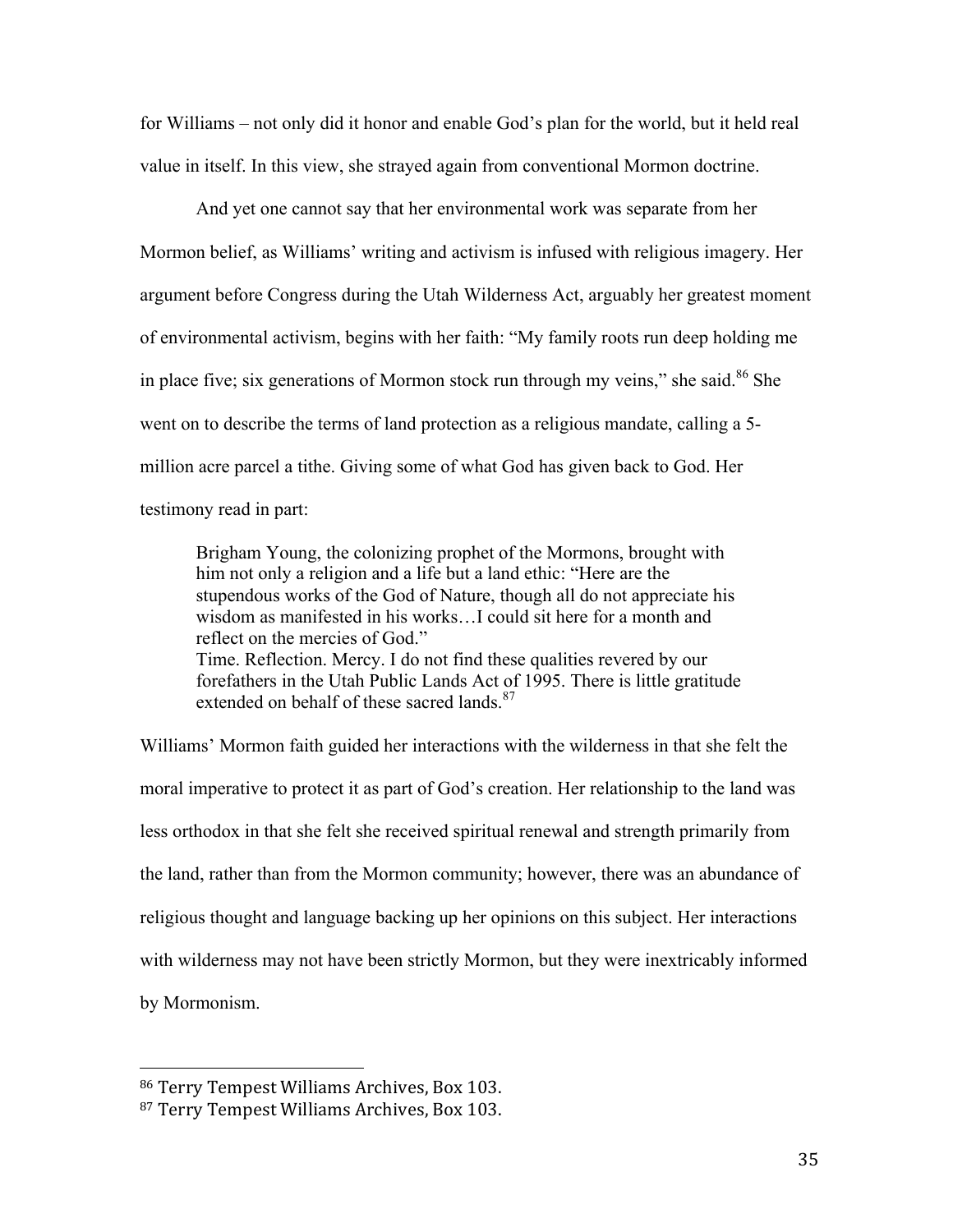# **Wilderness Influencing Religion**

Both Abbey and Williams contended with religion in their personal lives, and made it a central part of the public personas that they presented in their writing and their activism. Abbey emphasized his lack of belief in organized religion, and made it a central point of interviews both implicitly – through anti-authority statements – and explicitly – outright denouncing God. Williams, on the other hand, wove her Mormon faith throughout her published works and her interviews. She presented it as a part of herself – she was born into the faith and it surrounds her, through family, friends, and even physical geography.

However, when it comes to the wilderness, both are a little more flexible than one would expect from their stated views. Wilderness is the only place that allows Abbey to diverge from his anti-religious belief, instead claiming that God is present and in every part of nature, be it humanity, animals, or the landscape itself. Williams also diverges from church teachings when she sees wilderness, rather than the Mormon community, as her primary place of spiritual rest and renewal.

Both Abbey and Williams find spiritual value in the wilderness of the desert southwest, a value that does not fit with the confines of their religious beliefs. As Cronon suggested, they both encounter God through nature, although neither of their religions allow for this – Abbey is not supposed to sense God, Williams is supposed to find God in the church alone. Though their respective religions inform and influence their relationship with the desert wilderness, in the end their land ethics come before their religious ones. This adds to the paradox of Abbey's character as someone who professes one thing and acts according to another standard, as well as the confusion Williams feels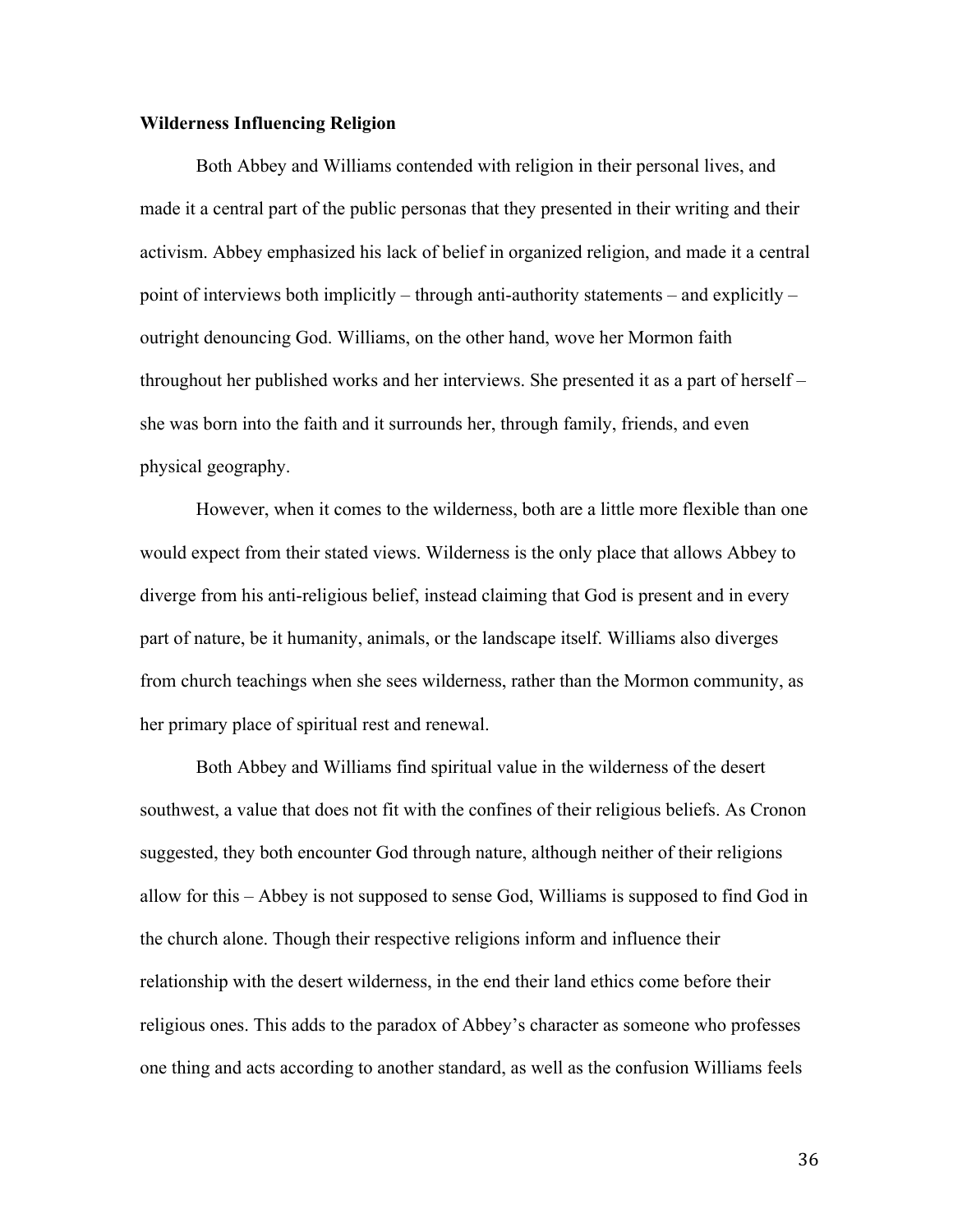in her relationship to authority – be it the patriarchy, the church, or, as we will see in the next chapter, the government. In the end, their beliefs about the value of wilderness win out over the value of strictly following the laws of their religions.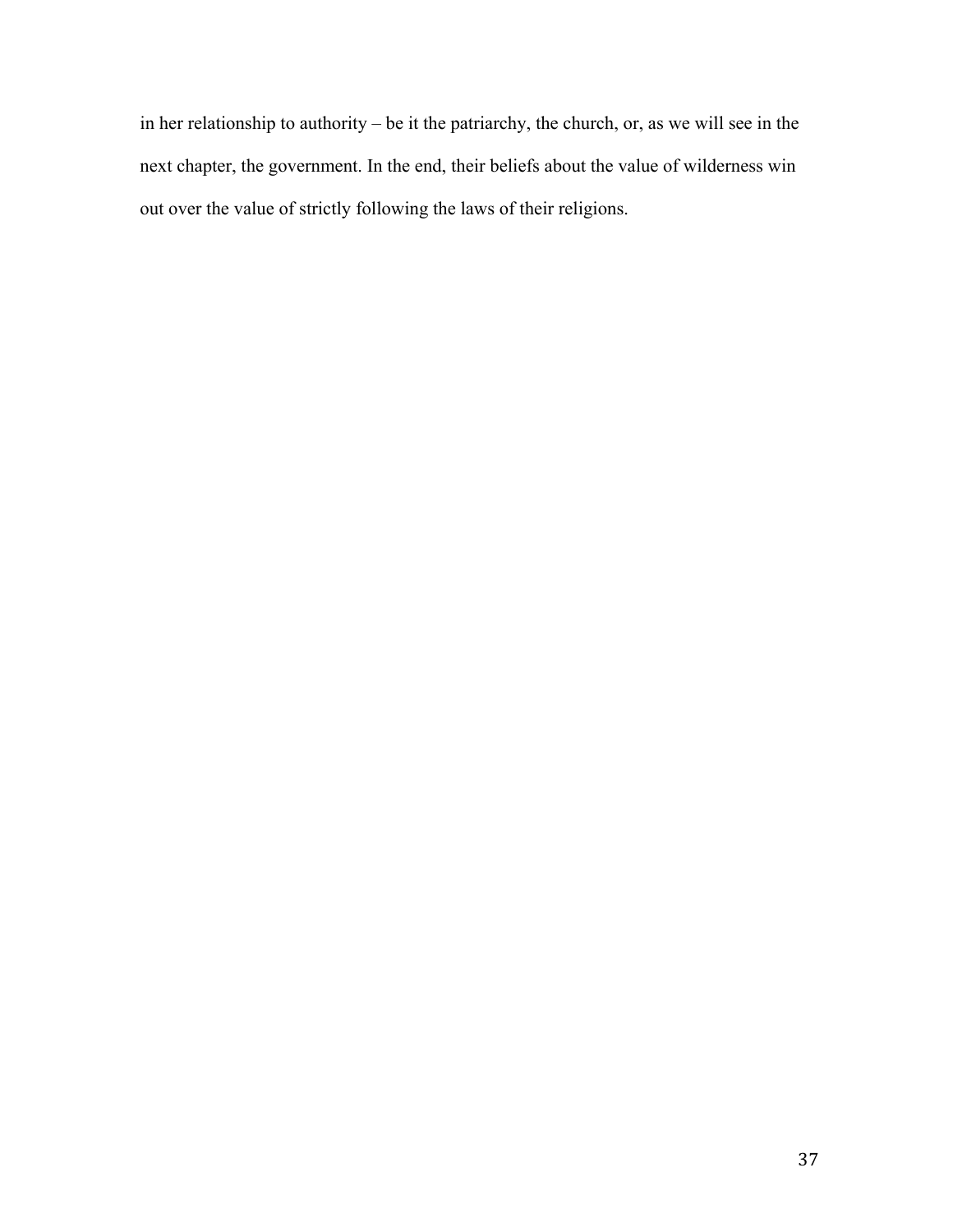# **Chapter 3**

# **The Political Fight for the Desert Southwest**

From time to time, Edward Abbey strayed from his fiction-writing to dabble in

poetry. Here, for example, is a poem he wrote in a college journal.

The Gods that once were pleased to stay Somewhere in outer space Have now, alas, come down to earth And run the god-damned place Just look around, they're everywhere They mean to freeze or fry  $us -$ STALIN, TRUMAN, MACARTHUR, LUCE CHURCHILL, TAFT, POPE PIUS They're getting bigger all the time No more a harmless myth EISENHOWER, ACHESON, VISHINSKY, SHERMAN, SMITH And all their spies are hard at work, From Moscow to Vancouver M. BERIA, MCCARRAN JOE MACARTHY, G-MAN HOOVER In such a mess as this what are The honest men to do? Load up their guns, I'd say, and shoot THE WHOLE FUCKING CREW<sup>88</sup>

To put it politely, the poem reveals Abbey's disdain for politicians and the political climate of the 1950s and 1960s. To put it accurately, the poem gives us a sense of his anarchic tendencies. "I am opposed to all forms of government, including good government. Especially good government," he said in an interview with *Ecolibrium Magazine*. <sup>89</sup> This opposition was easy to detect in his college years – the article he wrote

<sup>88</sup> Edward Abbey Archives, box 4.

<sup>89</sup> Edward Abbey Archives, box 1.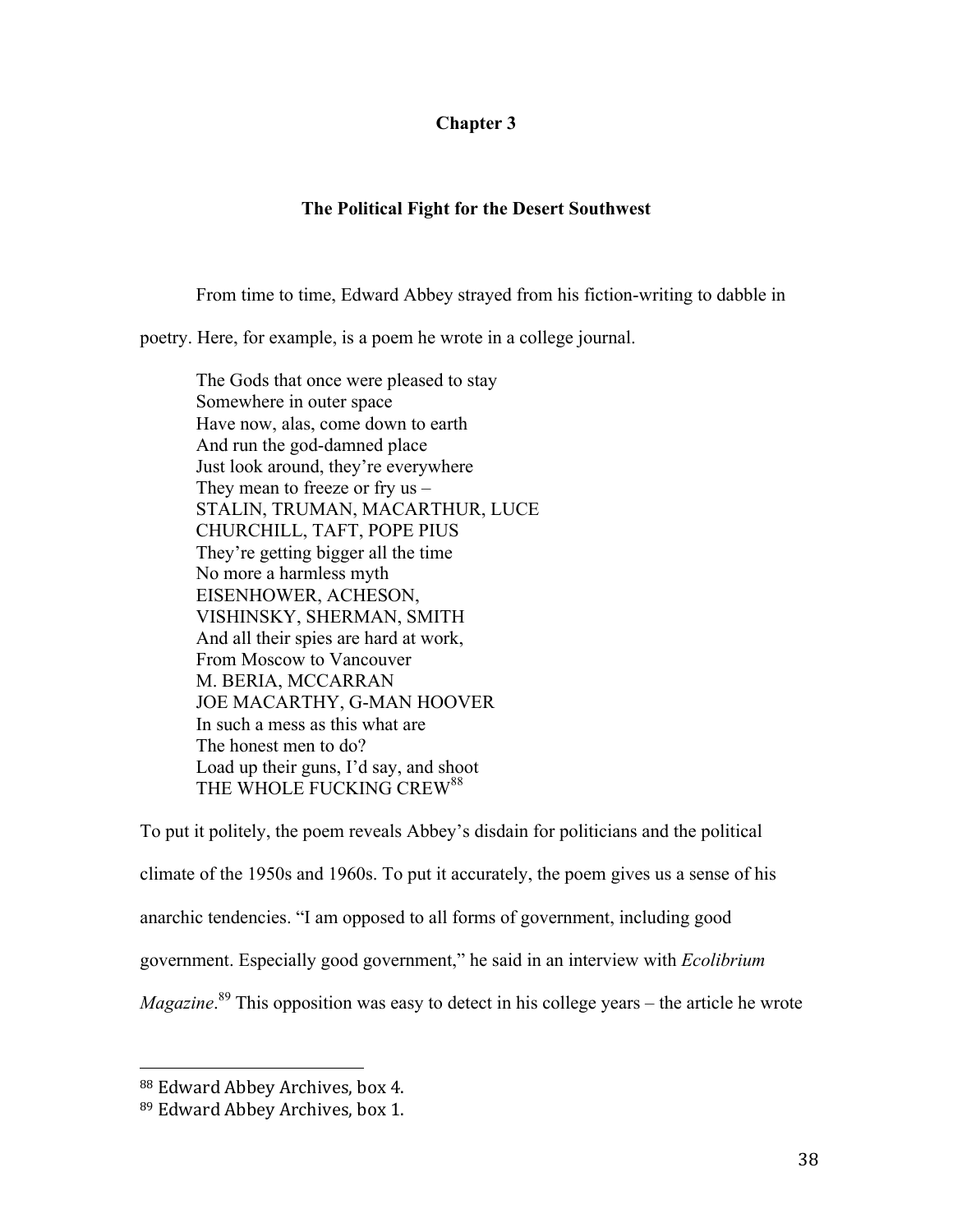that removed him from the editorship of his paper was called "Some Implications of Anarchy," and he wrote his master's thesis on the same subject. The FBI opened a file on him while he was still an undergraduate at the University of Indiana Pennsylvania after he posted a flyer on a campus bulletin board, urging citizens to burn their draft cards. The FBI file followed Abbey's exploits at the University of New Mexico, where he continued to stage rallies and wrote inflammatory articles.<sup>90</sup>

When we look into his adult life, we can detect much of this anarchic flavor in his published work as well. *Desert Solitare* has abundant tirades against government agencies and their destruction of wilderness, but for real political opinion, we need only look at Abbey's most famous work of pure fiction, *The Monkey Wrench Gang*. This book was a political treatise in its own right – it featured a group of ecoanarchists destroying government-funded projects like construction sites and dams – but it also bridged the gap between fiction and reality when it inspired its readers to anarchic environmental actions of their own. This was no accident; the dedication to the book states "this book, though fictional in form, is based strictly on historical fact. Everything in it is real and actually happened. And it all began just one year from today.<sup>"91</sup> It is an unmistakable call to action, Abbey urging his readers to make the fictional factual. Taking this to heart, the group Earth First! was actually founded on the principles laid out in *The Monkey Wrench Gang*.

True to form, however, Abbey's relationship with the U.S. government as it related to wilderness was not so simple as it first appears. Though he actively spoke out

<sup>90</sup> "Edward Abbey." Freedom of Information Act Library, Federal Bureau of Investigation Vault.

<sup>&</sup>lt;sup>91</sup> Abbey, *The Monkey Wrench Gang*, 4.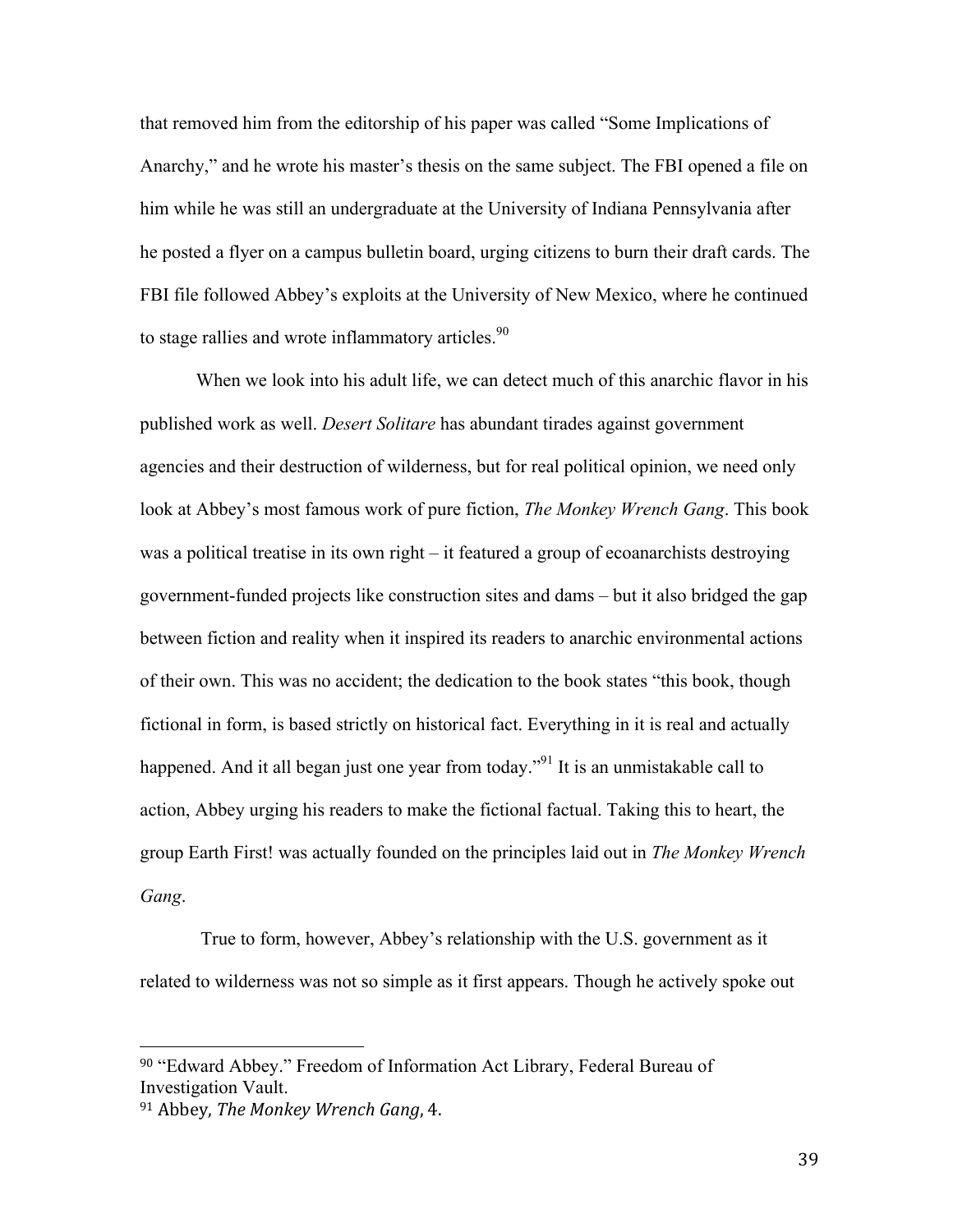against the government's overregulation of the wilderness, he did not engage in the type of action that Earth First! – and indeed, his own books – encouraged. At times he expressed approval for certain government agencies. He used the very roads and bridges that he claimed to find so abhorrent. Abbey, a man of paradox, was characteristically paradoxical when it came to the intermingling of politics and wilderness.

Terry Tempest Williams had a very different relationship with the political system. As we have seen in previous chapters, she mostly accepted the authority of the various communities she participated in, although not as it came into conflict with her love for the wilderness. The same was true in the political sphere for Williams. She worked within the political system for most of her life, but when it became clear that the political system was insufficient, she acted outside of it. This can be seen in two moments of political action for Williams – her battle with the United States Congress for federal protection of Utah wilderness, and in her protest at the Nevada Test Site, described in "The Clan of One-Breasted Women." As with Abbey, her interpretation of the relationship between wilderness and law was complicated.

Policy undoubtedly shapes the way we see the wilderness. In fact, wilderness itself has become a political designation, in addition to a concept; an area must fulfill certain characteristics in order to be so named.

The Wilderness Act of 1964 includes a definition of political wilderness: "an area where the earth and its community of life are untrammeled by man, where man himself is a visitor who does not remain." The Wilderness Act also identifies the qualities that an area must possess in order to qualify as such, which include no visible human impact, secluded, consisting of at least 5,000 contiguous acres, and containing features of some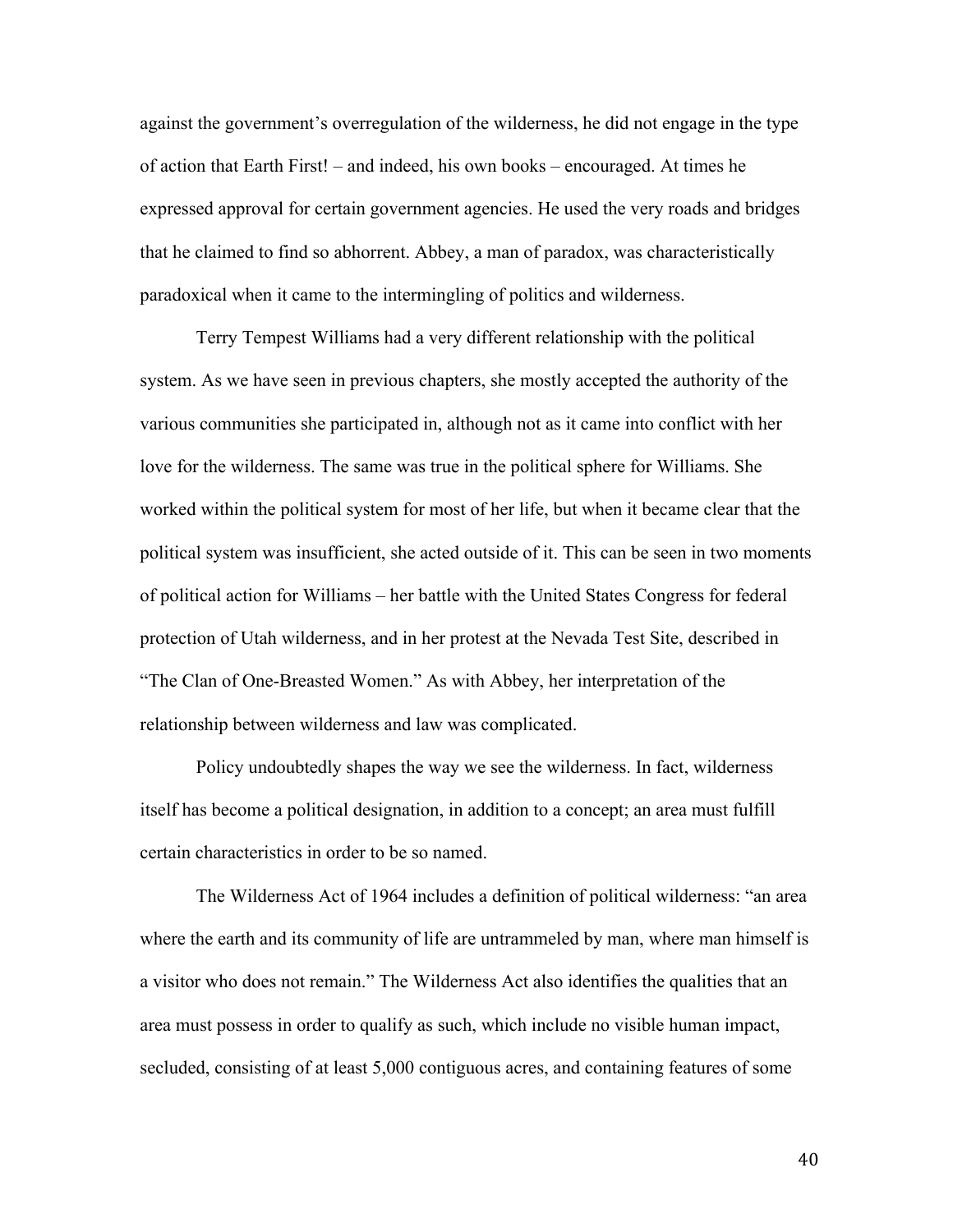ecological interest or importance. These areas are set aside "to assure that an increasing population….does not occupy all areas within the United States and its possessions," and are intended to be used and enjoyed by the American public, protected from overuse and development.<sup>92</sup> Currently, 106 million acres of land in the United States are federally designated wilderness areas, managed by four different groups: the National Park Service, the U.S. Forest Service, the Bureau of Land Management, and the U.S. Fish and Wildlife Service. In addition, some areas that are not designated wilderness are still protected through their status as national parks, monuments, rivers, seashores, and forests.<sup>93</sup> At first glance there is little problem with setting aside ecologically significant areas for protection. Surely such protection is an environmentalist's goal. However, assigning the task of protection to governmental bodies ends up creating as many problems as it solves.

William Cronon articulated many of these problems in "The Trouble With Wilderness." Protecting wilderness means maintaining wilderness, maintaining wilderness means regulating wilderness, and regulating wilderness means interfering with wilderness – and interfering with wilderness is exactly what these agencies and these laws are trying to avoid. In addition, designating an area as wilderness ignores any history of habitation – which in this case ignores the native people who may have called a space home for hundreds of years, living there and hunting there and using the land,

<sup>92</sup> Public Law 88-577, 88<sup>th</sup> Congress (1964).

<sup>93 &</sup>quot;Land and Policy," wilderness.net. Accessed March 16, 2015.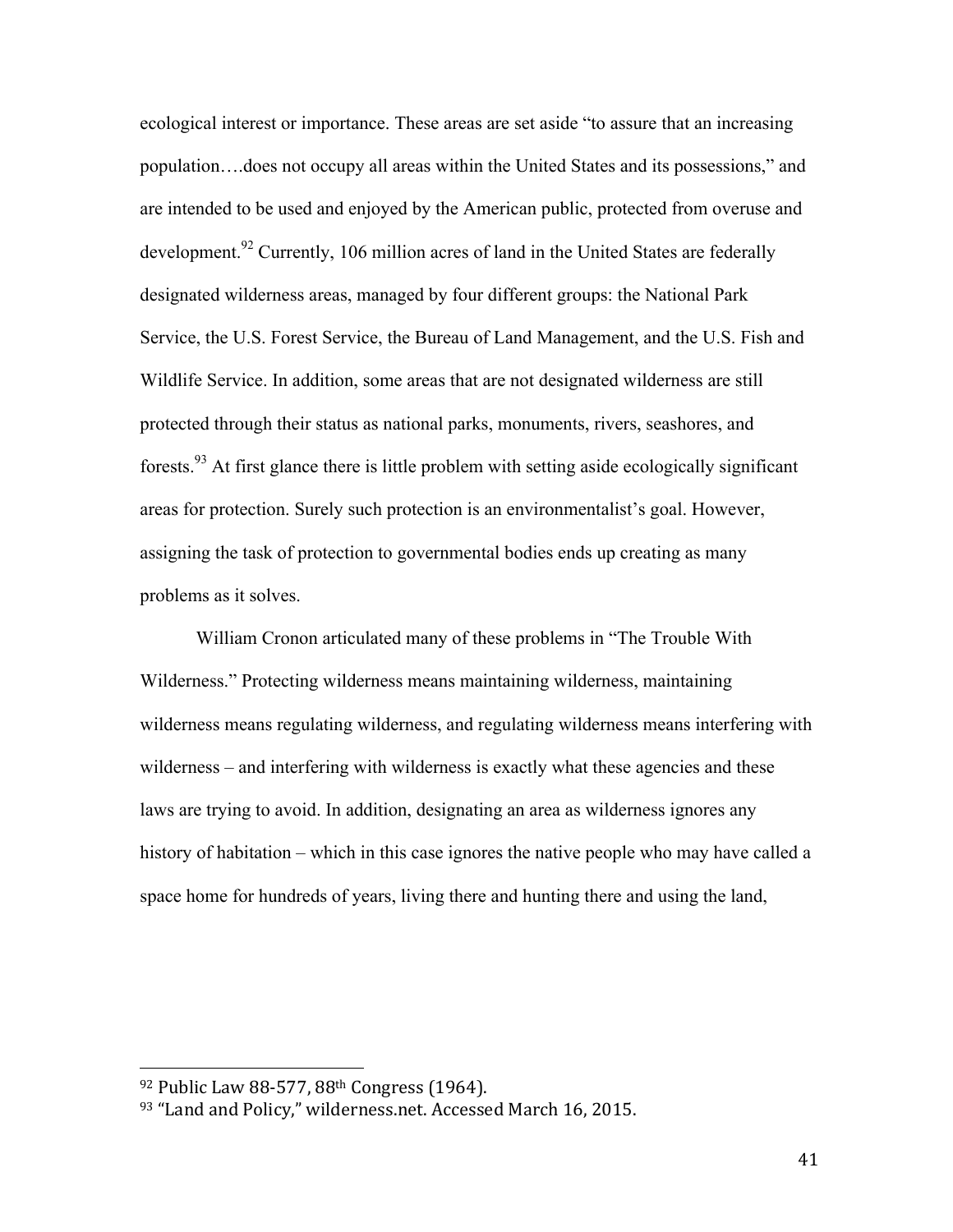before white people arrived and declared the space to be untouched, uninhabited, and pristine.94

Abbey and Williams both recognized the problematic nature of designated wilderness, and both came into contact with with the governmental bodies that regulate it. Abbey actually worked for the National Park Service, and Williams testified before Congress on environmental matters, as well as attending citizen rallies and giving speeches supporting wilderness designation. However, Abbey also advocated direct action against the government in his books and in his support for environmental groups like Earth First!. Williams expressed appreciation towards this policy of monkeywrenching, and additionally broke the law in the name of environmental justice. Despite their different attitudes towards government, both Abbey and Williams were willing to compromise for the sake of protection and justice for the wilderness that they loved. Both used writing and more explicit activities to interact with a variety of political communities and, in very different ways, achieve their political goals for the wilderness.

# **Wilderness First!: Abbey's Spin On A Political Wilderness Approach**

Abbey worked as a park ranger at Arches for two summers. "I would have returned the third year too and each year thereafter but unfortunately for me the Arches, a primitive place when I first went there, was developed and improved so well that I had to leave," he wrote in the author's introduction to *Desert Solitaire*. <sup>95</sup> It was neither the first nor the last time he'd spoken against the development of the place: later on in *Desert* 

<sup>94</sup> William Cronon, "The Trouble With Wilderness," New York: W. W. Norton & Co, 1995.

<sup>95</sup> Abbey, *Desert Solitaire,* xiii.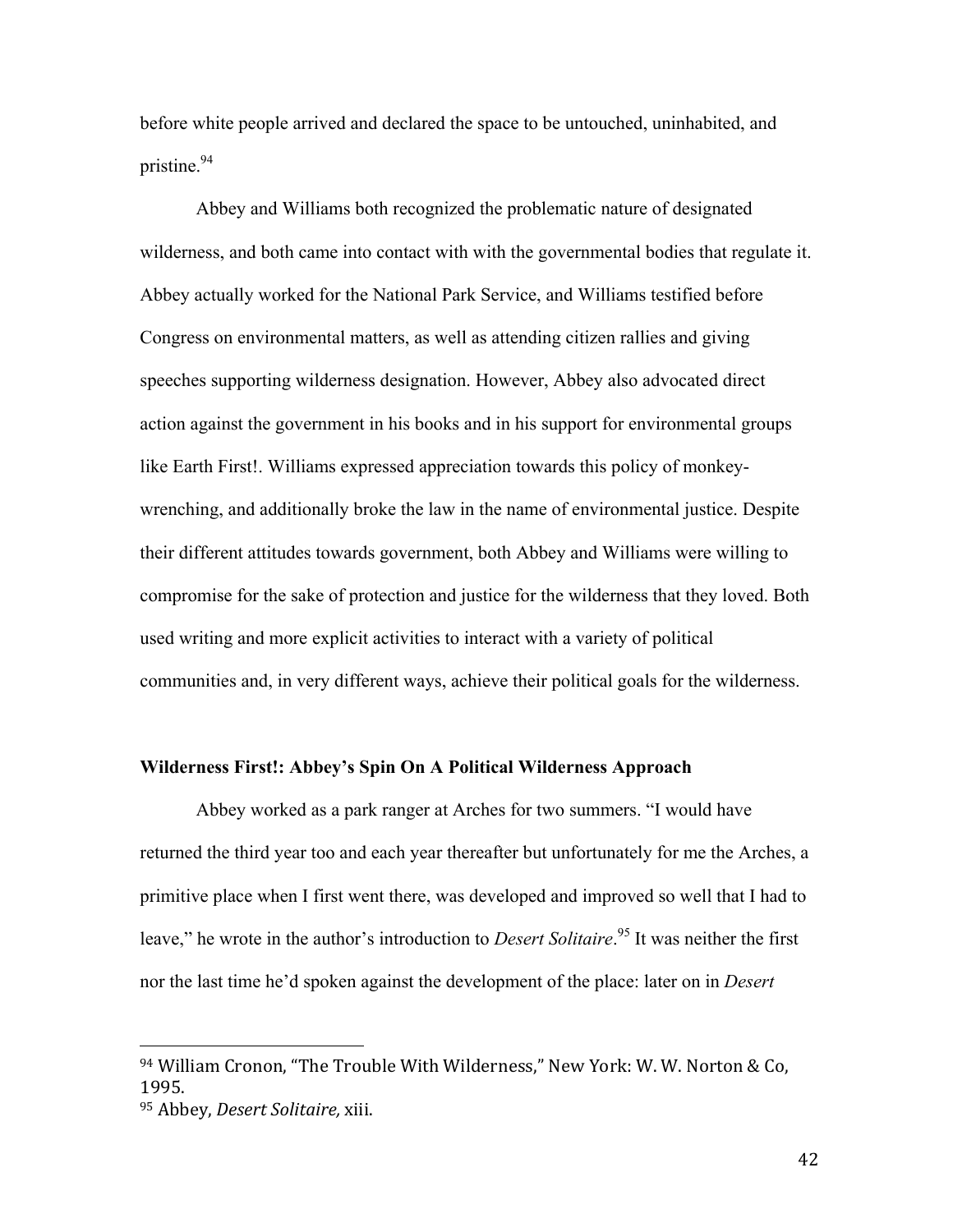*Solitaire* he would argue passionately against industrial tourism and the ever-swelling influx of visitors that the National Park Service welcomed and encouraged to the park.

Wilderness, to Abbey, was not meant for the human observer. Abbey himself observed and wrote and lived in the desert, but he acknowledged that the desert was indifferent to his existence. Whether he lived or died, whether he observed it or not, the desert would go on.<sup>96</sup> Even his writing avoided making the desert into too accessible or understandable a place; in *Bedrock and Paradox*, David Pozza explains that Abbey was "keenly aware of the impossibility of accurately recreating the desert through a discourse that is subjectively representational."<sup>97</sup>

The threat of development – of making the wilderness too people-friendly and therefore unbalancing it, ridding it of all its value – looms throughout *Desert Solitaire*. Abbey warned time and time again that expanding into the wilderness and turning it into something user-friendly will hurt mankind and upset the balance of wilderness. This would be a danger not only for wildlife, but for humanity. Wilderness, Abbey said, is "not a luxury but a necessity of the human spirit, and as vital to our lives as water and good bread."98

To an outsider, federal protection through legislation seems like the most effective way to halt the tide of development. However, Abbey was an anarchist, and he was skeptical of the government's definition of wilderness. "Can wilderness be defined in the words of government officialdom as simply 'a minimum of not less than 5000 contiguous acres of roadless area?'" he wrote regarding the Wilderness Act of 1964. "This much

 <sup>96</sup> Abbey, *Desert Solitaire,* 267.

<sup>97</sup> Pozza, *Bedrock and Paradox*, 7.

<sup>&</sup>lt;sup>98</sup> Abbey, *Desert Solitaire*, 169.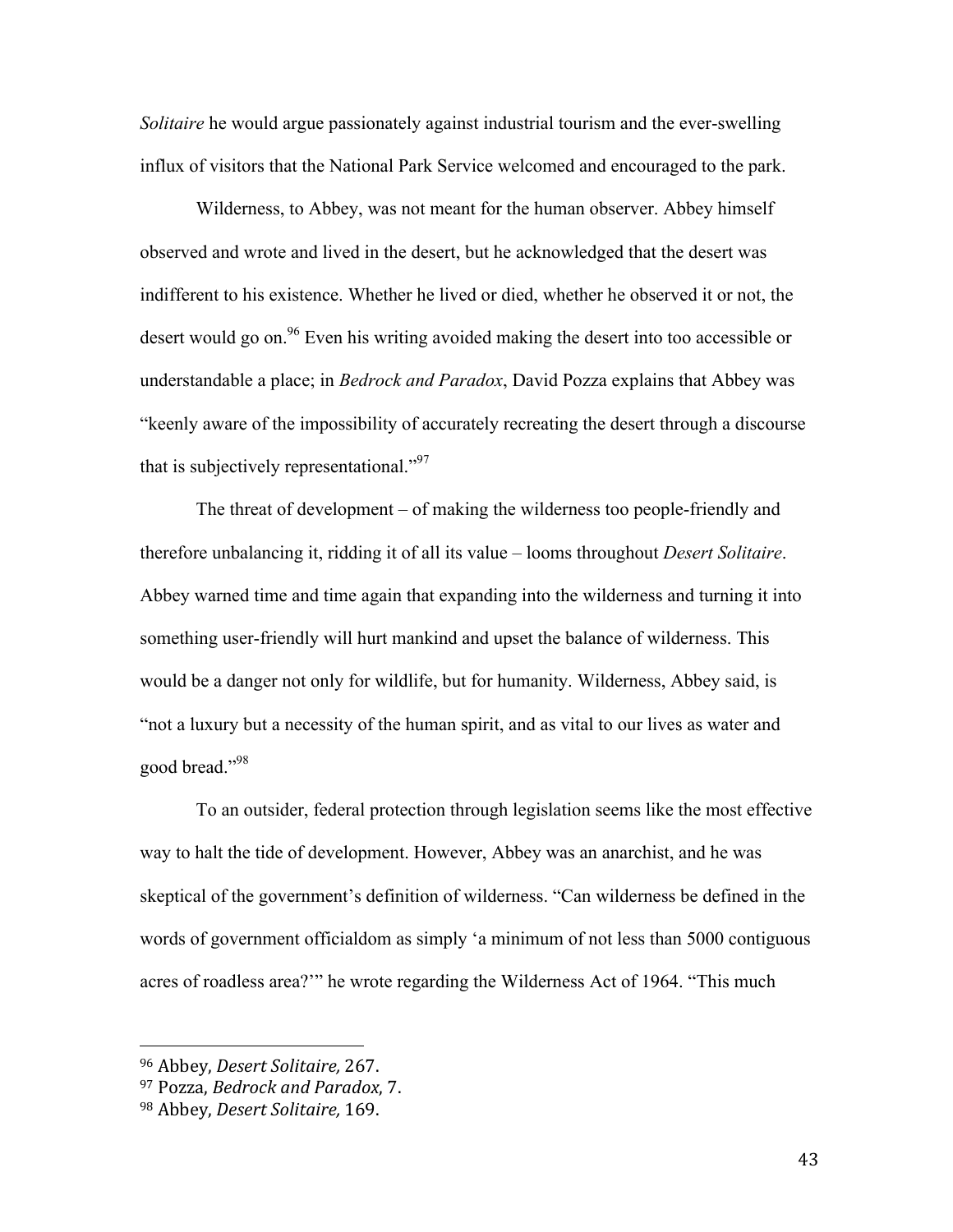may be essential in attempting a definition but it is not sufficient; something more is involved."<sup>99</sup> He was also skeptical of the government's ability to actually enforce the law. "[Destructive development] will soon happen to the majority of our national parks and national forests, despite the illusory protection of the Wilderness Preservation Act," he wrote in the Industrial Tourism chapter of *Desert Solitaire*, "unless a great many citizens rear up on their hind legs and make vigorous political gestures demanding implementation of the Act." In other words, the mere existence of the Wilderness Act is not enough without the full and enthusiastic compliance of citizens, as well as the dedication of the government in enforcing it.

To Abbey, The Wilderness Act as it was did nothing to prevent monuments from becoming what Abbey called 'money-mints.' In fact, it allowed citizens to capitalize on wilderness.

Industrial tourism is a big business. It means money. It includes the motel and restaurant owners, the gasoline retailers, the oil corporations, the roadbuilding contractors, the heavy equipment manufacturers, the state and federal engineering agencies and the sovereign, all-powerful automotive industry. These various interests are well organized, command more wealth than most modern nations, and are represented in Congress with a strength far greater than is justified in any constitutional or democratic sense. . . <sup>100</sup>

Establishing some areas as wilderness would only build up a transit industry surrounding wilderness, Abbey argued – one that will pollute some wilderness and raze the rest, and will benefit the businesses and corporations that do not actually have wilderness in their best interests. The government's plan to protect wilderness was ineffective according to Abbey, as in the end it would still lead to development of areas that are not meant to be

 <sup>99</sup> Abbey, *Desert Solitaire,* 166.

<sup>100</sup> Abbey, *Desert Solitaire*, 49.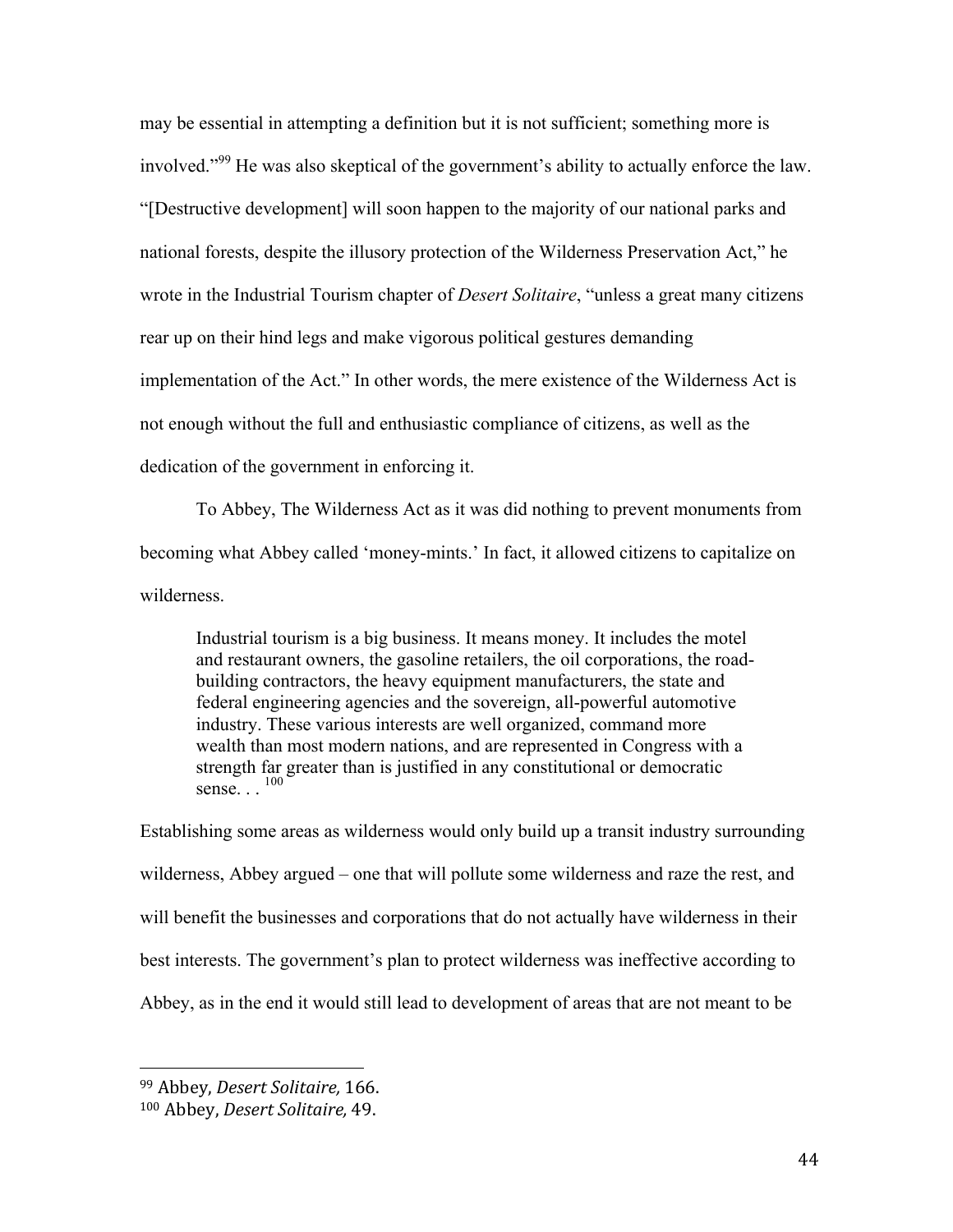easy for humans to experience. Abbey was a huge proponent of instead letting people explore national parks and wilderness areas with horses and bikes and feet and without motors – an entire Desert Solitaire chapter on industrial tourism explores this idea and ends with these two conclusions: no more cars and no new roads.<sup>101</sup>

In reading *Desert Solitaire*, however, one cannot help but notice how Abbey's own experience there was enabled by development, the very thing he railed against. He drove trucks through the park and to town, and lived in a house specifically constructed for him. Here we can sense a bit of compromise, also present in the third conclusion to his treatise on industrial tourism: "put the park rangers to work." Some people, Abbey conceded, need to be able to get around quickly and be knowledgeable about the area and enable the experience for other people.<sup>102</sup> But rangers are special; if the general public's demands for roads and vehicles were all met, the balance will quickly fall apart.

There is admittedly a bit of hypocrisy here. Abbey's conclusion seems conveniently drawn to facilitate his own wilderness experience to continue unchanged, while the more conventional tourist must accept limitations to his or her mobility in the name of authenticity. Pozza elaborates on this in *Bedrock and Paradox*, naming similar concessions: Abbey hates development, but loves "the iron and coal miners, bargemen, railroaders, steelworkers, technicians, designers, factory assemblers, wholesalers, truckdivers, and retailers who have combined their labors to provde me with the simple but pleasant convenience [of a refrigerator]."<sup>103</sup> He hates needless death but kills a rabbit

<sup>101</sup> Abbey, *Desert Solitaire*, 52-55.

<sup>102</sup> Abbey, *Desert Solitaire*, 56.

<sup>103</sup> Abbey, *Desert Solitaire*, 96.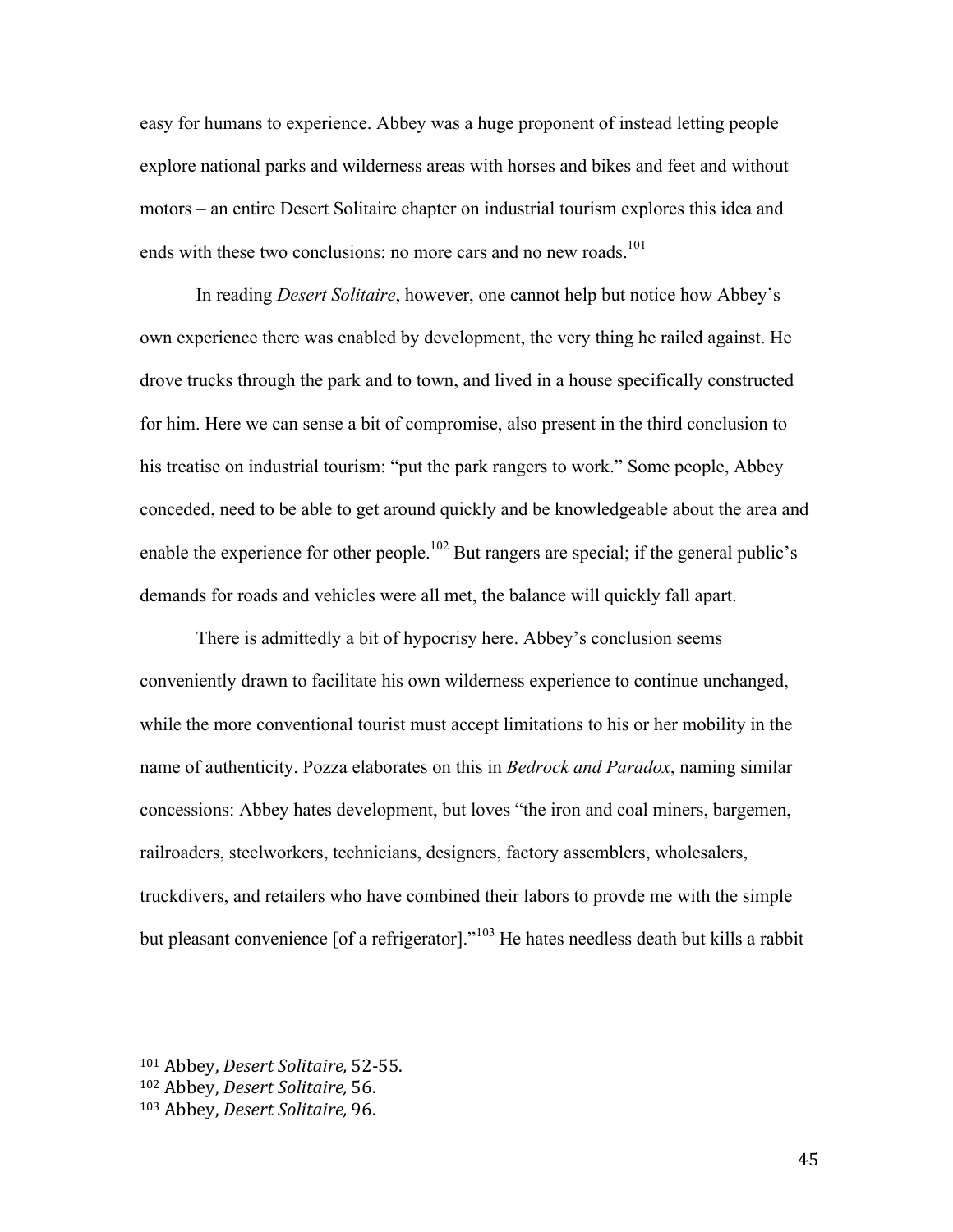just to see what the experience feels like.<sup>104</sup> Given such inconsistencies, what are we to make of Abbey's relentless backing of the no-roads movement?

Pozza is quick to point out that there are several similar factual inconsistencies in *Desert Solitaire*. Abbey compressed two seasons into one. He transplanted certain trips that took place decades later to the summer of 1957. He invented characters, or exaggerated them or left them out entirely. *Desert Solitaire*, for all that it reads like a nonfiction memoir, is actually partially fiction – and for this reason, the Edward Abbey between the pages does not always behave according to the real Edward Abbey's ideals. He is a construction, meant to make an impression and convey a point, as we saw in the introduction.<sup>105</sup> And make a point he did: the anti-roads movement "accelerated sharply" around the time of *Desert Solitaire*'s 1968 publication, due in part to "a resurgence of green politics" that was centered in urban areas but extended to the wilderness.<sup>106</sup> Abbey's idealistic though inconsistent memoir sparked a lot of attention for the movement.

The same hypocrisy is notably present in Abbey's most famous work of total fiction, *The Monkey Wrench Gang*. In our introduction to the crusty and anarchic environmentalist protagonist George Hayduke, we hear his opinion on driving cars into the desert wilderness.

'They're driving their tin cars into the holy land. They can't do that; it ain't legal. There's a law against it. A higher law.'

<sup>104</sup> Abbey, *Desert Solitaire*, 33-34.

<sup>105</sup> Pozza, *Bedrock and Paradox*, 25-30.

<sup>&</sup>lt;sup>106</sup> Derek Wall, *Earth First! and the Anti-Roads Movement* (London: Routledge, 1999), 25.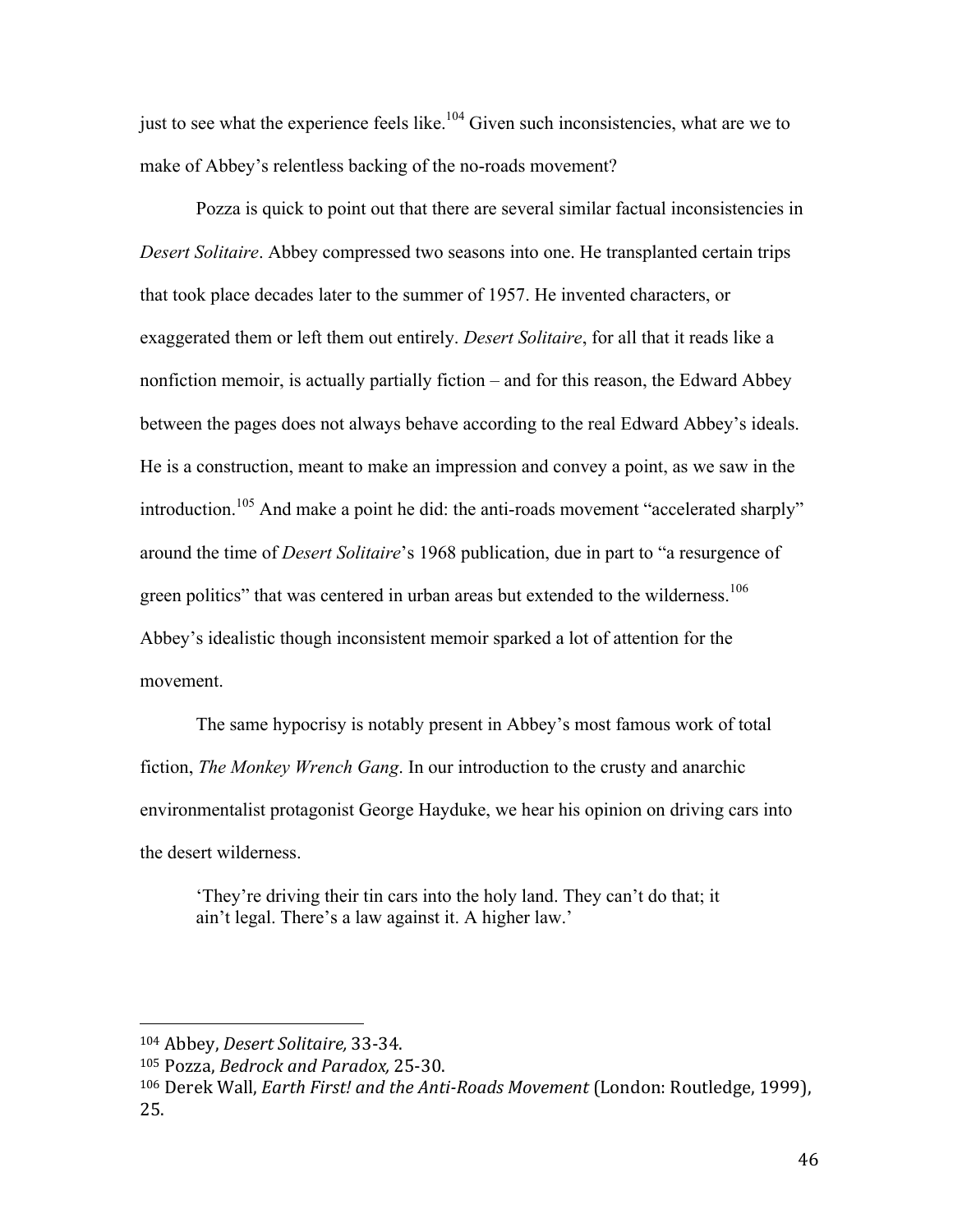'Well, you're doing it too,' he reminded himself. 'Yeah, but I'm on important business. Besides, I'm an elitist. Anyway, the road's here now, might as well use it.<sup>'107</sup>

Present too are Abbey's general anti-development sentiments. Hayduke and his band of ragtag environmental warriors spend most of *The Monkey Wrench Gang* running around the southwest wrecking bulldozers and blowing up bridges. Essentially, they ruin the machinery before the machinery can ruin the wilderness. In this book more than ever Abbey demonstrates his political views: not only does he wish to stop development, but he advocates radical action towards that end. "The plot is a vehicle for a thinly disguised, no-holds-barred, sabotage handbook," writes Derek Wall in his book *Earth First! and the Anti-Roads Movement*, describing how *The Monkey Wrench Gang* spawned similarly minded environmental groups. "Abbey based his account on real activists who sabotaged environmentally damaging projects, turning their campaign into fiction, which was then recycled back into reality."108 In this way, Abbey's written politics had consequences far beyond the pages of the novel – his envisioned anarchists assumed flesh and blood.

Abbey's idealistic politics did in fact transfer to the real world, but his own role in these politics was not what a reader might expect from such an outspoken anarchist. His fiction was certainly an important part of the founding of Earth First! – they called their sabotage monkeywrenching – and he did participate in some of their events. He wrote a defense of their tactic of 'tree spiking' (hammering nails into trees to ruin chainsaw blades) in a Foreward to Earth First!'s *Ecodefense* manual, and attended protests that could have come straight from his novel's pages. For example, in 1981 the group held a rally at Glen Canyon Dam, the main destructive focus of *The Monkey Wrench Gang*.

<sup>107</sup> Abbey, *The Monkey Wrench Gang*, 32.

<sup>108</sup> Wall, *Earth First!* and the Anti-Roads Movement, 3-4.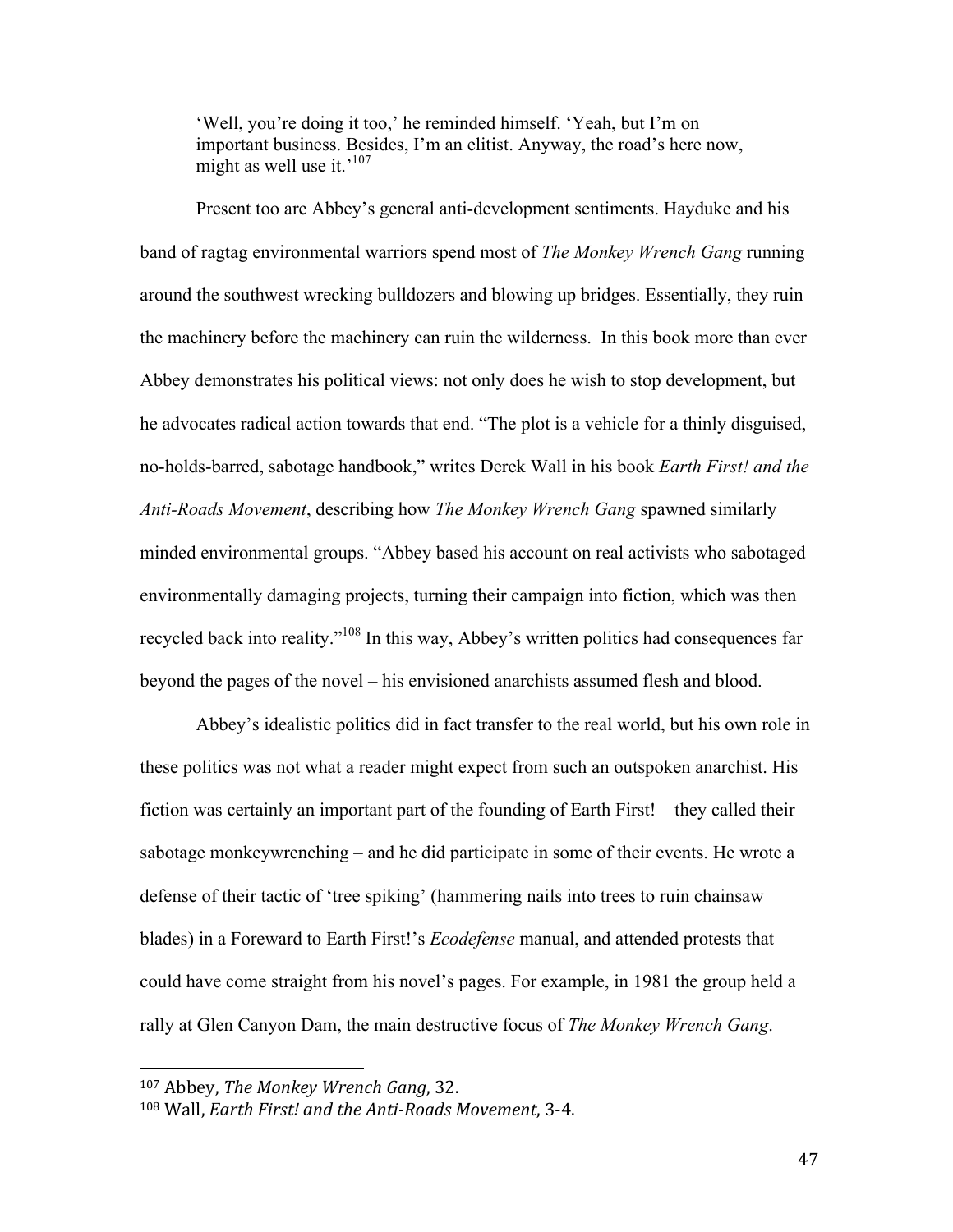Abbey, present for the demonstration, "watched as the outrageous goal of his novel was symbolically completed: while other demonstrators distracted police, a 100-metre polythene 'crack' was unrolled from the parapet, creating for a few seconds the illusion of dam destruction."<sup>109</sup> However, Abbey never assumed a leadership position in the organization that was so intent on acting out his written goals of environmental protection. In an article in the *High Country News*, writer Bruce Hamilton hypothesizes that this is because "Abbey is not a conservation group leader like Muir. In fact, he's an anarchist. He is a writer, leading from behind." Abbey himself is quoted later in the same article: "I've always been reluctant to join any organization. But if we are going to defend the American West against industrial exploitation, we will have to cooperate with one another in some kind of political, social, and legal action."110 In other words, Abbey's inclination to avoid organizations and political affiliation is sometimes superseded by the need to protect the wilderness itself – and for that, he recognizes that sometimes working within the political system is necessary. He did not assume leadership in Earth First!, but one day while hiking with his friend Terry Tempest Williams he expressed interest in running for the governor of Arizona.<sup>111</sup> He also expressed approval for some governmental measures as progress: the Clean Air Act, the Environmental Protection Agency, and the Strip-Mine Control Act all received Abbey's approval.<sup>112</sup>

The man who was strictly anti-government and anti-organization compromised his views when he feels that they would be counterproductive in his ultimate goal of

<sup>109</sup> Wall, *Earth First!* and the Anti-Roads Movement, 44.

<sup>&</sup>lt;sup>110</sup> Edward Abbey Archives, box 1.

<sup>&</sup>lt;sup>111</sup> Justine Toms, "Wild Heart: The Politics of Place," in *A Voice In The Wilderness: Conversations with Terry Tempest Williams, ed. Michael Austin (Logan: Utah State* University Press, 2006), 30.

<sup>&</sup>lt;sup>112</sup> Edward Abbey Archives, box 1.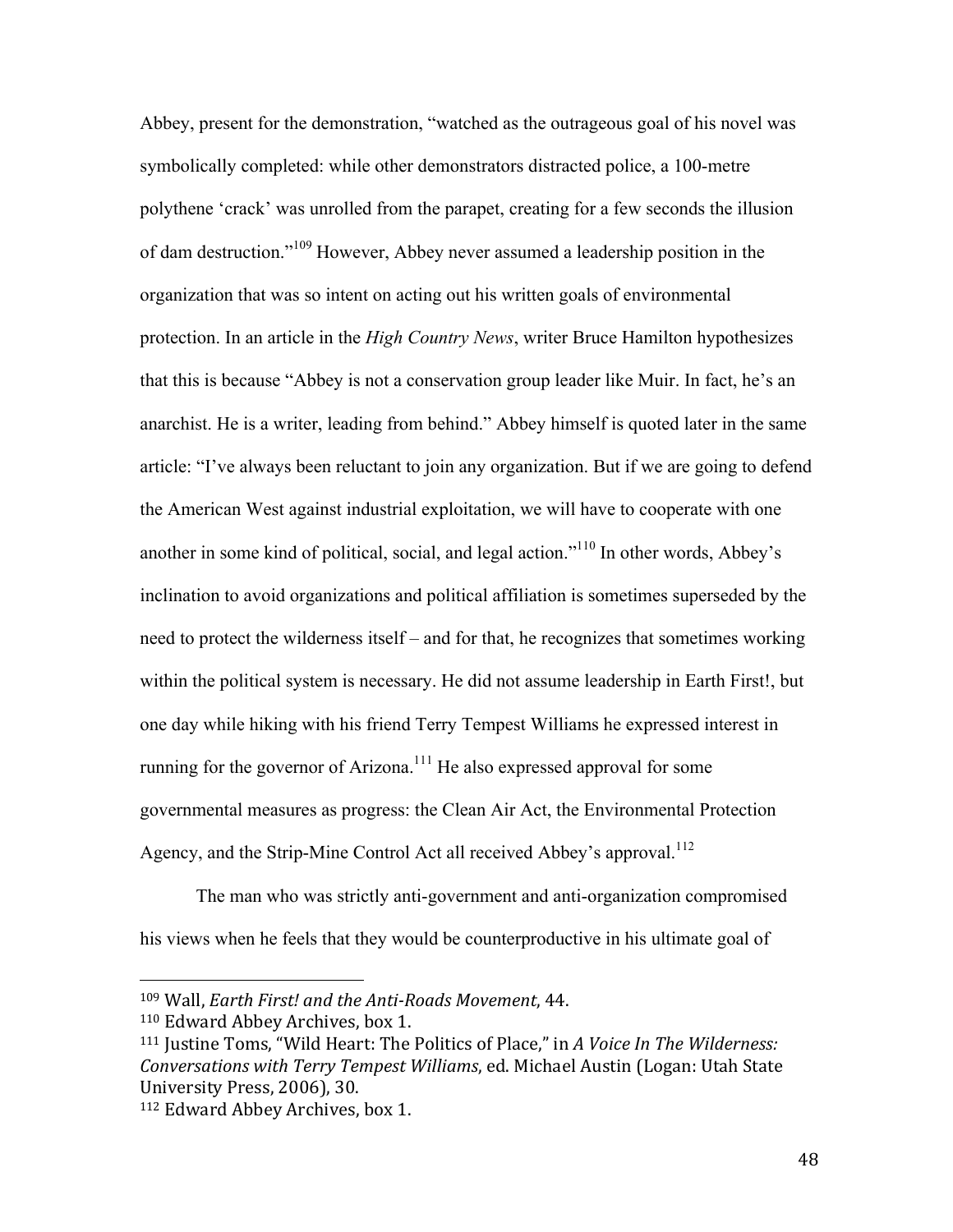protecting wilderness. Though Abbey cast himself as a single man against the inexorable tide of development, he in fact did not take every opportunity to monkeywrench. He critiqued the political system, but in the end he understood its power and the need to work within it. Paradoxically, this anarchist was able to find value in the idea of a community of citizens coming together to protect of the wilderness.

# **When Testimony Fails: Terry Tempest Williams and the Utah Wilderness Bill**

Terry Tempest Williams admired Abbey's method of monkey-wrenching. In fact, she once mused in a letter to him, "How to throw a monkey wrench?" However, she saw acts of protest more as lead-ins to dialogue and mutual agreement, rather than ends in themselves. $113$ 

Terry Tempest Williams' first nature writing was produced during her time as a student of environmental education at the University of Utah, and later during her position as the Naturalist-In-Residence at the Utah Museum of Natural History.<sup>114</sup> Perhaps because of this background, she was determined to protect the wilderness via education. Though we have seen in previous chapters that she is generally respectful of authority, we have also seen that she is willing to question authority in the name of the wilderness. The same is true in regards to political authority; when writing and education fail, action takes over. In the epilogue to *Refuge*, she condemns the United States government for nuclear testing in the desert Southwest – an area chosen because of its sparse population, although it wasn't sparse enough to completely avoid casualties of

<sup>&</sup>lt;sup>113</sup> Terry Tempest Williams Archives, Box 137.

<sup>&</sup>lt;sup>114</sup> Chandler, Katherine and Melissa Goldthwaite, *Surveying the Literary Landscapes of Terry Tempest Williams: New Critical Essays,* ix-xxi.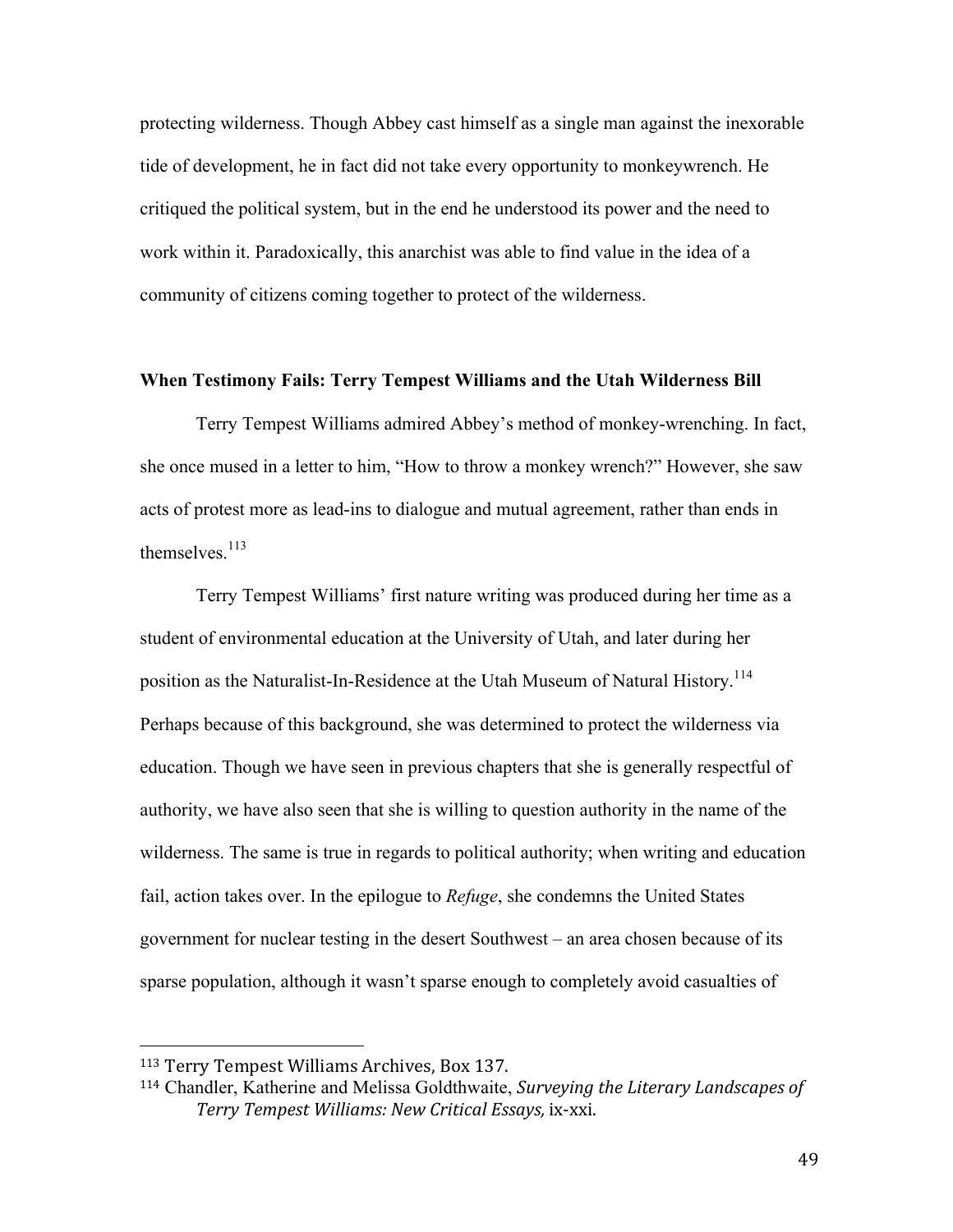nuclear testing. "When the Atomic Energy Commission described the country north of

the Nevada Test Site as 'virtually uninhabited desert terrain,' my family and the birds at

Great Salt Lake were some of the 'virtual uninhabitants,' she explains bitterly.<sup>115</sup>

At the end of "The Clan of the One-Breasted Women," Williams described going

to a nuclear test site with *downwinders*, or the other Utahns who had been impacted by

the government's nuclear testing program:

I crossed the line at the Nevada Test Site and was arrested with nine other Utahns for trespassing on military lands. They are still conducting nuclear tests in the desert. Ours was an act of civil disobedience. But as I walked toward the town of Mercury, it was more than a gesture of peace. It was a gesture on behalf of the Clan of One-Breasted Women. As one officer cinched the handcuffs around my wrists, another frisked my body. She found a pen and a pad of paper tucked inside my left boot. 'And these?' she asked sternly. 'Weapons,' I replied. Our eyes met. I smiled. She pulled the leg of my trousers back over my boot. 'Step forward, please,' she said as she took my arm.116

Even in this tale of civil disobedience and subsequent arrest, we can see exactly how Williams prefers to engage with the powers that be. The inclusion of her pen and paper is

no coincidence; Williams is arguing that these are the most effective methods of resisting

authority. Dialogue, rather than destruction. Writing as activism. She demonstrated this

inclination during her most significant time of political engagement: her work

surrounding the Utah Wilderness Act of 1984.

The Utah Wilderness Act of 1984 was a bill that was set to designate 1.8 million

acres of Utah land as federally-protected wilderness. While significant, 1.8 million acres

was actually far less than what many citizens were calling for; Terry Tempest Williams

 <sup>115</sup> Williams, *Refuge,* 287.

<sup>116</sup> Williams, *Refuge,* 289-290.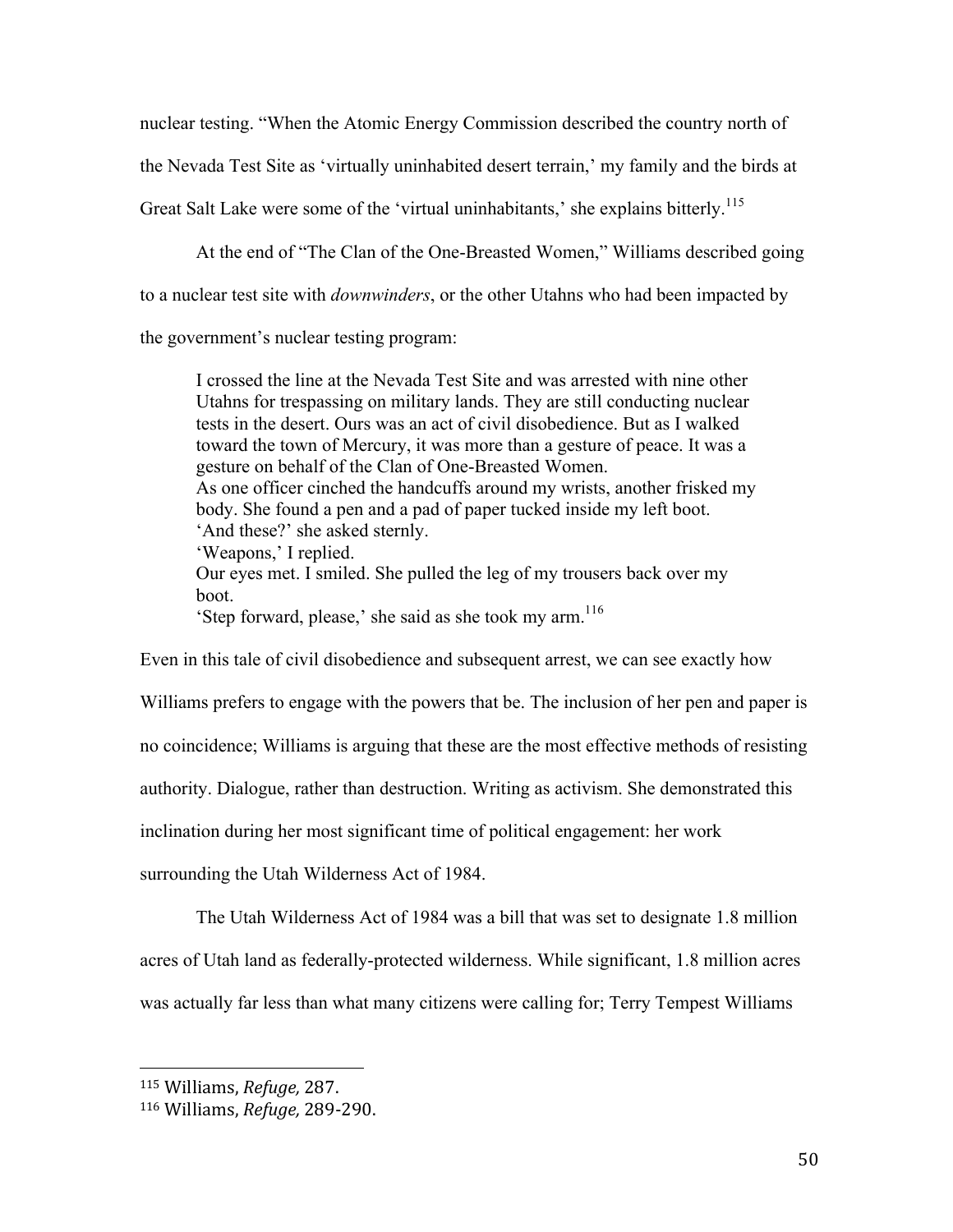led a group that called for 5 million acres of wilderness. The difference in the numbers was due to outside interests; in reducing the number to 1.8 million, the government allowed access to lands that held potential value for oil drilling companies.<sup>117</sup>

Significantly, Williams is arguing for greater government intervention – a tactic that seems antithetical to someone who professes admiration for Abbey and his monkeywrenching methods. Cronon, too, might question the fact of politically designated wilderness remaining wilderness at all. The differences between the various wilderness designations are important here; while national parks are specifically designed for a visitor experience, which Abbey scorned, wilderness status means protection from pollution and in fact prohibits motorized vehicles.<sup>118</sup> Not all national parks are wilderness areas, and not all wilderness areas are national parks. We saw that Abbey professed admiration for the Environmental Protection Agency, and we can assume that this action – setting aside land without further plans to develop it – would not meet with the same opposition that the National Park Service received.

Williams' political action during the period of the Utah Wilderness Act was significantly more in line with the law than Abbey's; in fact, she condemned anything that might lead to violence. In a Salt Lake Tribune article from May 30, 1995, she wrote:

One citizen [at a rally] stood up and offered a 'no wilderness' proposal, encouraging his neighbors to stand up and fight as patriots for what was rightfully theirs. Afterwards, I overheard him say "you know how we solved the Civil War, don't you?" Armed beliefs. This is extreme. This is radical. I do not believe this is the majority voice in the state of Utah.<sup>119</sup>

<sup>117</sup> Sumner, "*Testimony*, *Refuge*, and the Sense of Place,"), 100-114. <sup>118</sup> "National Parks, National Forests, and U.S. Wildernesses." *Nature*, PBS. April 18, 2012.

<sup>&</sup>lt;sup>119</sup> Terry Tempest Williams Archives, Box 103.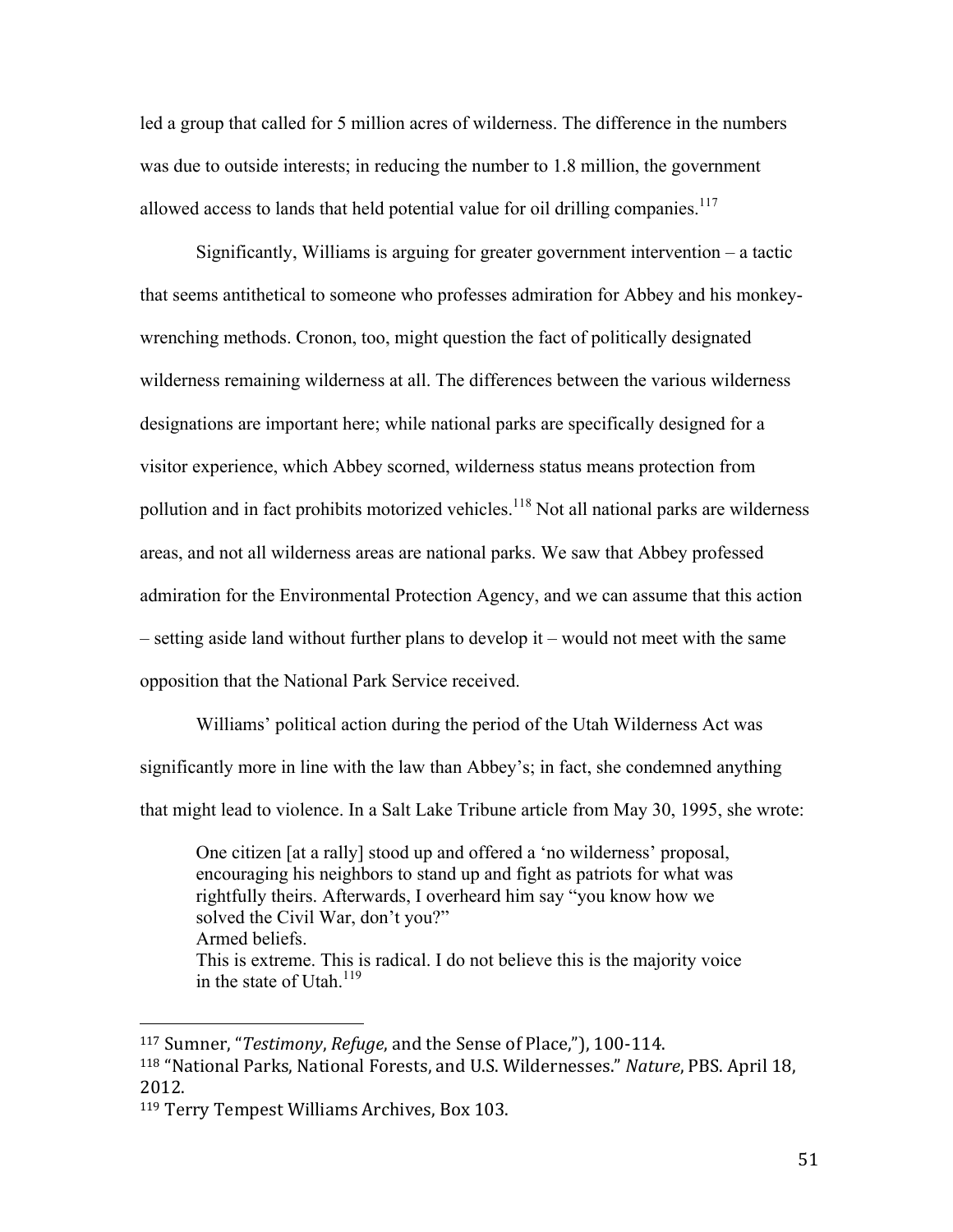Despite her disapproval of violence, she certainly did not condemn the battle against the government for wilderness. In a letter to Hillary Rodham Clinton, she referred to her fight for 5 million protected acres of Utah wilderness as 'guerilla action.'<sup>120</sup> However, this action did not take the form of illegal protest. Instead, Williams worked within the political system and used traditional methods of communicating with political officials. These methods were mostly group efforts – letter campaigns, rallies, essay collections. In a 1995 article in the *Deseret News*, Williams recommends five steps to opposing government action. These included: 1.) writing letters to the editor, 2.) writing letters to politicians, 3.) attending public meetings, 4.) adopting and speaking for a wilderness area, and 5.) telling five friends to do the same. "Act with a desperate rage," she advised, and yet these actions are not inherently desperate.<sup>121</sup> They are rational. They aim to begin dialogue, to work within society, rather than against it.

Williams was no Abbey, no lone voice in and for the wilderness. Instead, she harnessed, represented, and mobilized the voices of the people. Williams' efforts during the Utah Wilderness Act debates were many, but the two most public were her testimony before Congress and the publication of her Utah wilderness writers' anthology. Both are strong examples of Williams' reliance on community when engaging with the political system.

Williams testified before the Senate Subcommittee on Forest and Public Lands Management on July 13, 1995, asserting that the will of the people was not being done when the government offered to protect a mere 1.7 million acres of wilderness. "It is not

<sup>&</sup>lt;sup>120</sup> Terry Tempest Williams Archives, Box 102.

<sup>&</sup>lt;sup>121</sup> Terry Tempest Williams Archives, Box 83.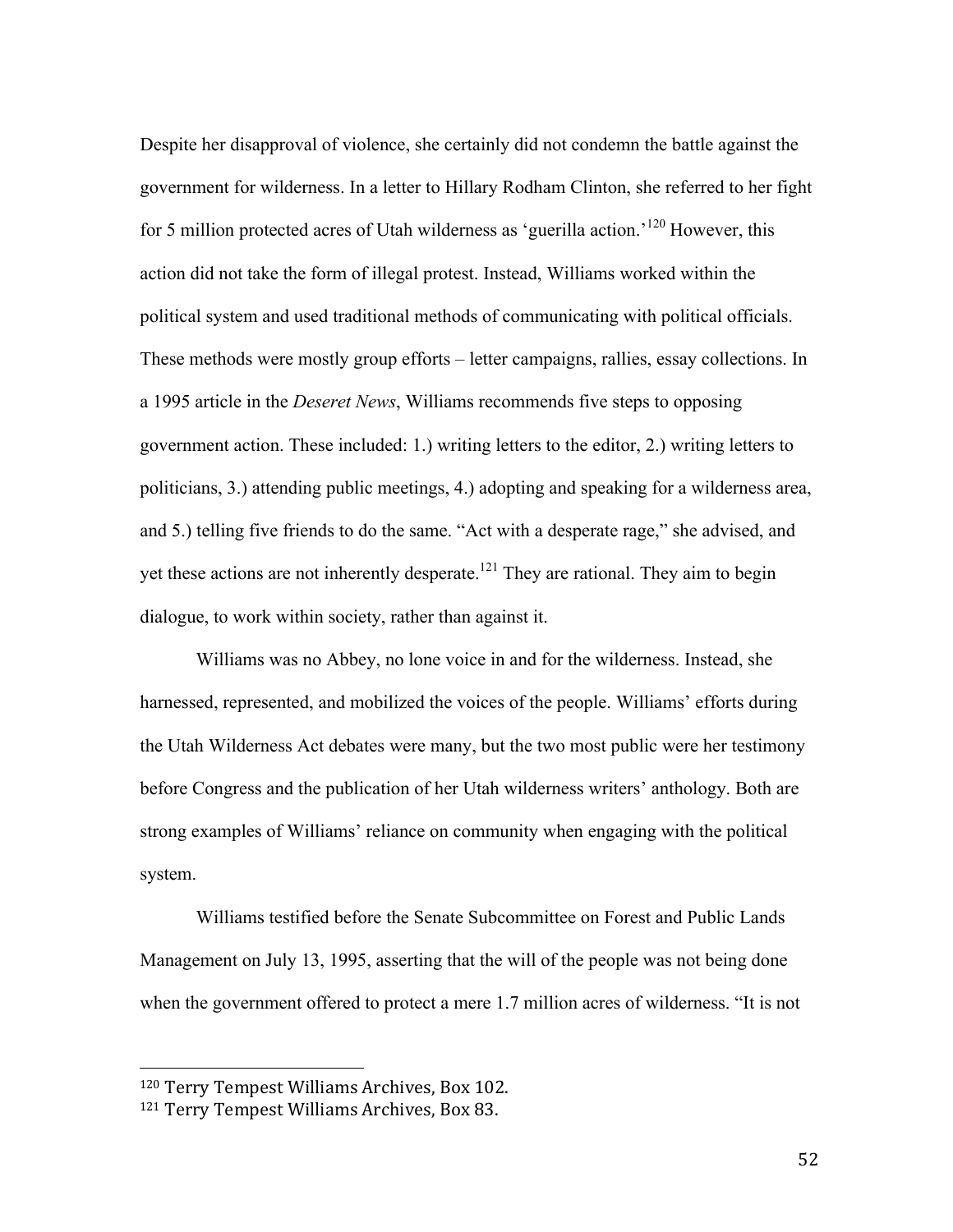a wilderness bill that the majority of Utahns recognize, want, or desire," she said. "It is not a wilderness bill that honors or respects our history as a people." The emphasis on Utahns as a single entity is no coincidence; Williams derived power and authority from speaking as one representative of many – be it the people who wanted more federal land protection or the wilderness itself. "We do not exist in isolation," she said towards the end of her congressional testimony. "Our sense of community and compassionate intelligence must be extended to all life forms, plants, animals, rocks, rivers, and human beings." $^{122}$ 

In addition to invoking the spirit of thousands of citizens in her speech, she provided physical proxies for the community for which she spoke to Congress by bringing letters in opposition to Senate Bill 884. "These letters represent men and women, Republicans and Democrats alike, registered voters and voices too young to vote, but not too young to register their opinions," she said.<sup>123</sup> Again, Williams emphasized the communal aspect of her plea in order to gain power, working with the system and working with people to add legitimacy to her political action.

The Senate paid little heed to Williams. So she threw her own version of a monkey-wrench: she got attention. She turned to the nature writing community and solicited essays from them regarding the value of Utah wilderness. The result was *Testimony: Writers of the West Speak On Behalf of Utah Wilderness*. Every member of Congress got a copy.<sup>124</sup>

<sup>&</sup>lt;sup>122</sup> Terry Tempest Williams. Statement to the Senate, Subcommitee on Forest and Public Lands Management. July 15, 1995

<sup>123</sup> Terry Tempest Williams. Statement to the Senate, Subcommitee on Forest and Public Lands Management. July 15, 1995

<sup>&</sup>lt;sup>124</sup> Sumner, "*Testimony*, *Refuge*, and the Sense of Place,"), 100-114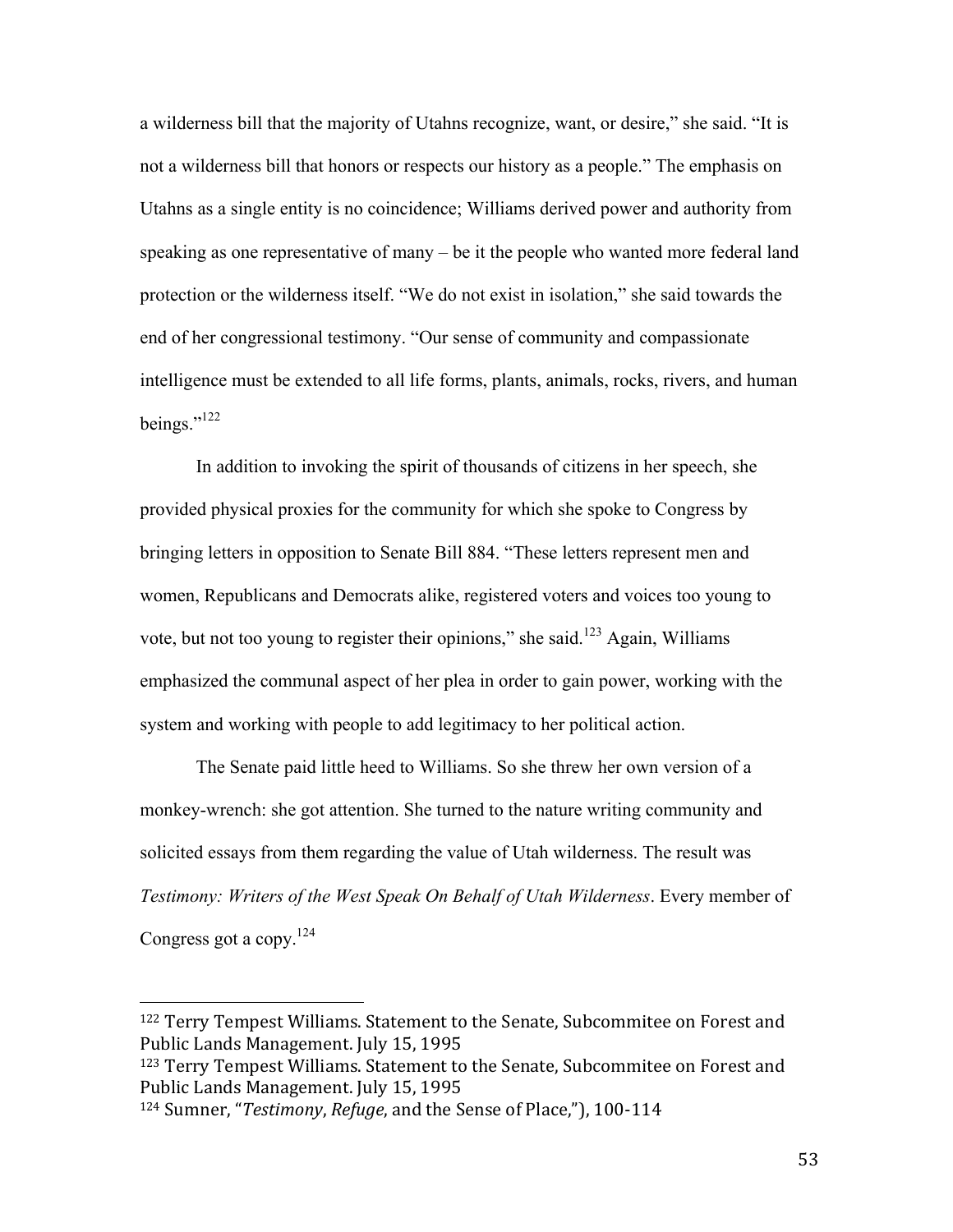When asking for essay submissions, Williams specified the need for "the most impassioned, most reasoned essay you have ever crafted in the name of wilderness…write to unsettle, to move, to convince. The task of restoring awareness of our symbiotic relationship with nature may be the most pressing spiritual and political need of our time."<sup>125</sup> The result of this request was a book widely acclaimed for its literary value, its political effectiveness, and its representation of Utah's citizens. The public nature of the book meant more sympathy for the conservationists' cause and an eventual victory for the fight for more protected land in Utah. Though not all 5 million acres were protected, Congress expanded the protection of their original bill to over 2 million acres. According to *Terrain* magazine, when President Bill Clinton dedicated the Grand Staircase-Escalate National Monument years later, he held up a copy of Testimony and said "this made a difference."<sup>126</sup>

Williams mostly worked within the political system to effect change, but she was not afraid to break the law as a way to start dialogue. Her emphasis on community and cooperation rather than singlehanded destruction actually led to a more favorable conclusion than did Abbey's methods of destructive monkeywrenching.

## **Wilderness Influencing Politics**

 

At first glance Abbey and Williams seem to employ very different methods of achieving political change. Abbey stands outside of the government structure and critiques it, at times even calling for its destruction. Williams works within it, testifying

<sup>&</sup>lt;sup>125</sup> Terry Tempest Williams Archives, box 102.

<sup>&</sup>lt;sup>126</sup> Simmons B. Buntin, "We Leave Our Doors Wide Open: Interview with Terry Tempest Williams." Terrain Magazine, Issue 17. October 22, 2005.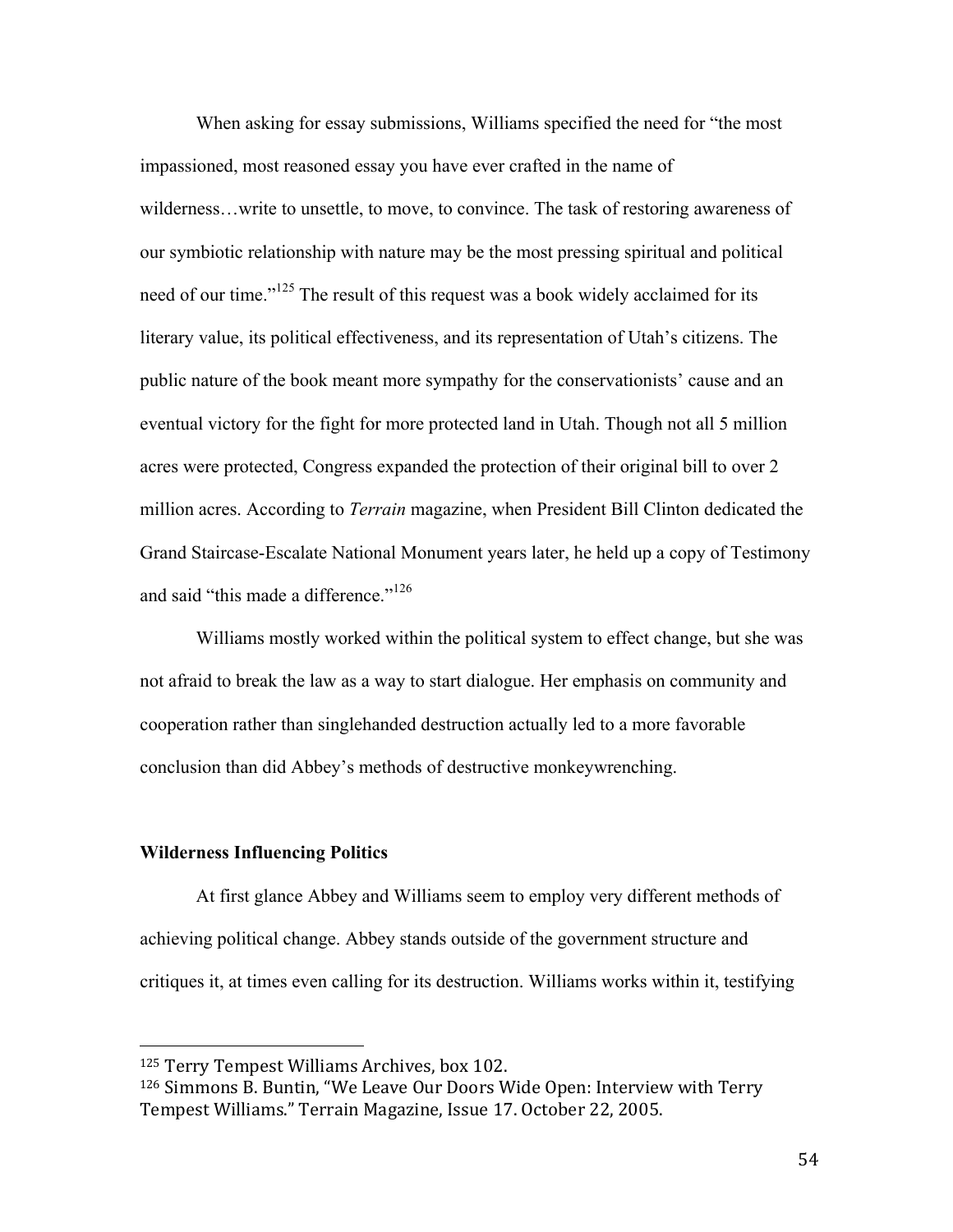before Congress and writing alternate bills to put before the Senate. However, once again, we see contradiction within Abbey's stance when he does not actually *act* upon the political policies he lays forth in The Monkey Wrench Gang. And once again, we see Williams chafing against the authority she has been taught to accept when she protests government action on government land. Their relationships to political action are contradictory at times, and they are certainly different from one another.

There is, however, a similarity between the two that should not be overlooked. Both were deeply immersed in politics but used writing as their primary form of activism, utilizing the power of the written word to gain public sympathy for their causes. This is a very democratic method of activism, and it indicates a level of moderation. Though both Abbey and Williams had strong political views, they recognized the power of reaching out to people to help protect the land.

In the end, their goals for the land surpassed their political goals, and their writings were used as tools to inspire political action amongst a great number of people. This was startlingly effective, as we can see in the creation of Earth First! and Williams' political victory in the battle for more Utah Wilderness. Their lived experiences, however, demonstrated a more moderate, practical ethic. In the land they found sufficient reason to compromise or exaggerate their political views, in order to be more effective agents of protection.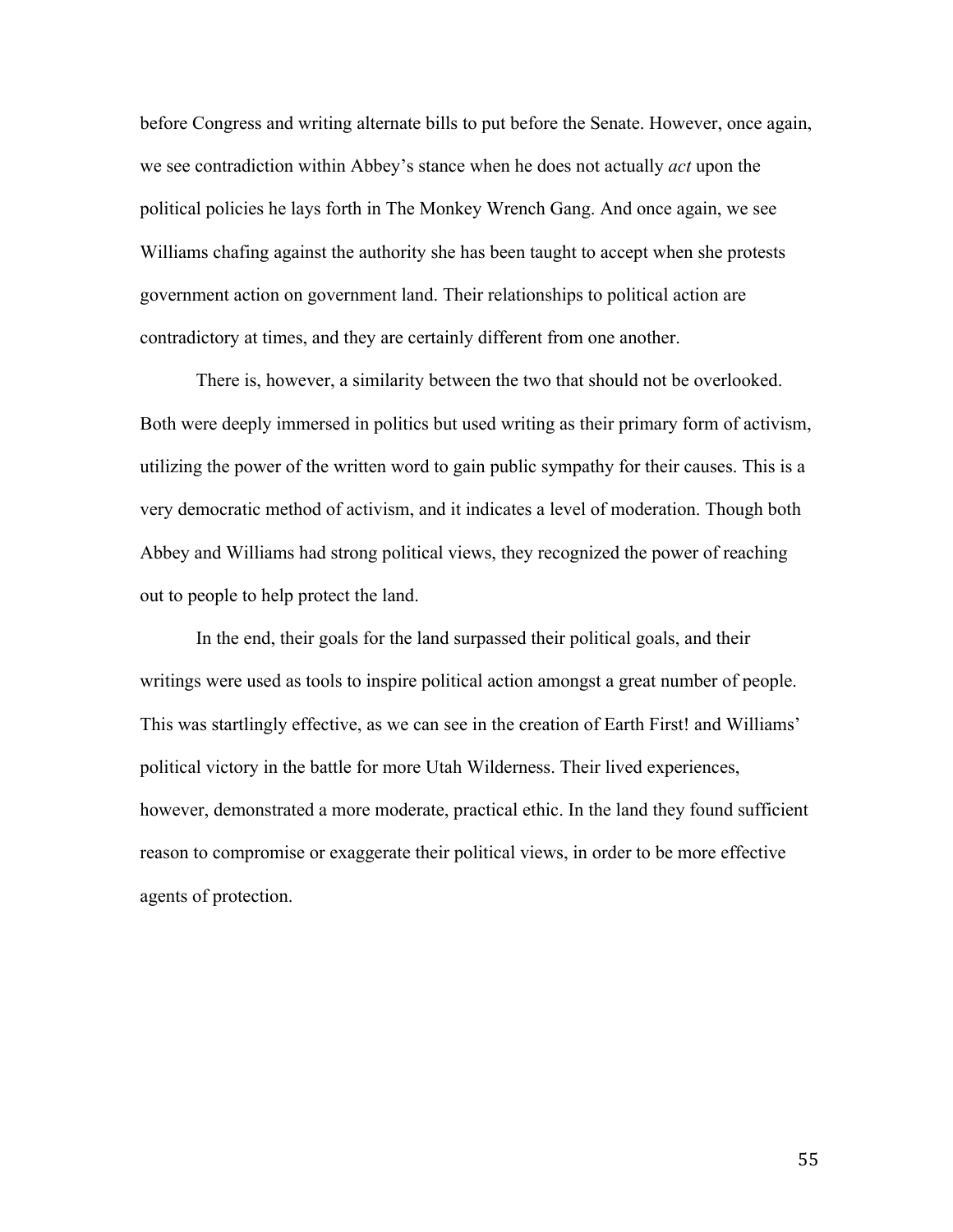## **Conclusion**

# **A Land-First Ethic**

In his book *A Sand County Almanac*, Aldo Leopold writes about his idea of a *land ethic*: a way of considering the earth as a community that humans too are a part of, and every part of the earth important and worth protecting for that reason. The value of wilderness and wild things does not lie in its value to humans, but in its identity as part of that community. "All ethics so far evolved rest upon a single premise: that the individual is a member of a community of interdependent parts. His instincts prompt him to compete for his place in that community, but his ethics prompt him also to co-operate (perhaps in order that there may be a place to compete for)," Leopold writes. "The land ethic simply enlarges the boundaries of the community to include soils, waters, plants, and animals, or collectively: the land."127 This is something that Edward Abbey and Terry Tempest Williams both understood intimately: a connection with every community through the shared community of the land.

I believe that both Abbey and Williams put their land ethics first in their writing. Through a relationship to the land and the environmental community, they were able to transcend barriers of gender, religion, and politics, in order to effectively speak on behalf of the desert and reach as many people as possible. In addition, the perspective of a landfirst ethic gave both writers a perspective on their other identities. We have seen how Abbey incorporated seemingly contradictory viewpoints into his identity to better

<sup>&</sup>lt;sup>127</sup> Aldo Leopold, *A Sand County Almanac* (New York: Oxford University Press, 1950), 203-204.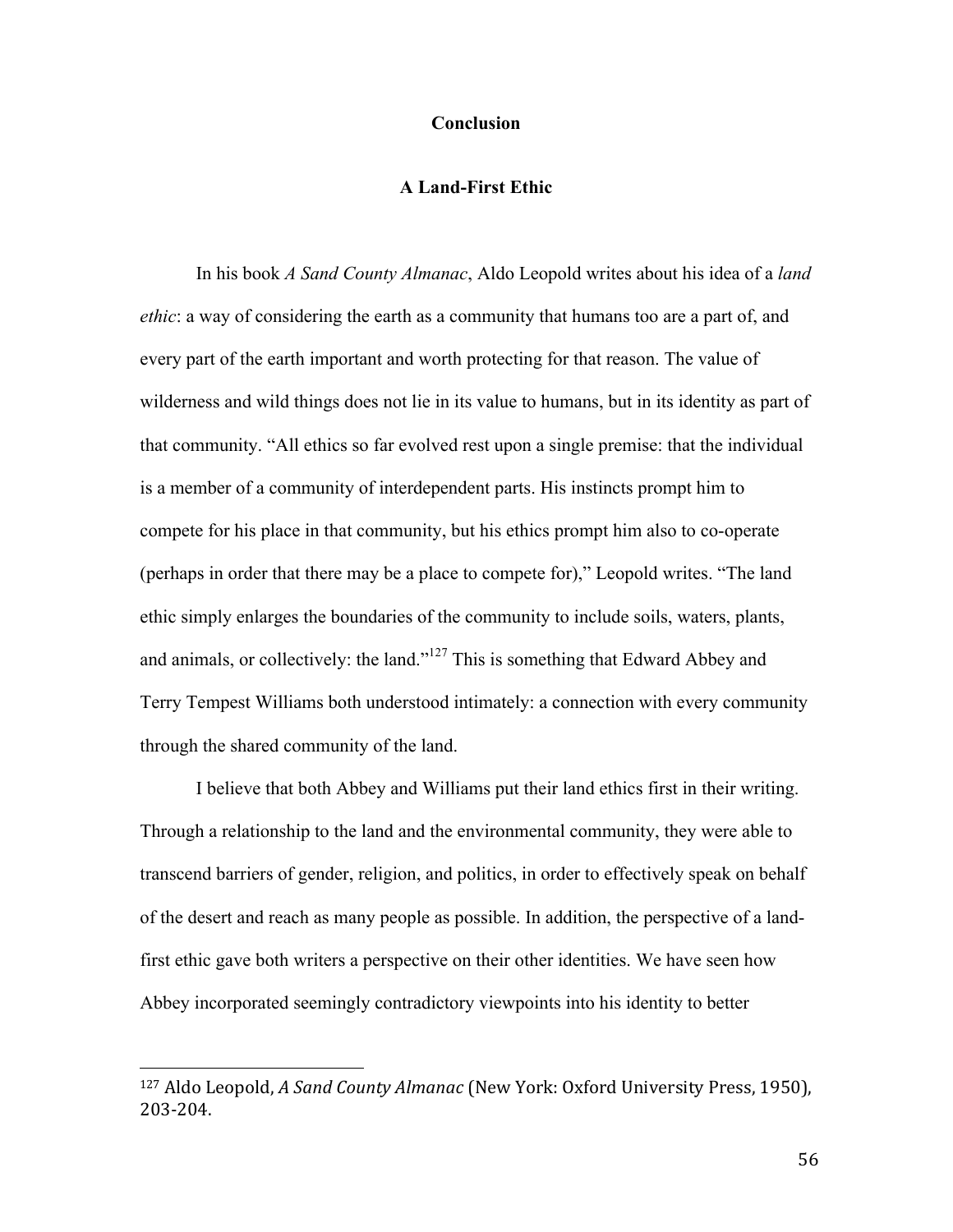facilitate a healthy and respectful relationship with the desert southwest. We have also seen that Williams questioned and resisted authority in her quest to attain the same.

Considering the two writers together allows us to better see how effective a landfirst ethic was in drawing attention to the cause of environmentalism in the desert southwest and instilling a passion for the landscape. Abbey and Williams both gained a wide audience determined to become warriors for the desert southwest. Doug Peacock wrote on Abbey's work: "Forty years ago, my best friend from Michigan pored over the book, passed it on to me, then took up residence defending the high desert. A woman in Oregon read it, packed up and moved to southeaster Utah where she took a job as a national park ranger, busting archeological thieves for looting Indian burial grounds. She's still out there."128 Williams' work was no less impactful. Tom Lynch wrote in *Desert Exposure* that "she is one of the most graceful yet forceful voices for the preservation of wilderness areas."<sup>129</sup> However, I think the most significant part of their land-first ethic is not that it allowed them to reach out to their communities on behalf of the desert. The land-first ethic allowed them to reach out to each other.

We know that Abbey and Williams were friends. They corresponded, they spent time together in the desert. We have seen them pop up as minor characters in each others' stories. We also know that this was an unlikely friendship, as they were complete opposites on many social and cultural spectrums. But as advocates of a land ethic, they recognized each other as members of the same community and were able to connect through this. This gave them the ability to create a personal relationship with each other,

<sup>&</sup>lt;sup>128</sup> Doug Peacock, "Desert Solitaire Revisited," web, 2010.

 $129$  Tom Lynch, "Talking to Terry Tempest Williams about Writing, the Environment, and Being A Mormon" in A Voice In The Wilderness: Conversations with Terry *Tempest Williams*, ed. Michael Austin (Logan: Utah State University Press, 2006), 93.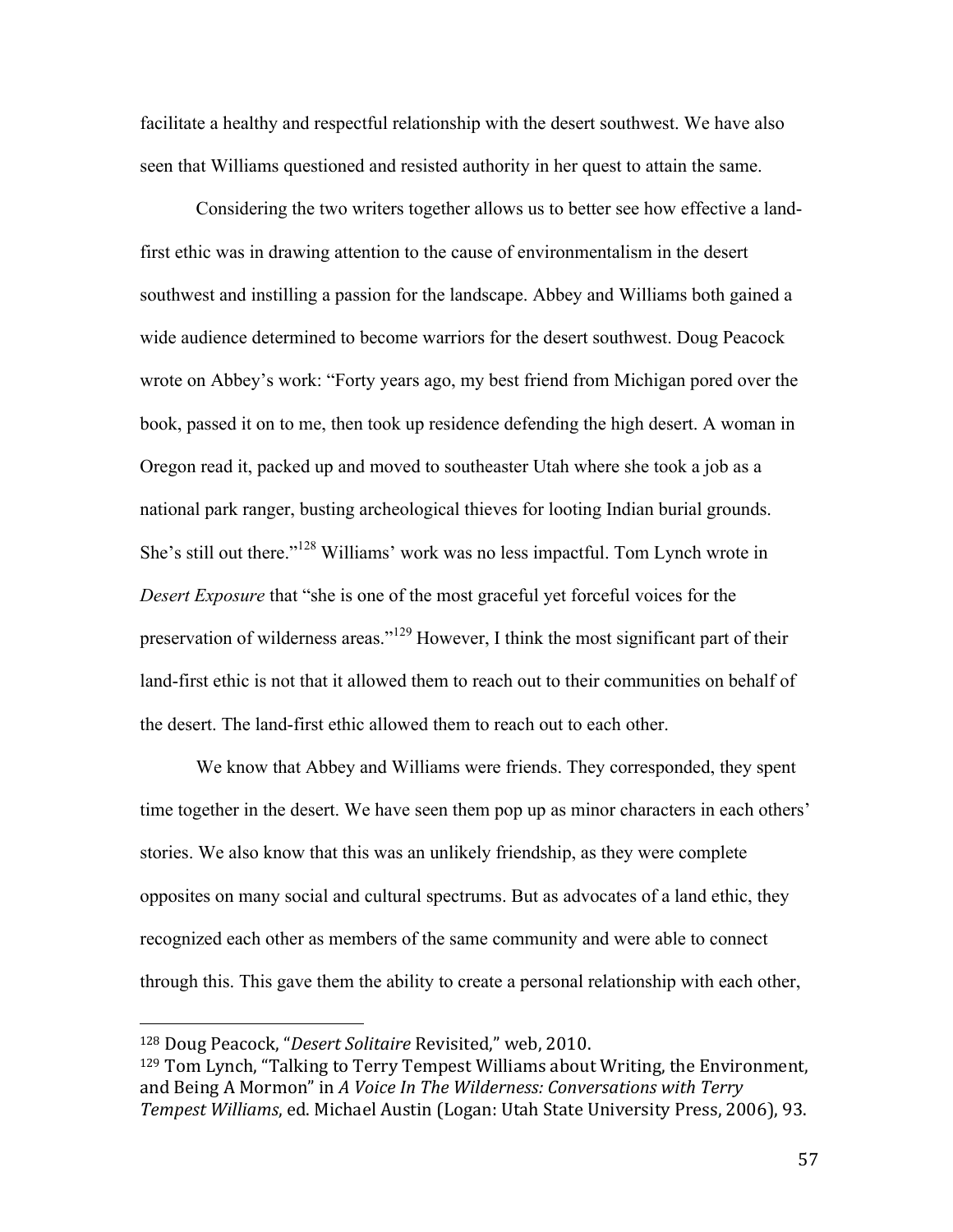as well as with the land, and this is why I think studying them next to each other is a worthwhile task. While examining them individually we can see how their relationships with the land influenced their other identities, but when we put them together we see just how powerful the land-first ethic was. We can see the implications this might have today, as humans continue to debate their role in the natural world.

A love of the desert connected Edward Abbey and Terry Tempest Williams to their communities and each other. This shared land ethic gave them both balanced and respectful views of the wilderness, which they shared primarily through their writing. Using words as activism, they inspired readers to see themselves also as a part of the community of all living things, and instilled in others a passion for their place. This literary environmentalism transcended the boundaries of gender, religion, and politics, and allowed both Abbey and Williams to become the complicated, beautiful voices of a complicated, beautiful place: the desert southwest.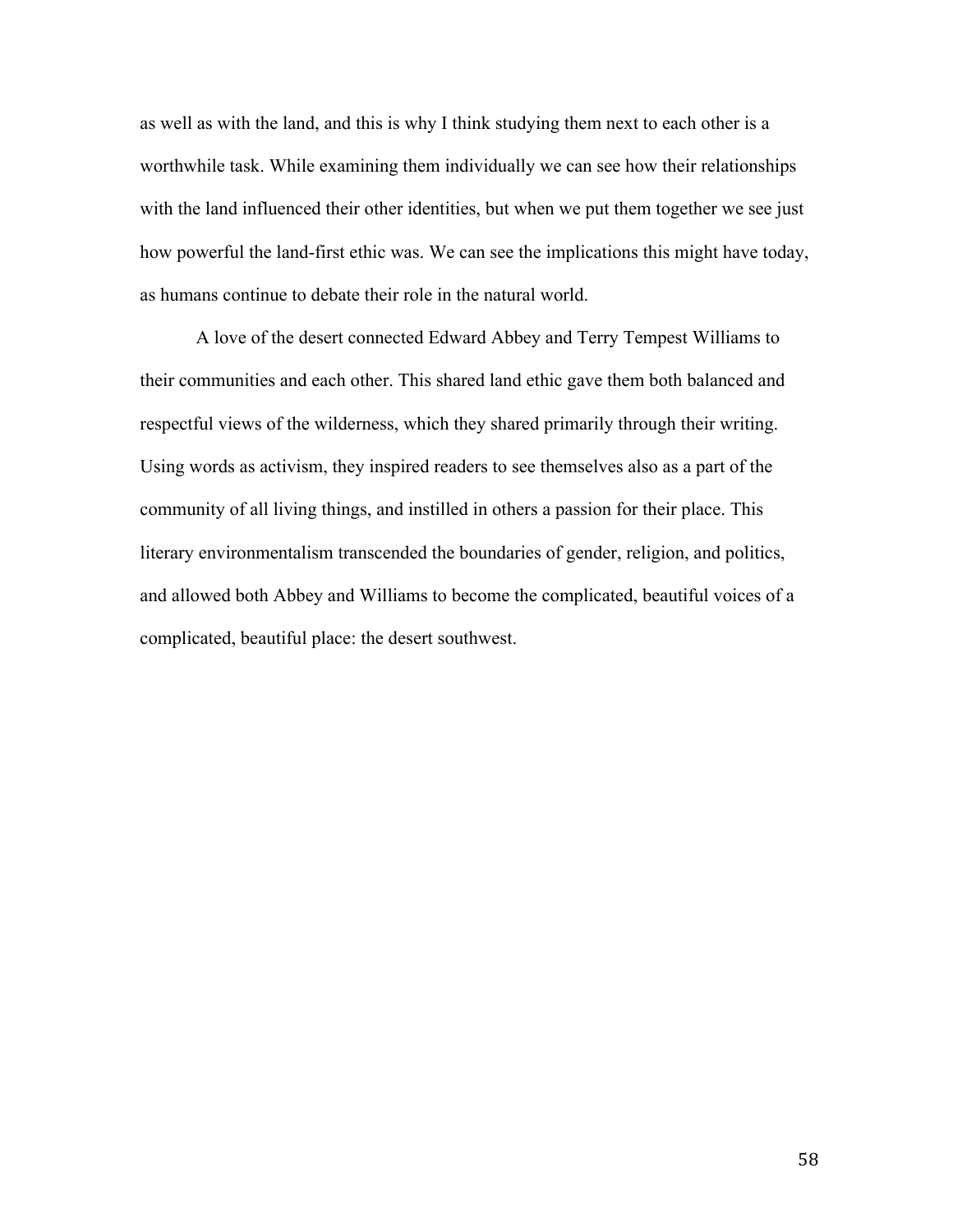## **Works Cited**

## **Archives**

- Edward Abbey Archives: Special Collections Library, University of Arizona. Tucson, Arizona. Accessed Jan. 2015.
- "Edward Abbey." Freedom of Information Act Library, Federal Bureau of Investigation Vault. http://vault.fbi.gov/Edward%20Abbey. Accessed March 2015.
- Terry Tempest Williams Archives, Beinecke Rare Book and Manuscript Library. Yale University, New Haven CT. Accessed Oct. 2014.

#### **Primary Sources**

- Abbey, Edward. *Desert Solitaire*. Salt Lake City: Peregrine Smith. 1968.
- Abbey, Edward. *The Monkey Wrench Gang.* Philadelphia: J.B. Lippincott Company. 1975.
- Austin, Michael, ed. *A Voice In The Wilderness: Conversations with Terry Tempest Williams*. Logan: Utah State University Press. 2006.
- Buntin, Simmons B. "We Leave Our Doors Wide Open: Interview with Terry Tempest Williams." Terrain Magazine, Issue 17. October 22, 2005.
- "Earth." *Encyclopedia of Mormonism*. Brigham Young University. 1992.
- "Land and Policy," Wilderness.net. Accessed March 16, 2015.
- "National Parks, National Forests, and U.S. Wildernesses." *Nature*, PBS. April 18, 2012.
- Public Law 88-577,  $88<sup>th</sup> Congress$  (1964).
- Thoreau, Henry David. *The Essays of Henry David Thoreau.* New York: North Point Press. 2002.
- Williams, Terry Tempest. Statement to the Senate Subcommittee on Forest and Public Lands Management. July 15, 1995.
- Williams, Terry Tempest. *Refuge: An Unnatural History of Family and Place*. New York: Vintage Books. 2001.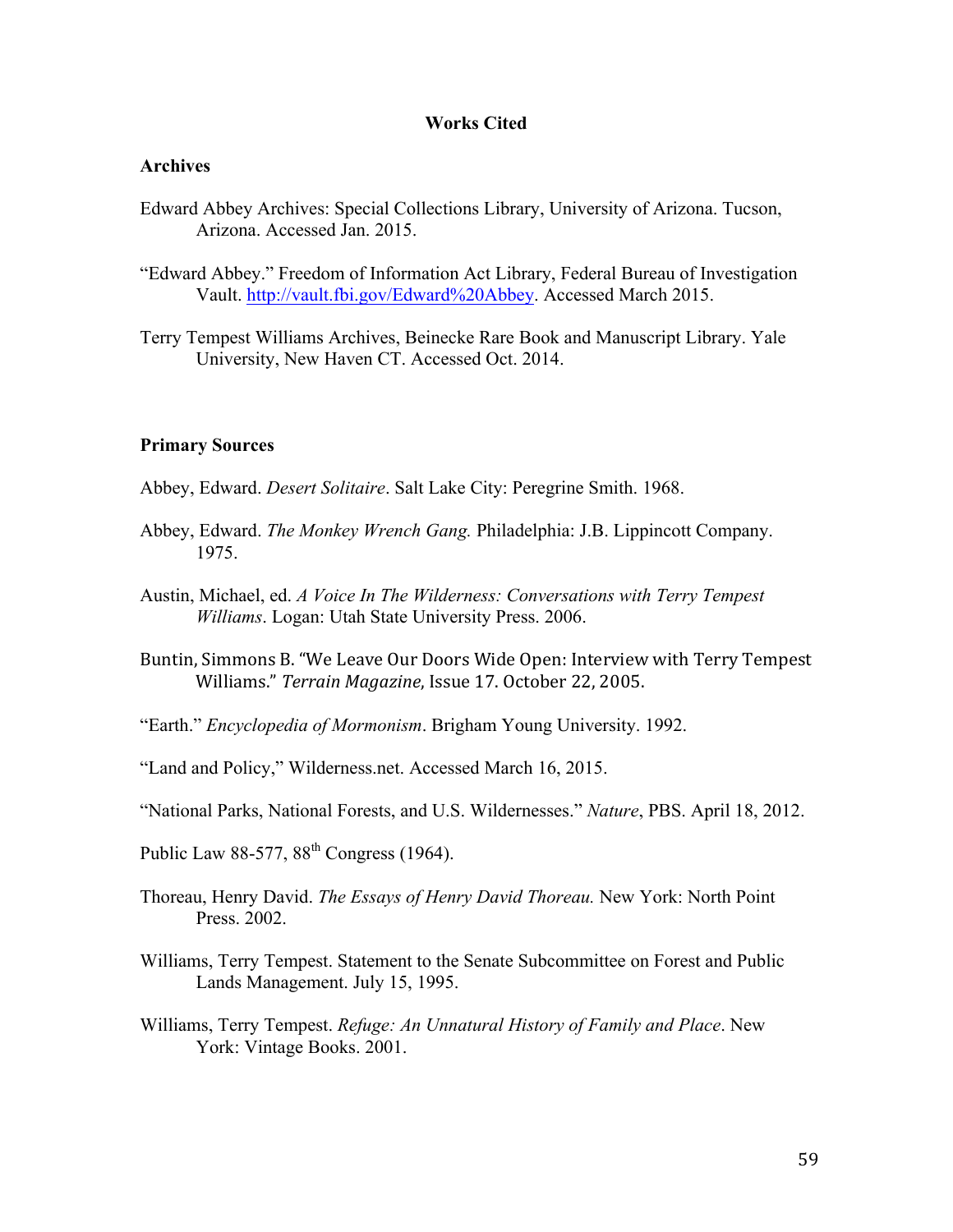#### **Secondary sources**

Adams, Carol J. *Ecofeminism and the Sacred*. New York: Continuum. 1993.

- Allister, Mark, ed. *Eco-Man: New Perspectives on Masculinity and Nature.* Charlottesville: University of Virginia Press. 2004.
- Bushman, Richard Lyman. "Making Space for the Mormons." Harrington Lecture Series no. 2, given Oct. 22, 1996. Logan: Special Collections and Archives, Merrill Library, Utah State University.
- Calahan, James M. *Edward Abbey: A Life*. Tucson: University of Arizona Press. 2001.
- Chandler, Katherine and Melissa Goldthwaite, ed. *Surveying the Literary Landscapes of Terry Tempest Williams: New Critical Essays*. Salt Lake City: University of Utah Press. 2003.
- Cronon, William. "The Trouble With Wilderness." *Uncommon Ground: Rethinking the Human Place in Nature*, ed. by William Cronon. New York: W. W. Norton & Co. 1995. 69-90.
- Daley, Jason. "Forever Wild." *Outside Magazine*, October 2003.
- Kellert, Stephen R. and Timothy J. Farnham, ed. *The Good in Nature and Humanity*. Washington DC: Island Press. 2002.
- Leopold, Aldo. A Sand County Almanac. New York: Oxford University Press. 1950.
- Limerick, Patricia Nelson. *Desert Passages: Encounters With The American Deserts*. Niwot: University Press of Colorado. 1989.
- Loeffler, Jack. "Abbey, Edward (1927-1989)." *The Encyclopedia of Religion and Nature,*  ed. by Bron Tyler*.* London & New York: Continuum. 2005. 1-2.
- Peacock, Doug. "Desert Solitaire Revisited." 2010. http://www.dougpeacock.net/desertsolitaire-revisited.html
- Phillippon, Daniel J. *Conserving Words: How American Nature Writers Shaped The Environmental Movement.* Athens: University of Georgia Press. 2004.
- Pozza, David. *Bedrock and Paradox: The Literary Landscape of Edward Abbey*. New York: P. Lang. 2006.

Saverin, Diana. "Thoreau of the Suburbs." *The Atlantic*. February 5, 2015.